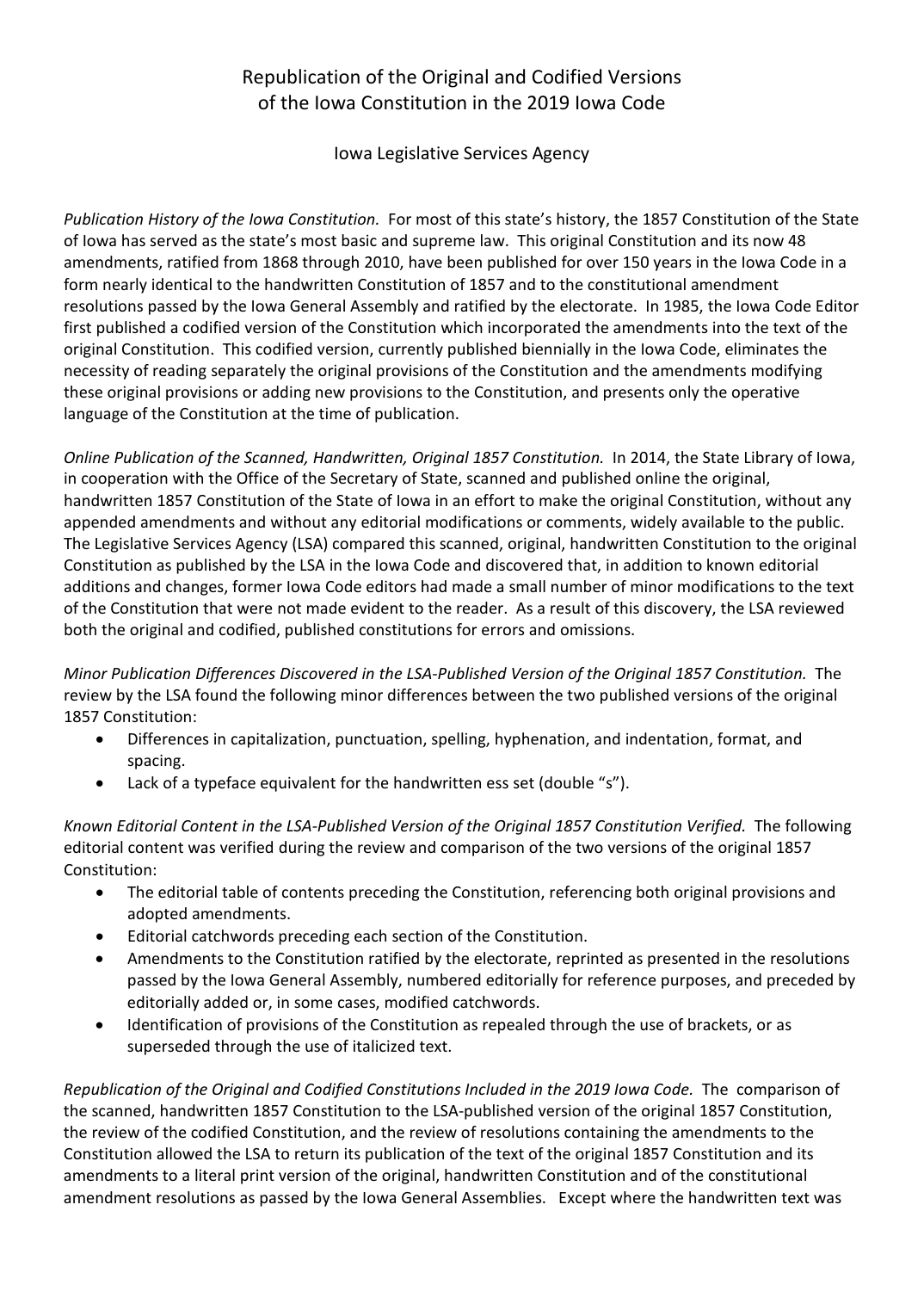unclear, editorial modifications, relating to capitalization, punctuation, spelling, hyphenation, and format and spacing, were reserved for the codified version of the Constitution. If the original text was unclear, a notation was made referring the reader to the original, handwritten document.

*Editorial Modifications to the Original 1857 Constitution in the 2019 Iowa Code.* In republishing the original Constitution and its amendments in the 2019 Iowa Code, the LSA has made the following editorial modifications:

- The table of contents has been modified to include only the article and section numbers and catchwords of the original provisions of the Constitution and references to amendments to these original provisions have been standardized.
- The superseded provisions of the original Constitution are no longer presented in an italicized font but footnotes have been included referencing the superseding provisions.
- The capitalization, punctuation, spelling, hyphenation, and an inadvertently repeated or wrong word used in the original Constitution and its amendments have been restored and footnoted as appropriate.
- Footnotes relating to amendments to the original Constitution have been standardized in content and format.
- Footnotes to the constitutional amendments, citing to the amendment resolutions as passed by the Iowa General Assemblies, have been added.
- Footnotes relating to certain boundary compromise agreements have been deleted.
- A double "s" was substituted for the handwritten ess set.

*Editorial Modifications to the Codified Version of the Constitution Included in the 2019 Iowa Code.* In republishing the codified version of the Constitution in the 2019 Iowa Code, the LSA has made the following editorial modifications:

- The section numbers of the provisions of the Constitution have been moved in front of the section catchword to increase the visibility of the numbers and to conform the order of those elements to the order used in the Iowa Code.
- References to the number of the amendment repealing provisions of the original Constitution have been included immediately following the number and catchword of the section repealed.
- Two sections in Article III of the Constitution, both numbered section 1, have been differentiated by labeling the two subarticles of that article as 1st and 2nd subarticles, matching the numbering and styling of the subarticles in Article IX.
- Superseded or obsolete provisions have been presented in italicized text with a footnote referring to the superseding provision or reason for obsolescence.
- The capitalization rules used in the Iowa Code have been adopted for use in the codified Constitution.
- Certain archaic spellings and punctuation marks have been updated and footnoted.
- Footnotes to amendments to the Constitution have been standardized in format.
- Footnotes relating to the effective dates of certain amendments have been added.
- Footnotes to all Iowa Code provisions referring to specific provisions of the Constitution have been added and standardized in format.
- Footnotes to relatively minor Iowa Code and Iowa Court Rules provisions have been deleted.

*Inquiries and Comments.* The republication of both the original and codified versions of the Iowa Constitution is intended to promote transparency in the presentation of Iowa's most basic and supreme law. Inquiries and comments regarding the preparation and republication of these original and codified versions of the Constitution are welcome and should be made to the Iowa Code Editor in Room G01 of the State Capitol in Des Moines, Iowa.

Leslie E.W. Hickey **Richard L. Johnson** Iowa Code Editor Legal Services Division Director Iowa Legislative Services Agency Iowa Legislative Services Agency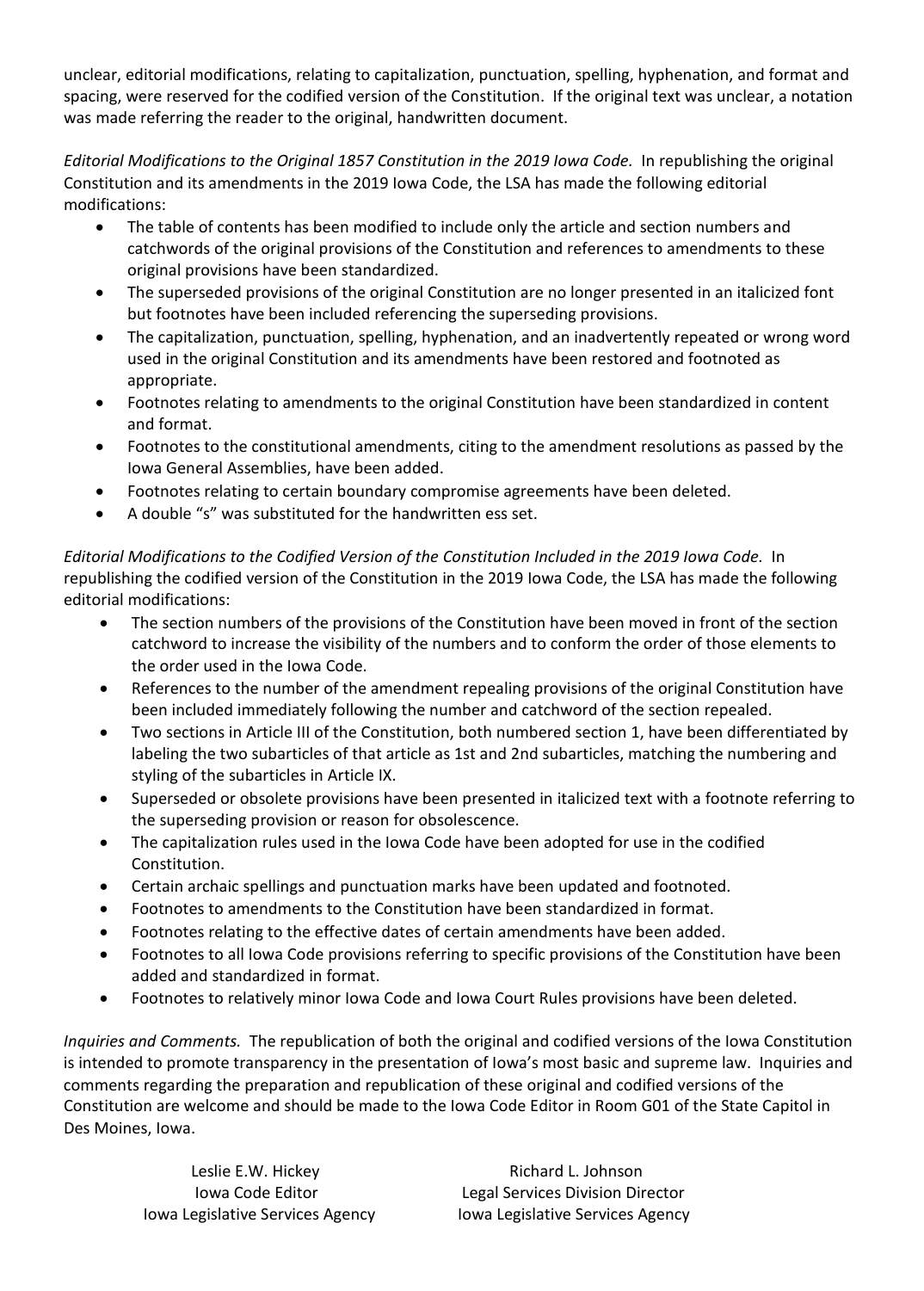# **1857 CONSTITUTION OF THE STATE OF IOWA — ORIGINAL**

[*With the exception of the summarywhich appears at the beginning of the Constitution and the catchwords which precede each section, the Constitution as it appears here is <sup>a</sup> literal print of the original Constitution on file in the office of the secretary of state.*]

[*The amendments appear at the end, following the original text, in this version of the Constitution. In the codified Constitution (preceding), the amendments appear at the appropriate place in the text.*]

[*Repealed or superseded parts of the Constitution have been printed in italics.*]

[*Footnotes to relevant provisions of the Code of Iowa and Iowa Court Rules are not included in this original Constitution but rather are included in the codified Constitution (printed preceding this original Constitution).*]

### **PREFACE**

**Literal Print Version of Text.** *With the exception of the table of contents which appears at the beginning of this version of the Constitution of the State of Iowa and the catchwords which precede each section, the Constitution as it appears here is <sup>a</sup> literal print version of the original handwritten Constitution on file in the Office of the Secretary of State. If the original text contained an ess set, <sup>a</sup> double "s" (ss) is substituted. Certain manifest clerical errors and instances where the original text is not clear are footnoted. If <sup>a</sup> provision in this original Constitution was repealed or superseded by constitutional amendment, the provision is bracketed, asterisked, and followed by <sup>a</sup> footnote that includes the year, each relevant amendment number, and information relating to the changes made by the amendment. If <sup>a</sup> provision was modified only, an asterisk showing the location of each change is placed within the text and <sup>a</sup> footnote including the year, relevant amendment number, and information relating to the changes made by the amendment is added at the end of the provision.*

**Literal Print Version of Amendments.** *Following the original Constitution text are all of the amendments which have been adopted by the General Assembly and ratified by the electorate. The text of the amendments are <sup>a</sup> literal reprint of the text of the final resolutions, but each amendment has been numbered editorially for reference purposes. If more than one amendment was ratified by the electorate in the same year, each amendment received <sup>a</sup> different editorial number. The editorial amendment numbers precede the amendments to which they relate, are in boldface type, and are contained in brackets. Descriptive catchwords have also been editorially supplied preceding the amendment text for any amendments which did not include catchwords in the original resolutions.*

**Historical Source Notes.** *Footnotes providing historical source information to both ratified and certain unratified constitutional amendments and internal references to other provisions in this original Constitution are included.*

**Internet Access.** *To access electronic copies of the original handwritten Constitution, adopted resolutions proposing amendments to the Iowa Constitution, the codified Iowa Constitution, and information relating to Iowa's three constitutional conventions and the republication of the original*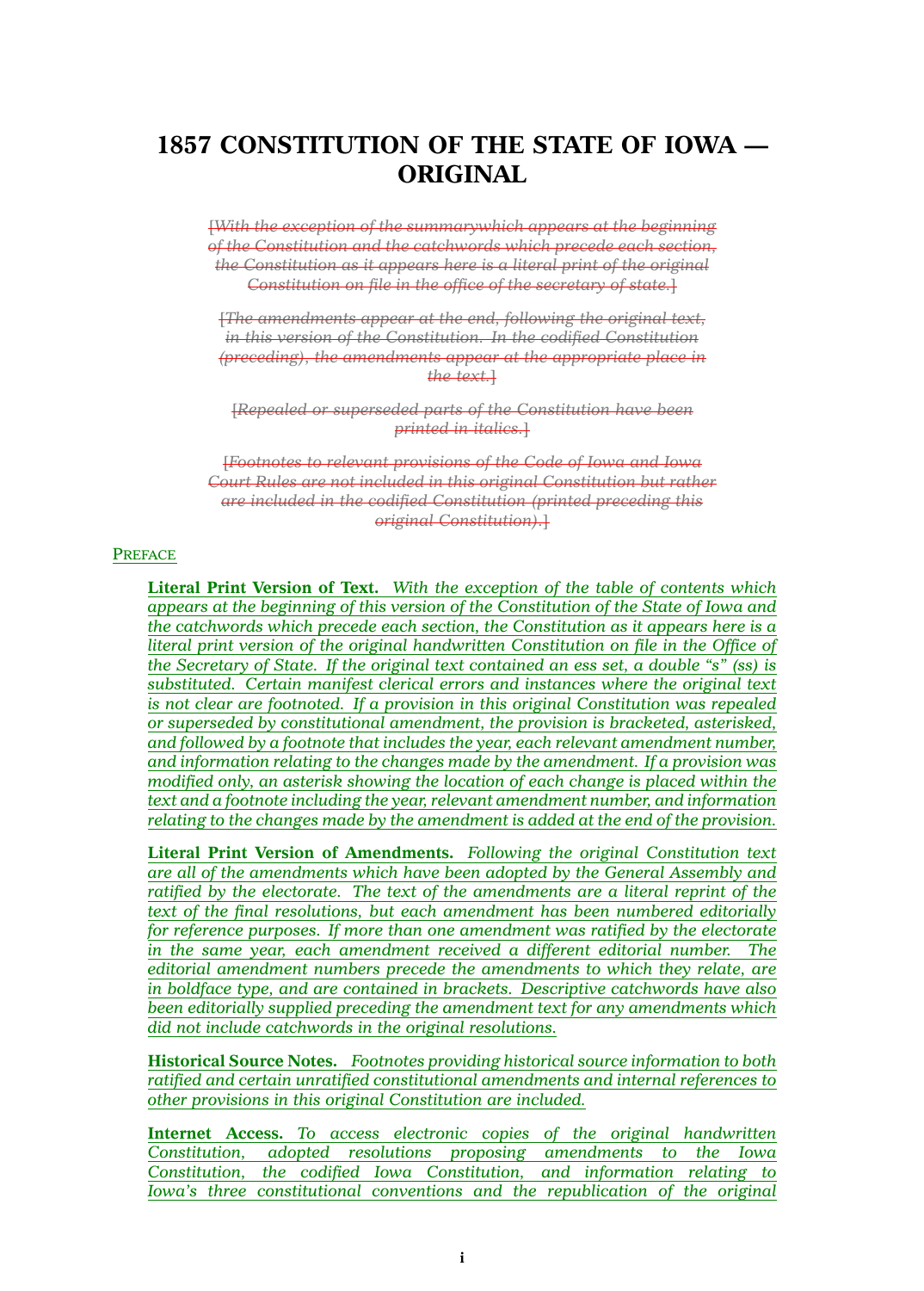*and codified versions of the Iowa Constitution in the 2019 Iowa Code, see <www.legis.iowa.gov/law/statutory/constitution>.*

7

PREAMBLE.

Boundaries.

ARTICLE I. — BILL OF RIGHTS.

- SEC. 1. Rights of persons. See Amendment **[45].**.
	- 2. Political power.
	- 3. Religion.
	- 4. Religious test witnesses.
	- 5. Dueling. [Repealed] Amendment **[43].**.
	- 6. Laws uniform.
	- 7. Liberty of speech and press.
	- 8. Personal security searches and seizures.
	- 9. Right of trial by jury due process of law.
	- 10. Rights of persons accused.
	- 11. When indictment necessary. See Amendments **[9]** and **[46].**.
	- 12. Twice tried bail.
	- 13. Habeas corpus.
	- 14. Military.
	- 15. Quartering soldiers.
	- 16. Treason.
	- 17. Bail punishments.
	- 18. Eminent domain. See Amendment **[13].**.
	- 19. Imprisonment for debt.
	- 20. Right of assemblage petition.
	- 21. Attainder ex post facto law — obligation of contract.
	- 22. Resident aliens.
	- 23. Slavery penal servitude.
	- 24. Agricultural leases.
	- 25. Rights reserved.

ARTICLE II. — RIGHT OF SUFFRAGE.

- SEC. 1. Electors. <del>[Repealed]</del>See Amendments **1** and **[30].**.
	- 2. Privileged from arrest.
	- 3. From military duty.
	- 4. Persons in military service.
	- 5. Disqualified persons. See Amendment **[47].**.

6. Ballot.

General election. [Repealed] Amendments **[7]**, **[11]**, and **[14].**

ARTICLE III.  $-$  OF THE DISTRIBUTION OF **POWERS** 

SEC. 1. Departments of government.

#### LEGISLATIVE DEPARTMENT.

- SEC. 1. General assembly.
	- 2. Sessions. **[Repealed]See** Amendments **[24]** and **[36].**.
	- 3. Representatives.
	- 4. Qualifications. See Amendments **6** and **15**.
	- 5. Senators qualifications.
	- 6. Number and classification. [Repealed]See Amendment **[26].**.
	- 7. Officers elections determined.
	- 8. Quorum.
	- 9. Authority of the houses.
	- 10. Protest record of vote.
	- 11. Privileged from arrest.
	- 12. Vacancies.
	- 13. Doors open.
	- 14. Adjournments.
	- 15. Bills.
	- 16. Executive approval veto. See Amendment **[27].**.
	- 17. Passage of bills.
	- 18. Receipts and expenditures.
	- 19. Impeachment.
	- 20. Officers subject to impeachment — judgment.
	- 21. Members not appointed to office.
	- 22. Disqualification.
	- 23. Failure to account.
	- 24. Appropriations.
	- 25. Compensation of members. [Repealed]See Amendment **[28].**.
	- 26. Time laws to take effect. See Amendments **[23].**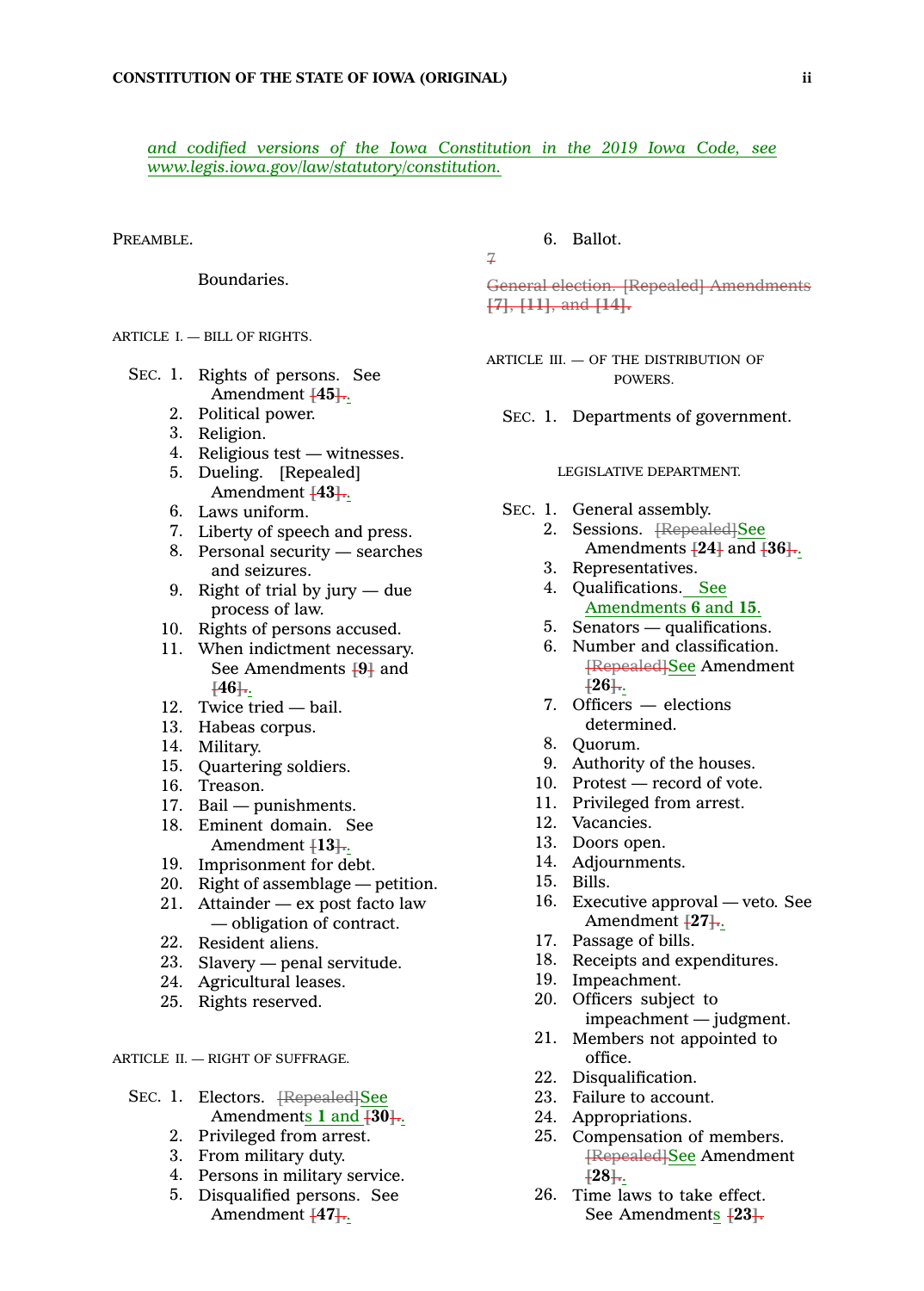[Repealed] Amendment and **[40].**.

- 27. Divorce.
- 28. Lotteries. [Repealed] Amendment **[34].**.
- 29. Acts one subject expressed in title.
- 30. Local or special laws general and uniform — boundaries of counties.
- 31. Extra compensation payment of claims appropriations for local or private purposes.
- 32. Oath of members.
- 33. Census. [Repealed] Amendment **[17].**.
- 34. Senators number method of apportionment. [Repealed]See Amendments **3**, **12**, **[16]**, also and **[26].**.
- 35. Senators representatives number — apportionment — districts. <del>[Repealed]See</del> Amendments **4**, **12**, and **[26].**.
- 36. Ratio of representation. [Repealed]See Amendment **[26].**.
- 37. Districts. [Repealed]See Amendment **[26].**.
- 38. Elections by general assembly.

Municipal home rule. Amendment **[25].** 39

Legislative districts. Amendment **[29].** 39A

Counties Home Rule. Amendment **[37].** 40

Nullification of administrative rules. Amendment **[38].**

### ARTICLE IV. —EXECUTIVE DEPARTMENT.

SEC. 1. Governor.

38A

- 2. Election and term. See Amendments **[32]** and **[41].**.
- 3. Lieutenant governor returns of elections. See Amendments **[32]** and **[41].**.
- 4. Election by general assembly. See Amendments **[19]** and **[41].**.
- 5. Contested elections. See Amendment **[41].**.
- 6. Eligibility.
- 7. Commander in chief.
- 8. Duties of governor.
- 9. Execution of laws.
- 10. Vacancies.
- 11. Convening general assembly. See Amendment **[36(2)].**.
- 12. Message.
- 13. Adjournment.
- 14. Disqualification.
- 15. Terms compensation of lieutenant governor. See Amendments **[32]** and **[42].**.
- 16. Pardons reprieves commutations.
- 17. Lieutenant governor to act as governor.
- 18. President of senate. See Amendment **[42].**.
- 19. Vacancies. See Amendments **[20]** and **[42].**.
- 20. Seal of state.
- 21. Grants and commissions.
- 22. Secretary auditor treasurer. [Repealed]See Amendment **[32].**.

ARTICLE V. — JUDICIAL DEPARTMENT.

- SEC. 1. Courts.
	- 2. Supreme court.
	- 3. Election of judges term. [Repealed] Amendment **[21].**.
	- 4. Jurisdiction of supreme court. See Amendment **[21].**.
	- 5. District court and judge. [Repealed] Amendment **[21].**.
	- 6. Jurisdiction of district court.
	- 7. Conservators of the peace.
	- 8. Style of process.
	- 9. Salaries. [Repealed] Amendment **[21].**.
	- 10. Judicial districts supreme court. See Amendment **[8].**.
	- 11. Judges when chosen. [Repealed] Amendment **[21].**.
	- 12. Attorney general. [Repealed]See Amendment **[32].**.
	- 13. District attorney. [Repealed] Amendment **[10]** also **[31].**.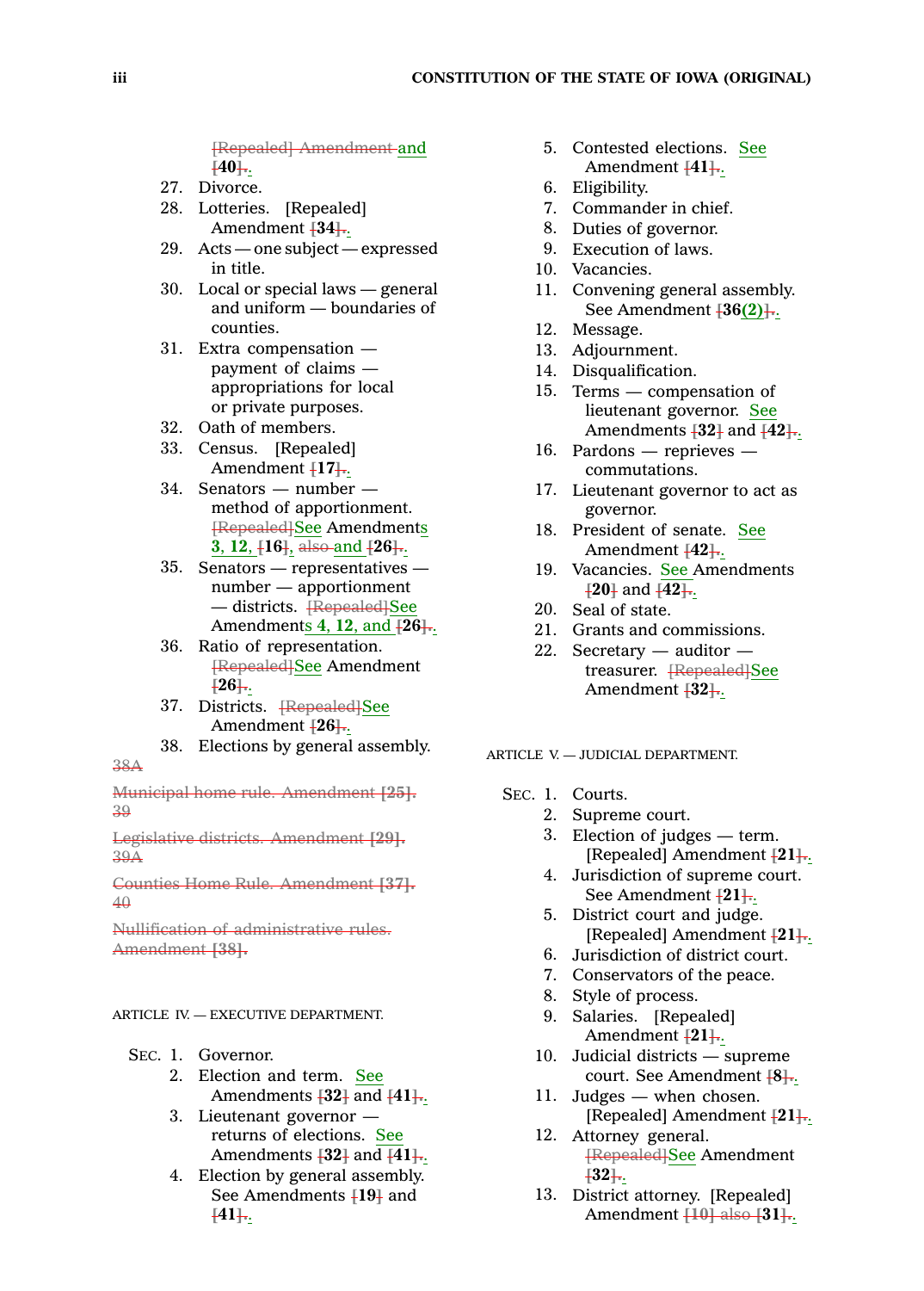14. System of court practice.

Vacancies in courts. See Amendment **[21].** 16

State and district nominating commissions. See Amendment **[21].** 17

15

Terms — judicial elections. See Amendment **[21].** 18

Salaries — qualifications — retirement. See Amendment **[21].**

19

Retirement and discipline of judges. See Amendment **[33].**

ARTICLE VI. — MILITIA.

- SEC. 1. Composition training. See Amendment **5**.
	- 2. Exemption.
	- 3. Officers.

# ARTICLE VII. - STATE DEBTS.

- SEC. 1. Credit not to be loaned.
	- 2. Limitation.
	- 3. Losses to school funds.
	- 4. War debts.
	- 5. Contracting debt submission to the people.
	- 6. Legislature may repeal.
	- 7. Tax imposed distinctly stated.

8

```
Motor vehicle fees and fuel taxes.
Amendment [18].
\Omega
```

```
Fish and wildlife protection funds.
Amendment [44].
\overline{10}
```
Natural resources. Amendment **[48].**

### ARTICLE VIII. — CORPORATIONS.

- SEC. 1. How created.
	- 2. Taxation of corporations.
	- 3. State not to be <sup>a</sup> stockholder.
	- 4. Municipal corporations.
	- 5. Banking associations.
	- 6. State bank.
- 7. Specie basis.
- 8. General banking law.
- 9. Stockholders' responsibility.
- 10. Bill-holders preferred.
- 11. Specie payments suspension.
- 12. Amendment or repeal of laws — exclusive privileges.

ARTICLE IX. — EDUCATION AND SCHOOL LANDS.

1st. Education. [Abolished]

- SEC. 1. Board of education.
	- 2. Eligibility.
	- 3. Election of members.
	- 4. First session.
	- 5. Limitation of sessions.
	- 6. Secretary.
	- 7. Rules and regulations.
	- 8. Power to legislate.
	- 9. Governor ex officio <sup>a</sup> member.
	- 10. Expenses.
	- 11. State university.
	- 12. Common schools.
	- 13. Compensation.
	- 14. Quorum style of acts.
	- 15. Board may be abolished.

2nd. School Funds and School Lands.

- SEC. 1. Control management.
	- 2. Permanent fund.
	- 3. Perpetual support fund.
	- 4. Fines how appropriated. [Repealed] Amendment **[35].**.
	- 5. Proceeds of lands.
	- 6. Agents of school funds.
	- 7. Distribution. [Repealed] Amendment **[39].**.

ARTICLE X. - AMENDMENTS TO THE CONSTITUTION.

- SEC. 1. How proposed submission.
	- 2. More than one amendment. 3. Convention. [Repealed]See
	- Amendment **[22].**.

ARTICLE XI. — MISCELLANEOUS.

SEC. 1. Justice of peace — jurisdiction.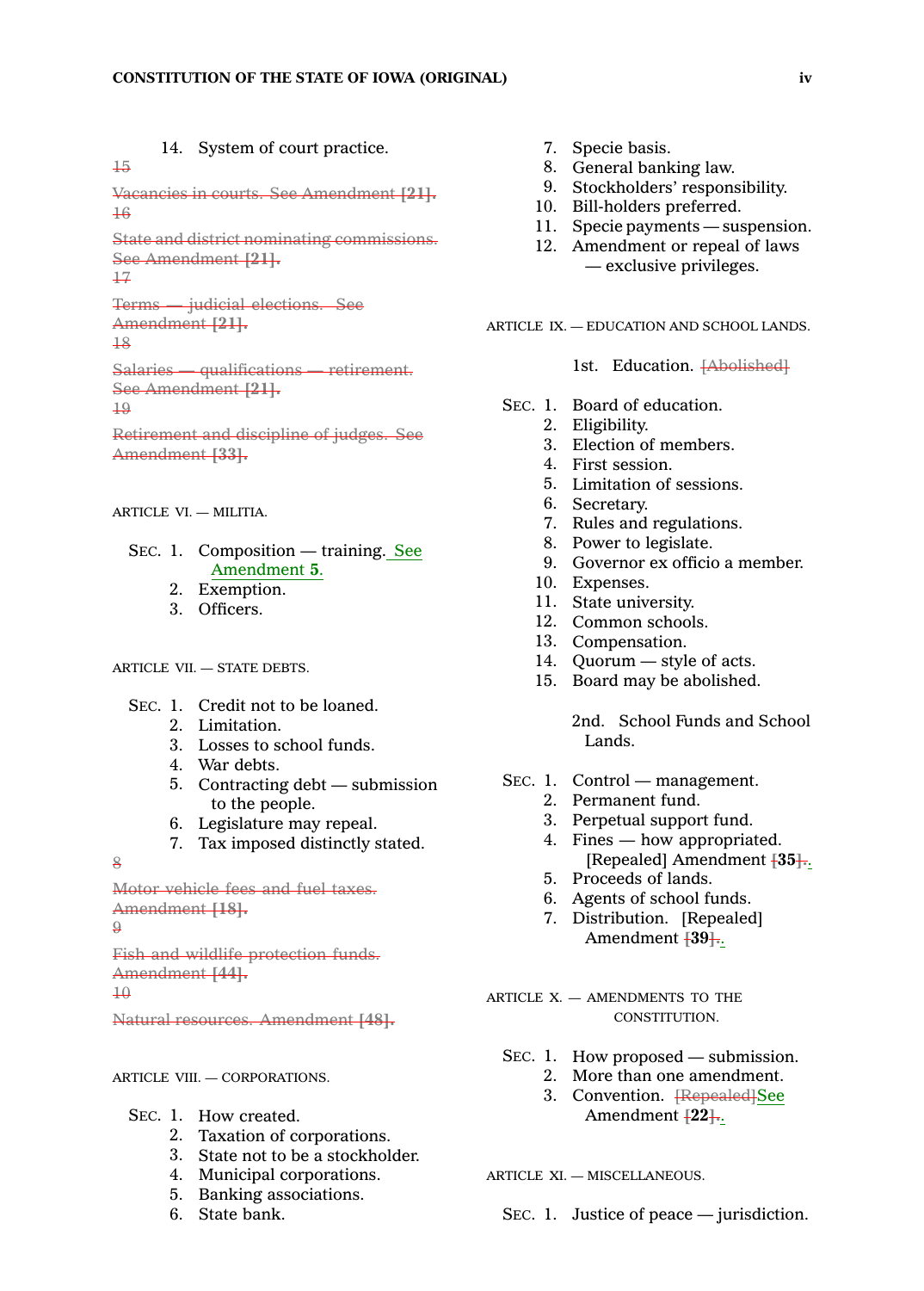- 2. Counties.
- 3. Indebtedness of political or municipal corporations.
- 4. Boundaries of state.
- 5. Oath of office.
- 6. How vacancies filled.
- 7. Land grants located.
- 8. Seat of government established — state university.

ARTICLE XII. — SCHEDULE.

- SEC. 1. Supreme law constitutionality of Acts.
	- 2. Laws in force.
	- 3. Proceedings not affected.
	- 4. Fines inure to the state. [Repealed] Amendment **[35].**.
	- 5. Bonds in force.
	- 6. First election for governor and lieutenant governor.
	- 7. First election of officers.
	- 8. For judges of supreme court.
	- 9. General assembly first session.
	- 10. Senators.
	- 11. Offices not vacated.
	- 12. Judicial districts.
	- 13. Submission of constitution.
	- 14. Proposition to strike out the word "white".
	- 15. Mills county.

# 16

General election. See Amendment **[11]** also **[14].**

## **AMENDMENTS**

AMENDMENTS OF 1868.

- 1. Qualifications of electors. **[1].**.
- 2. Census. **[2].**.
- 3. Senators apportionment. **[3].**.
- 4. Senators representatives apportionment. **[4].**.
- 5. Militia composition. **[5].**.

### AMENDMENT OF 1880.

Representatives — qualifications. **[6].**.

AMENDMENTS OF 1884.

- 1. General election. **[7]**. [Repealed] Amendments **[7]** and **[14].**.
- 2. Judicial districts. **[8].**.
- 3. Grand jury. **[9].**.
- 4. County attorney. **[10]**. [Repealed] Amendments **[10]** and **[31].**.

AMENDMENTS OF 1904.

- 1. General election. **[11]**. [Superseded] See Amendments **[11]** and **[14].**.
- 2. Senators number method of apportionmentNumber of senators. [12]. **[Repealed]See Amendments [12]**, **[16]**, and **[26].**. Representatives — number apportionmentNumber of

representatives — districts. **[12]**. [Repealed]See Amendments **[12]** and **[26].**. Ratio of representationand

apportionment. [12]. **[Repealed]See** Amendments **[12]** and **[26].**.

AMENDMENT OF 1908.

Drainage ditches and levees. **[13].**.

AMENDMENT OF 1916.

General election. **[14].**.

AMENDMENT OF 1926.

Legislative department. **[15].**.

AMENDMENT OF 1928.

Legislative department. **[16]**. [Repealed] Amendments **[16]**; also **[26]** of 1968.

AMENDMENT OF 1936.

Census repeal. **[17].**.

AMENDMENT OF 1942.

Motor vehicle fees and fuel taxes. **[18].**.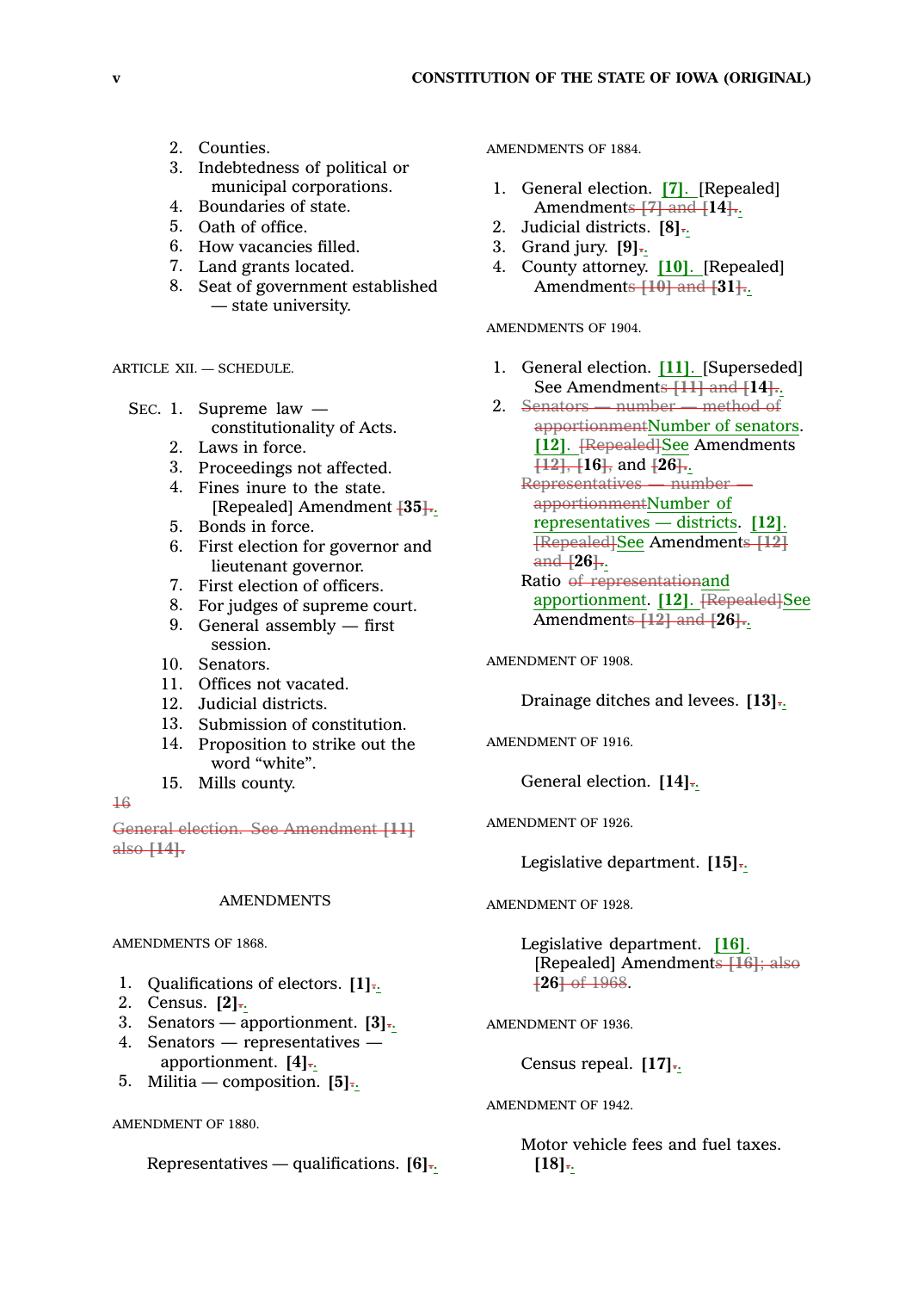#### AMENDMENTS OF 1952.

- 1. Death of governor-elect or failure to qualify. **[19].**. [Repealed] Amendment **41**.
- 2. Gubernatorial succession. **[20].**. See Amendment **42**.

AMENDMENT OF 1962.

Judicial department. **[21].**.

AMENDMENT OF 1964.

Constitutional convention. **[22].**.

AMENDMENT OF 1966.

Effective date of Acts. **[23].**.

AMENDMENTS OF 1968.

- 1. Annual sessions of General Assembly. **[24]**. <del>[Repealed]</del> See Amendments **[24];** also **[36]** of 1974.
- 2. Municipal home rule. **[25].**.
- 3. General Assembly membership. **[26].**. Congressional districts. **[26].**.
- 4. Item veto by Governor. **[27].**.
- 5. Compensation and expenses of General Assembly. **[28].**.

AMENDMENTS OF 1970.

- 1. Legislative districts. **[29].**.
- 2. Electors. **[30].**.
- 3. County attorney. [Repealed] **[31].**.

AMENDMENTS OF 1972.

- 1. Terms ofElection and term [governor and]. **[32]**. See Amendment **41**. Lieutenant governor — returns of elections. **[32]**. See Amendment **41**. Terms — compensation of lieutenant governor. **[32].**. See Amendment **42**. Terms of secretary,Secretary auditor and — treasurer. **[32].**. Term of attorneyAttorney general. **[32].**.
- 2. Retirement and discipline of judges. **[33].**.
- 3. Lottery prohibition. [Repealed] **[34].**.

AMENDMENTS OF 1974.

- 1. Apportionment of fines. **[35].**.
- 2. Annual sessions of General Assembly — special sessions. **[36].**.

AMENDMENT OF 1978.

Counties home rule. **[37].**.

AMENDMENTS OF 1984.

- 1. Nullification of administrative rules. **[38].**.
- 2. Distribution. [Repealed] **[39].**.

AMENDMENT OF 1986.

Time laws to take effect. **[40].**.

AMENDMENTS OF 1988.

1. Election and term. **[41].**. Governor and lieutenant governor elected jointly — returns of elections. **[41].**.

Election by general assembly in case of tie — succession by lieutenant governor. **[41].**. Contested elections. **[41].**.

2. Terms — compensation. **[42].**. Duties of lieutenant governor. **[42].**. Succession to office of governor and lieutenant governor. **[42].**.

AMENDMENT OF 1992.

Dueling. [Repealed] **[43].**.

AMENDMENT OF 1996.

Fish and wildlife protection funds. **[44].**.

AMENDMENTS OF 1998.

- 1. Rights of persons. **[45].**.
- 2. When indictment necessary grand jury. **[46].**.

AMENDMENT OF 2008.

Disqualified persons. **[47].**.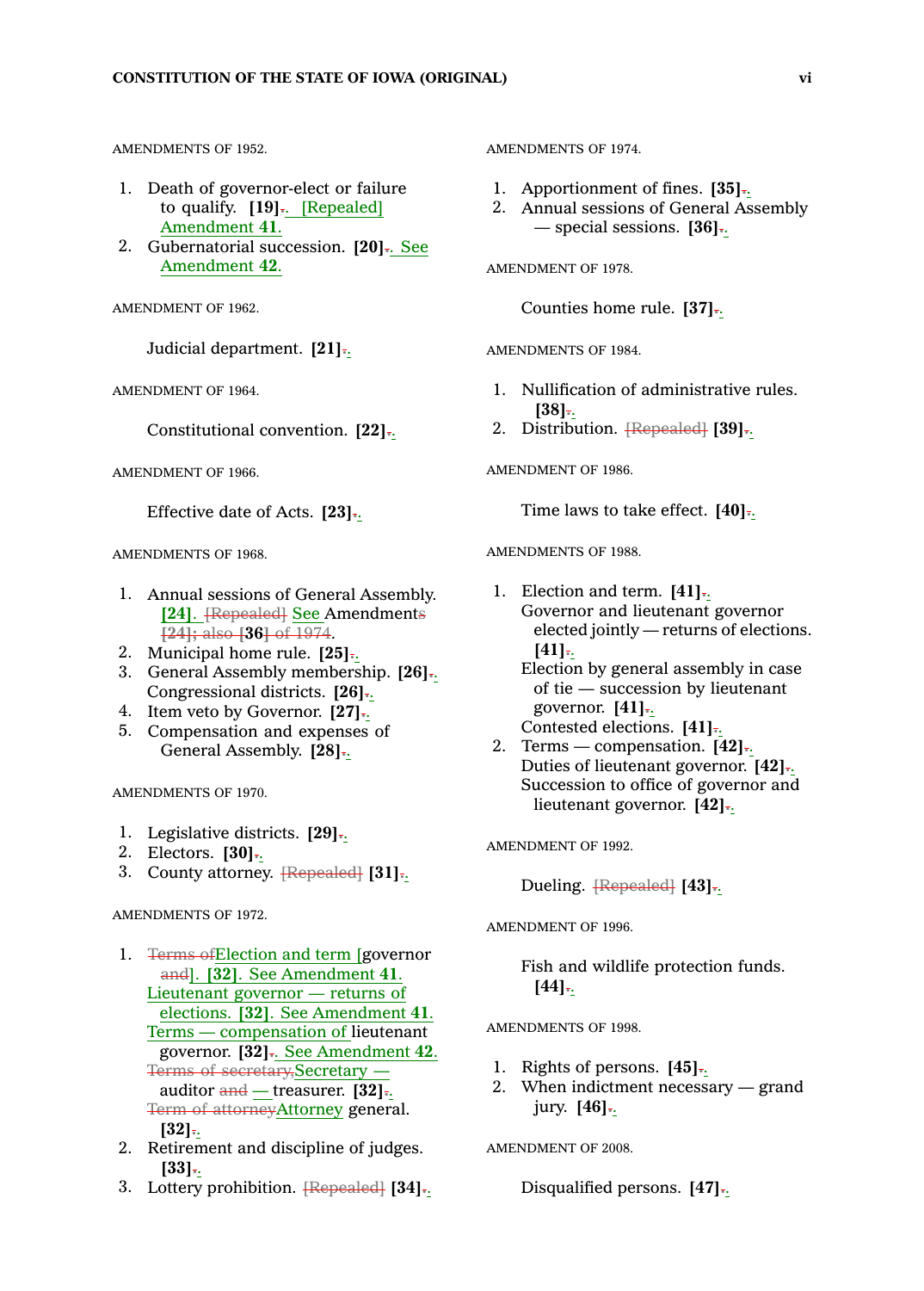AMENDMENT OF 2010.

Natural resources. **[48].**.

**Preamble.** WE, THE PEOPLE OF THE STATE OF IOWA, grateful to the Supreme Being for the blessings hitherto enjoyed, and feeling our dependence on Him for <sup>a</sup> continuation of those blessings, do ordain and establish <sup>a</sup> free and independent government, by the name of the State of Iowa, the boundaries whereof shall be as follows:

**Boundaries.** Beginning in the middle of the main channel of the Mississippi River, at <sup>a</sup> point due East of the middle of the mouth of the main channel of the Des Moines River, thence up the middle of the main channel of the said Des Moines River, to <sup>a</sup> point on said river where the Northern boundary line of the State of Missouri —as established by the constitution of that State — adopted June 12th. 1820 — crosses the said middle of the main channel of the said Des Moines River; thence Westwardly along the said Northern boundary line of the State of Missouri, as established at the time aforesaid, until an extension of said line intersects the middle of the main channel of the Missouri River; thence up the middle of the main channel of the said Missouri River to <sup>a</sup> point opposite the middle of the main channel of the Big Sioux River, according to Nicollett's Map;: thence up the main channel of the said Big Sioux River, according to the said map, until it is intersected by the parallel of forty three degrees and thirty minutes North latitude; thence East along said parallel of forty three degrees and thirty minutes until said parallel intersects the middle of the main channel of the Mississippi River; thence down the middle of the main channel of said Mississippi River to the place of beginning.

omise agreements at the end of Volume VI of the Code

### ARTICLE I.

### BILL OF RIGHTS.

**Rights of persons.** SECTION 1. All men\* are, by nature, free and equal, and have certain inalienable rights — among which are those of enjoying and defending life and liberty, acquiring, possessing and protecting property, and pursuing and obtaining safety and happiness.

\*In 1998, this section was amended by adding the words "and women": See, see Amendment **[45]**

**Political power.** SEC. 2. All political power is inherent in the people. Government is instituted for the protection, security, and benefit of the people, and they have the right, at all times, to alter or reform the same, whenever the public good may require it.

**Religion.** SEC. 3. The General Assembly shall make no law respecting an establishment of religion, or prohibiting the free exercise thereof; nor shall any person be compelled to attend any place of worship, pay tithes, taxes, or other rates for building or repairing places of worship, or the maintenance of any minister, or ministry.

**Religious test —witnesses.** SEC. 4. No religious test shall be required as <sup>a</sup> qualification for any office, or public trust, and no person shall be deprived of any of his rights, privileges, or capacities, or disqualified from the performance of any of his public or private duties, or rendered incompetent to give evidence in any court of law or equity, in consequence of his opinions on the subject of religion; and any party to any judicial proceeding shall have the right to use as <sup>a</sup> witness, or take the testimony of, any other person not disqualified on account of interest, who may be cognizant of any fact material to the case; and parties to suits may be witnesses, as provided by law.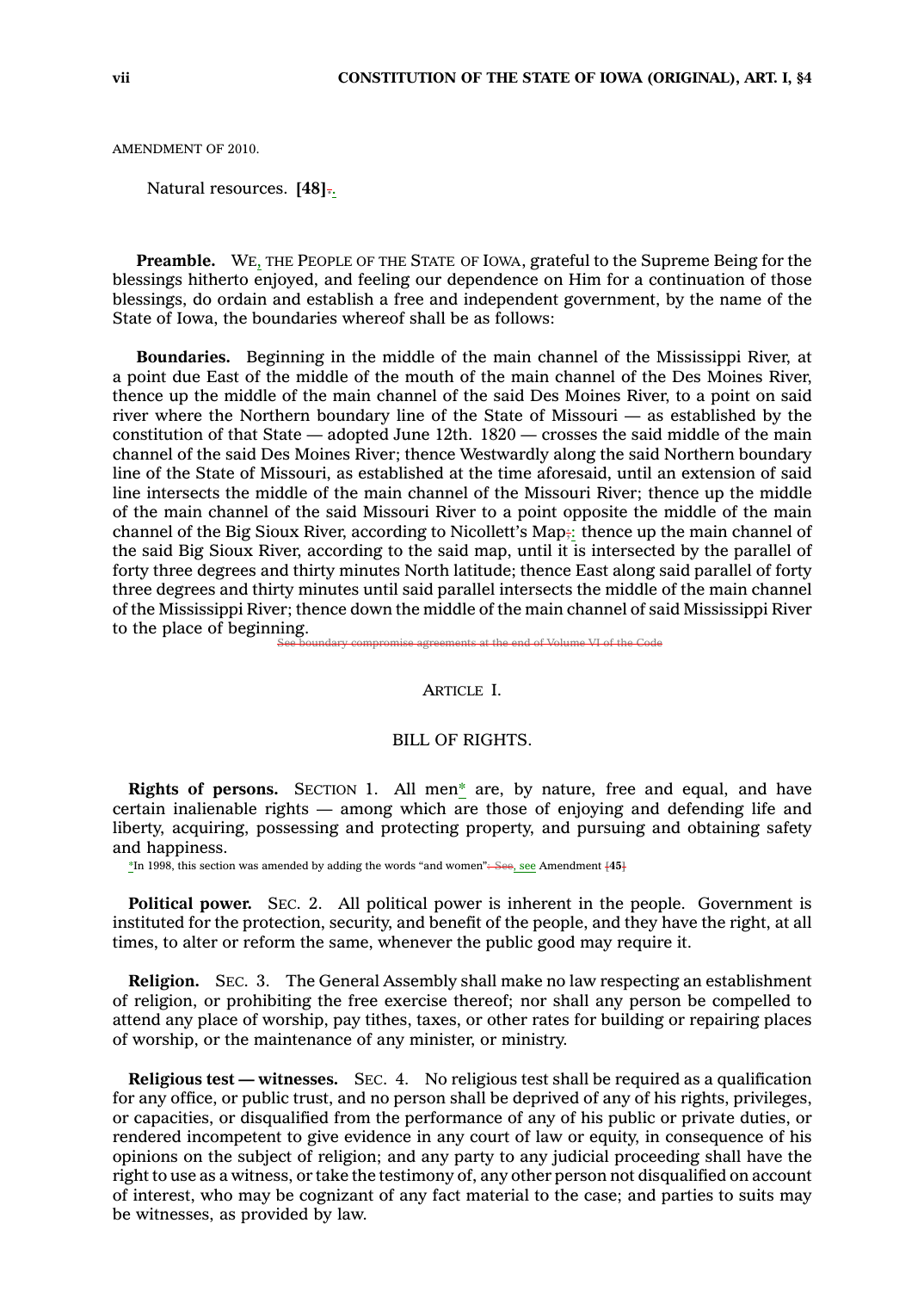**Dueling.** SEC. 5. [Any citizen of this State who may hereafter be engaged, either directly, or indirectly, in <sup>a</sup> duel, either as principal, or accessory before the fact, shall forever be disqualified from holding any office under the Constitution and laws of this State.]\* \*ThisIn 1992, this section was repealed by, see Amendment **[43]**

**Laws uniform.** SEC. 6. All laws of <sup>a</sup> general nature shall have <sup>a</sup> uniform operation; the General Assembly shall not grant to any eitizenCitizen, or class of eitizensCitizens, privileges or immunities, which, upon the same terms shall not equally belong to all eitizensCitizens.

**Liberty of speech and press.** SEC. 7. Every person may speak, write, and publish his sentiments on all subjects, being responsible for the abuse of that right. No law shall be passed to restrain or abridge the liberty of speech, or of the press. In all prosecutions or indictments for libel, the truth may be given in evidence to the jury, and if it appearsappear to the jury that the matter charged as libellous was true, and was published with good motives and for justifiable ends, the party shall be acquitted.

**Personal security — searches and seizures.** SEC. 8. The right of the people to be secure in their persons, houses, papers and effects, against unreasonable seizures and searches shall not be violated; and no warrant shall issue but on probable cause, supported by oath or affirmation, particularly describing the place to be searched, and the persons and things to be seized.

**Right of trial by jury — due process of law.** SEC. 9. The right of trial by jury shall remain inviolate; but the General Assembly may authorize trial by <sup>a</sup> jury of <sup>a</sup> less number than twelve men in inferior courts; but no person shall be deprived of life, liberty, or property, without due process of law.

**Rights of persons accused.** SEC. 10. In all criminal prosecutions, and in cases involving the life, or liberty of an individual the accused shall have <sup>a</sup> right to <sup>a</sup> speedy and public trial by an impartial jury; to be informed of the accusation against him, to have <sup>a</sup> copy of the same when demanded; to be confronted with the witnesses against him; to have compulsory process for his witnesses; and, to have the assistance of counsel.

**When indictment necessary.** SEC. 11. All offences less than felony and in which the punishment does not exceed <sup>a</sup> fine of One hundred dollars,\*\* or imprisonment for thirty days, shall be tried summarily before <sup>a</sup> Justice of the Peace,\*\* or other officer authorized by law, on information under oath, without indictment, or the intervention of <sup>a</sup> grand jury, saving to the defendant the right of appeal; and no person shall be held to answer for any higher criminal offence, unless on presentment or indictment by <sup>a</sup> grand jury,\* except in cases arising in the army, or navy, or in the militia, when in actual service, in time of war or public danger.

\*As toIn 1884, an amendment regarding indictment and the number of grand jurors, see was adopted and ratified, see Amendment **[9]** \*\*In 1998, unnumbered paragraph 1 of thisIn 1998, this section was amended: See to eliminate references to the one hundred dollar fine and justices of the peace, see Amendment **[46]**

**Twice tried — bail.** SEC. 12. No person shall after acquittal, be tried for the same offence. All persons shall, before conviction, be bailable, by sufficient sureties, except for capital offences where the proof is evident, or the presumption great.

**Habeas corpus.** SEC. 13. The writ of habeas corpus shall not be suspended, or refused when application is made as required by law, unless in case of rebellion, or invasion the public safety may require it.

**Military.** SEC. 14. The military shall be subordinate to the civil power. No standing army shall be kept up by the State in time of peace; and in time of war, no appropriation for <sup>a</sup> standing army shall be for <sup>a</sup> longer time than two years.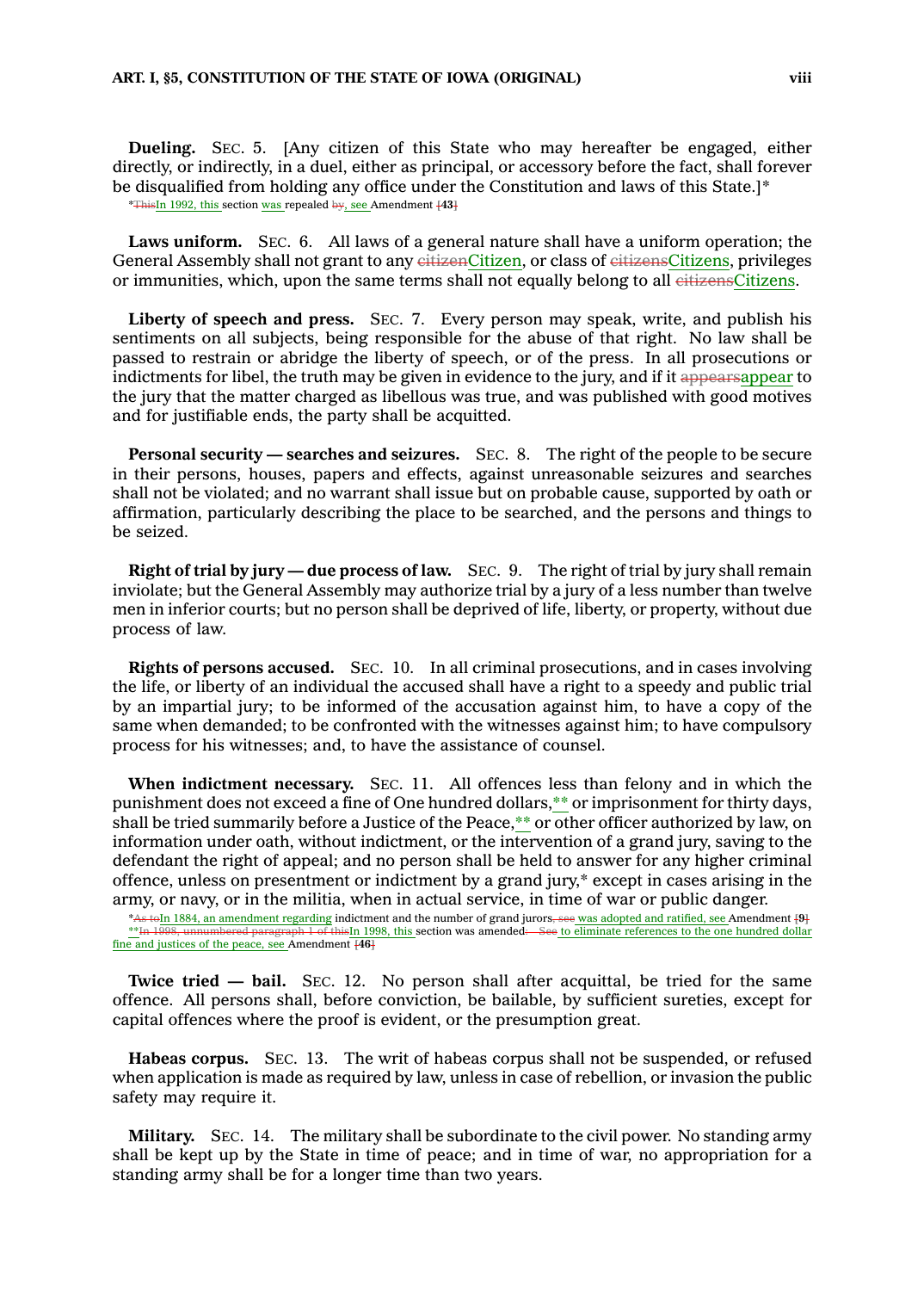**Quartering soldiers.** SEC. 15. No soldier shall, in time of peace, be quartered in any house without the consent of the owner, nor in time of war except in the manner prescribed by law.

**Treason.** SEC. 16. Treason against the State shall consist only in levying war against it, adhering to its enemies, or giving them aid and comfort. No person shall be convicted of treason, unless on the evidence of two witnesses to the same overt act, or confession in open Court.

**Bail —punishments.** SEC. 17. Excessive bail shall not be required; excessive fines shall not be imposed, and cruel and unusual punishment shall not be inflicted.

**Eminent domain.** SEC. 18. Private property shall not be taken for public use without just compensation first being made, or secured to be made to the owner thereof, as soon as the damages shall be assessed by <sup>a</sup> jury, who shall not take into consideration any advantages that may result to said owner on account of the improvement for which it is taken.\*

\*SeeIn 1908, this section was amended by adding <sup>a</sup> paragraph relating to levees, drains, and ditches for agricultural, sanitary, or mining purposes, see Amendment **[13]**

**Imprisonment for debt.** SEC. 19. No person shall be imprisoned for debt in any civil action, on mesne or final process, unless in case of fraud; and no person shall be imprisoned for <sup>a</sup> militia fine in time of peace.

**Right of assemblage — petition.** SEC. 20. The people have the right freely to assemble together to counsel for the common good; to make known their opinions to their representatives and to petition for <sup>a</sup> redress of grievances.

**Attainder — ex post facto law — obligation of contract.** SEC. 21. No bill of attainder, ex post facto law, or law impairing the obligation of contracts, shall ever be passed.

**Resident aliens.** SEC. 22. Foreigners who are, or may hereafter become residents of this State, shall enjoy the same rights in respect to the possession, enjoyment and descent of property, as native born citizens.

**Slavery — penal servitude.** SEC. 23. There shall be no slavery in this State; nor shall there be involuntary servitude, unless for the punishment of crime.

**Agricultural leases.** SEC. 24. No lease or grant of agricultural lands, reserving any rent, or service of any kind, shall be valid for <sup>a</sup> longer period than twenty years.

**Rights reserved.** SEC. 25. This enumeration of rights shall not be construed to impair or deny others, retained by the people.

AnIn 1882, an additional section (sectionSEC. 26) providing for a prohibition of intoxicating liquors was added to this original Constitution, Art. I by the amendment of 1882by an amendment proposed by the general assembly in 1880 Acts, JR 8, readopted in 1882 <u>Acts, JR 8, and ratified by the electorate in a special election held on June 27, 1882-; <del>T</del>the supreme court, however, in the case of *Koehler v*<br>Hill, 60 Iowa 543, on April 21, 1883, held that, owing to certain irregula</u> did not become a part of the Constitution. <del>[Prohibition of into</del>

# ARTICLE II.

### RIGHT OF SUFFRAGE.

**Electors.** SECTION 1. [Every  $\left\{\text{white}\right\}^*$  male citizen of the United States, of the age of twenty one years, who shall have been <sup>a</sup> resident of this State six months next preceding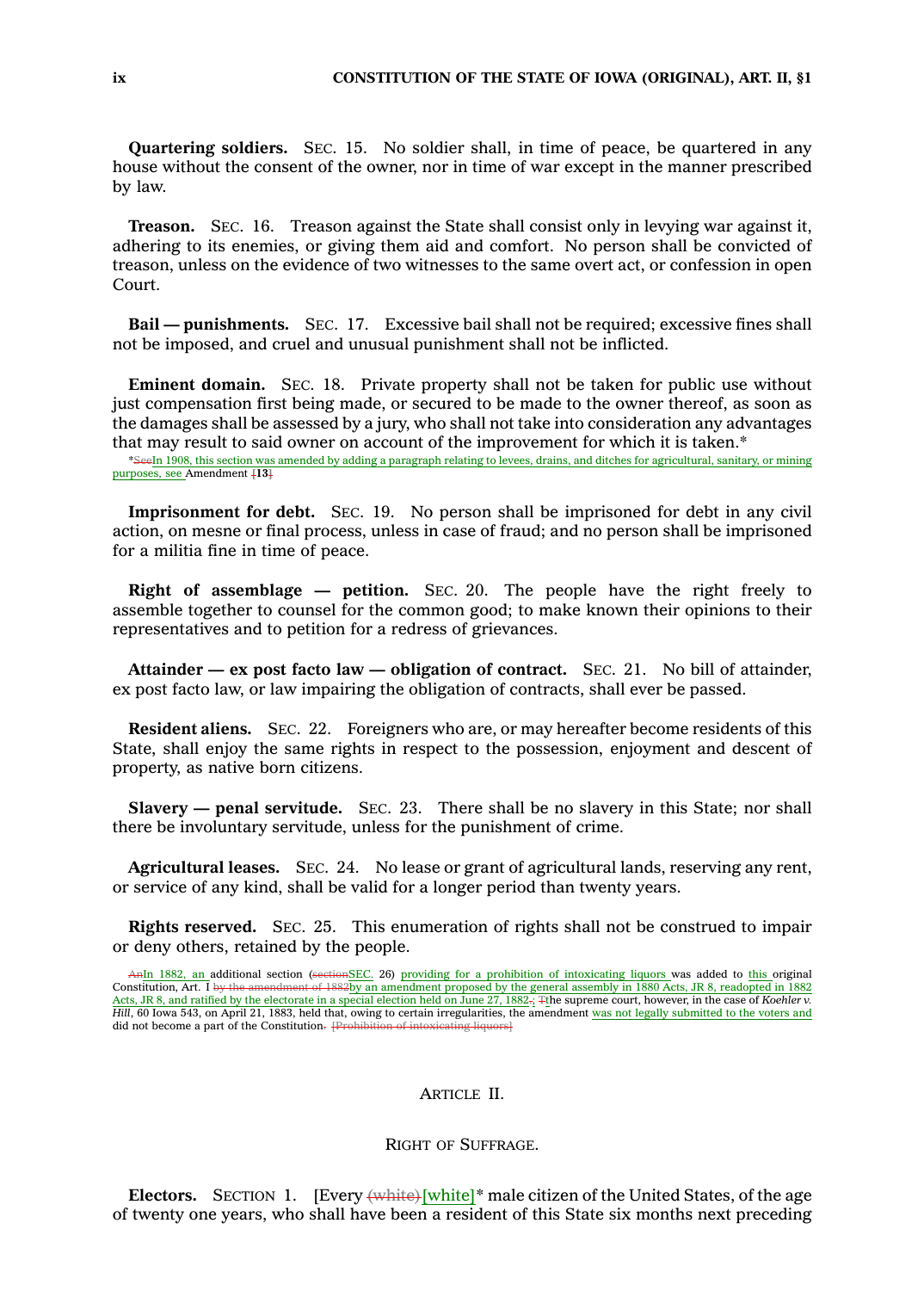the election, and of the County in which he claims his vote sixty days, shall be entitled to vote at all elections which are now or hereafter may be authorised by law.]\*\*

\*The aboveIn 1868, this section was amended in 1868 by striking the word "white" from the first line thereof: See, see Amendment **[1]** For qualifications of electors, see also United States Constitution, Amendments 19 and 26<br>A<u>In 1916,</u> a proposal <u>made in 1913 Acts, HJR 6 and SJR 10, and 1915 Acts, ch 18,</u> to strike the word "male" was defeated <del>in 1916</del> information regarding votes cast on the amendment, see 1917-1918 Iowa Official Register, pp. 462-481<br>\*\*In 1970, this section was repealed and a substitute adopted in lieu thereof:—See, see Amendment 430+ \*\*In 1970, this section was repealed and a substitute adopted in lieu thereof:

**Privileged from arrest.** SEC. 2. Electors shall, in all cases except treason, felony, or breach of the peace, be privileged from arrest on the days of election, during their attendance at such election, going to and returning therefrom.

**From military duty.** SEC. 3. No elector shall be obliged to perform military duty on the day of election, except in time of war, or public danger.

**Persons in military service.** SEC. 4. No person in the military, naval, or marine service of the United States shall be considered <sup>a</sup> resident of this State by being stationed in any garrison, barrack, or military or naval place, or station within this State.

**Disqualified persons.** SEC. 5. [No idiot, or insane person, or person convicted of any infamous crime, shall be entitled to the privilegeprivileges of an elector.]\* \*In 2008, this section was repealed and <sup>a</sup> substitute adopted in lieu thereof: See, see Amendment **[47]**

**Ballot.** SEC. 6. All elections by the people shall be by ballot.

An additional section (SEC. 7) pertaining to the general election was added to this original Constitution, Art. II, by the amendments of 1884, but was repealed and a substitute adopted in lieu thereof in 1916, see Amendmen

General election.7 See Amendments **[7], [11]** and **[14]**

#### ARTICLE III.

OF THE DISTRIBUTION OF POWERS.

**Departments of government.** SECTION 1. The powers of the government of Iowa shall be divided into three separate departments — the Legislative, the Executive, and the Judicial: and no person charged with the exercise of powers properly belonging to one of these departments shall exercise any function appertaining to either of the others, except in cases hereinafter expressly directed or permitted.

#### LEGISLATIVE DEPARTMENT.

**General assembly.** SECTION 1. The Legislative authority of this State shall be vested in <sup>a</sup> General Assembly, which shall consist of <sup>a</sup> Senate and House of Representatives:; and the style of every law shall be<sub>7</sub>, "Be it enacted by the General Assembly of the State of Iowa."".

**Sessions.** SEC. 2. [The sessions of the General Assembly shall be biennial, and shall commence on the second Monday in January next ensuing the election of its members; unless the Governor of the State shall, in the meantime, convene the General Assembly by proclamation.]\*

\*In 1968 and 1974, this section was repealed and <sup>a</sup> substitute adopted in lieu thereof: See, see Amendments **[24]** and **[36]** Special sessions, see this original Constitution, Art. IV, §11 and Amendment **[36]**

**Representatives.** SEC. 3. The members of the House of Representatives shall be chosen every second year, by the qualified electors of their respective districts, [on the second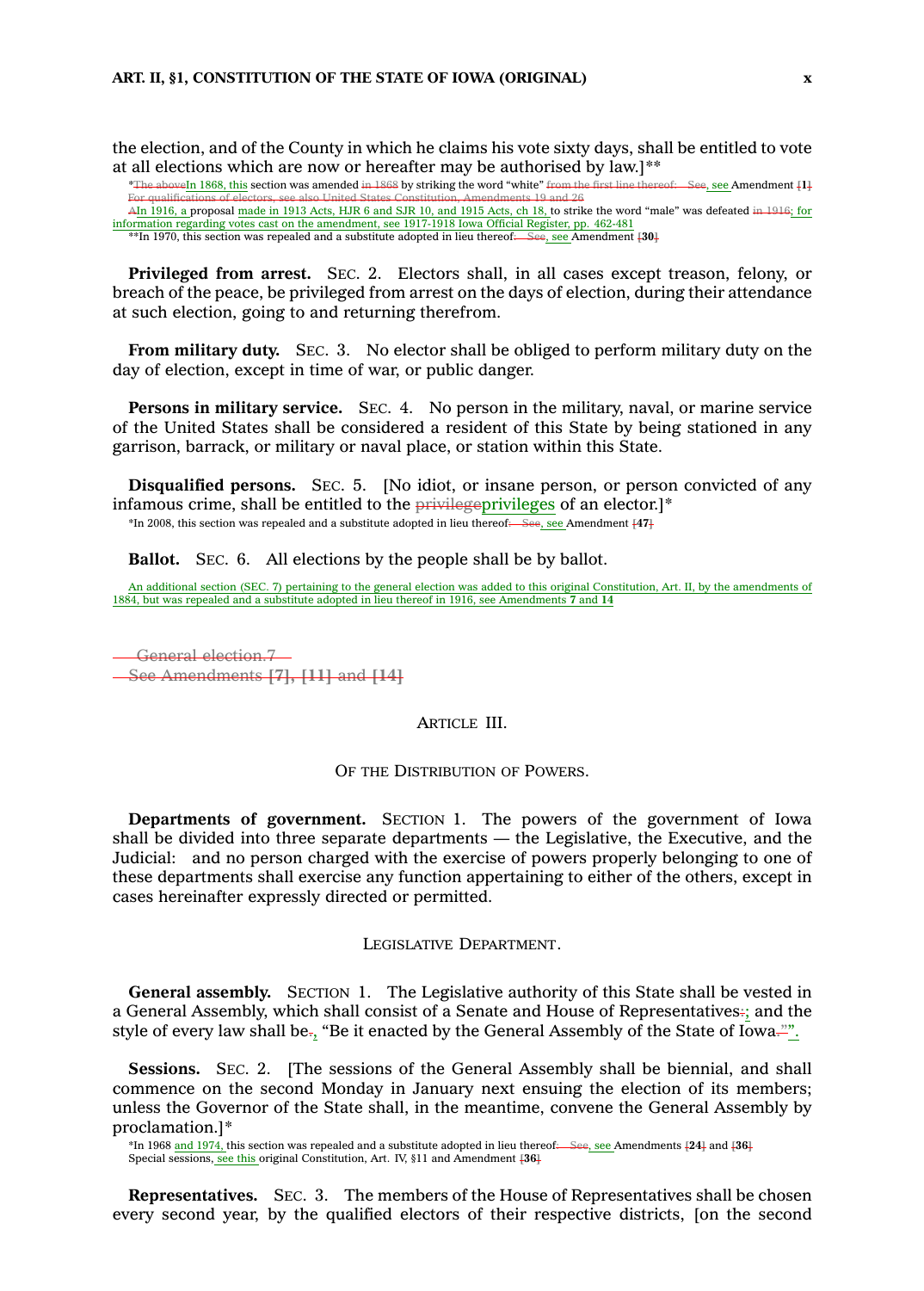Tuesday in October,\* except the years of the Presidential election, when the election shall be on the Tuesday next after the first Monday in November;]\* and their term of office shall commence on the first day of January next after their election, and continue two years, and until their successors are elected and qualified.

\*For provisions relative toIn 1884 and 1916, amendments adding and then replacing section 7 of Art. II changed the time offor holding the general election; in 1904, an amendment to Art. XII established <sup>a</sup> time for the holding of biennial general elections and was effective until it was repealed by the 1916 amendment, see Amendments 7, 11, and  $\overline{114}$ 

**Qualifications.** SEC. 4. No person shall be <sup>a</sup> member of the House of Representatives who shall not have attained the age of twenty-one years, be a [free white] [male]\* citizen of the United States, and shall have been an inhabitant of this State one year next preceding his election, and at the time of his election shall have had an actual residence of sixty days in the County, or District he may have been chosen to represent.

mts striking "free white" and "male"In 1880, the words "free white" were stricken; the word "male" was stricken in 1926, see Amendments **[6]** and **[15]**

**Senators — qualifications.** SEC. 5. Senators shall be chosen for the term of four years, at the same time and place as Representatives; they shall be twenty-five years of age, and possess the qualifications of Representatives as to residence and citizenship.

**Number and classification.** SEC. 6. [The number of Senators shall not be less than one third, nor more than one half the representative body; and shall be so classified by lot, that one class, being as nearly one half as possible, shall be elected every two years. When the number of Senators is increased, they shall be annexed by lot to one or the other of the two classes, so as to keep them as nearly equal in numbers as practicable.]\*

\*In 1968, this section was repealed and <sup>a</sup> substitute adopted in lieu thereof: See, see Amendment **[26]**

**Officers — elections determined.** SEC. 7. Each house shall choose its own officers, and judge of the qualification, election, and return of its own members. A contested election shall be determined in such manner as shall be directed by law.

**Quorum.** SEC. 8. A majority of each house shall constitute <sup>a</sup> quorum to transact business; but <sup>a</sup> smaller number may adjourn from day to day, and may compel the attendance of absent members in such manner and under such penalties as each house may provide.

**Authority of the houses.** SEC. 9. Each house shall sit upon its own adjournments, keep <sup>a</sup> journal of its proceedings, and publish the same; determine its rules of proceedings, punish members for disorderly behavior, and, with the consent of two thirds, expel <sup>a</sup> member, but not <sup>a</sup> second time for the same offense; and shall have all other powers necessary for <sup>a</sup> branch of the General Assembly of <sup>a</sup> free and independent State.

**Protest — record of vote.** SEC. 10. Every member of the General Assembly shall have the liberty to dissent from, or protest against any Actact or resolution which he may think injurious to the public, or an individual, and have the reasons for his dissent entered on the journals; and the yeas and nays of the members of either house, on any question, shall, at the desire of any two members present, be entered on the journals.

**Privileged from arrest.** SEC. 11. Senators and Representatives, in all cases, except treason, felony, or breach of the peace, shall be privileged from arrest during the session of the General Assembly, and in going to and returning from the same.

**Vacancies.** SEC. 12. When vacancies occur in either house, the Governor or the person exercising the functions of Governor, shall issue writs of election to fill such vacancies.

**Doors open.** SEC. 13. The doors of each house shall be open, except on such occasions, as, in the opinion of the house, may require secrecy.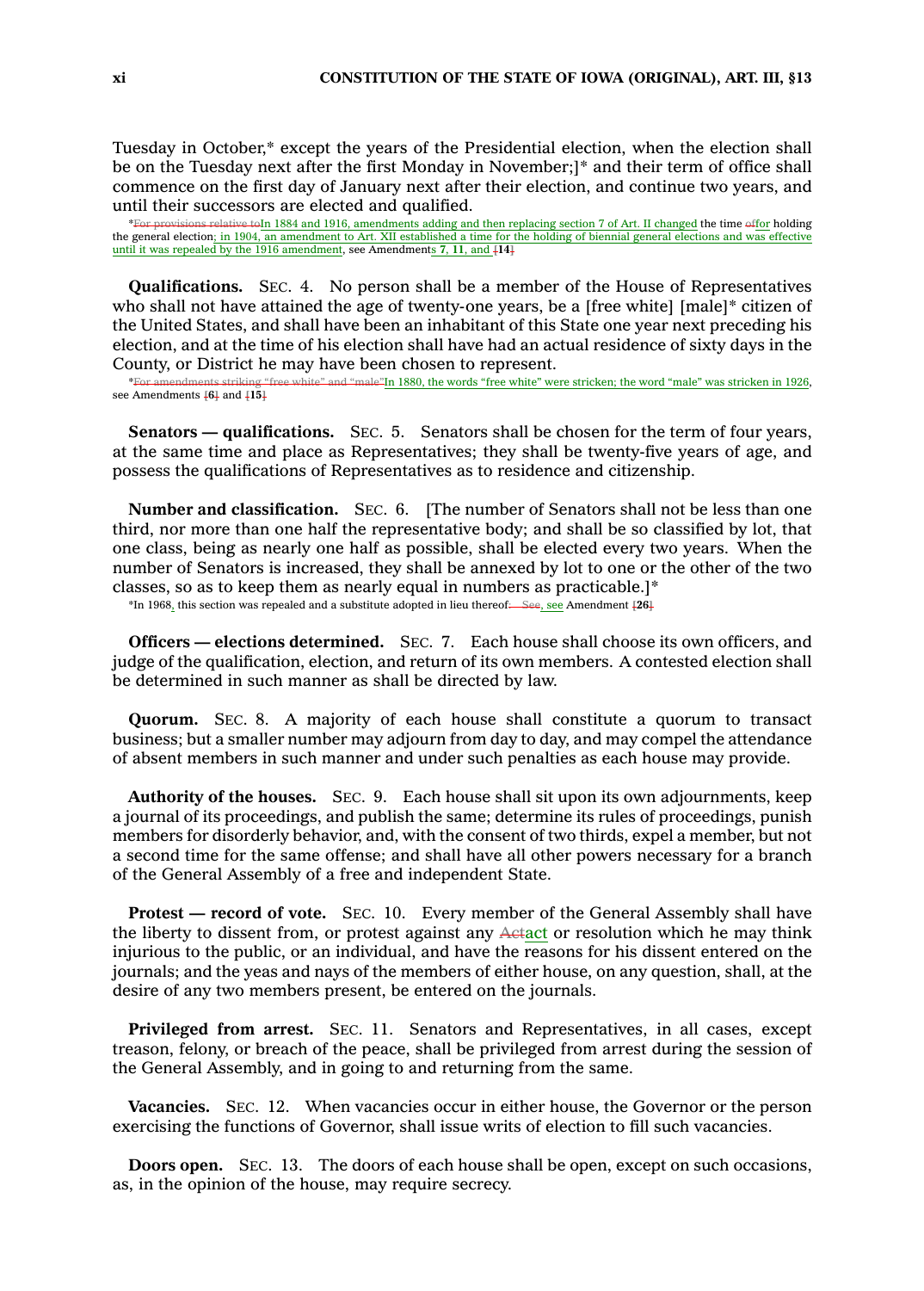**Adjournments.** SEC. 14. Neither house shall, without the consent of the other, adjourn for more than three days, nor to any other place than that in which they may be sitting.

**Bills.** SEC. 15. Bills may originate in either house, and may be amended, altered, or rejected by the other; and every bill having passed both houses, shall be signed by the Speaker and President of their respective houses.

**Executive approval — veto.** SEC. 16. Every bill which shall have passed the General Assembly, shall, before it becomes <sup>a</sup> law, be presented to the Governor. If he approve, he shall sign it; but if not, he shall return it with his objections, to the house in which it originated, which shall enter the same upon their journal, and proceed to re-consider it; if, after such re-consideration, it again pass both houses, by yeas and nays, by <sup>a</sup> majority of two thirds of the members of each house, it shall become a law, notwithstanding the Governor'sGovernors\* objections. If any bill shall not be returned within three days after it shall have been presented to him, Sunday excepted, the same shall be <sup>a</sup> law in like manner as if he had signed it, unless the General Assembly, by adjournment, prevent such return. Any bill submitted to the Governor for his approval during the last three days of <sup>a</sup> session of the General Assembly, shall be deposited by him in the office of the Secretary of State, within thirty days after the adjournment, with his approval, if approved by him, and with his objections, if he disapproves thereof.\*\*

\*According to original document \*\*In 1968, an additional paragraph regarding item vetoes by the governor was added to this section: See, see Amendment **[27]**

**Passage of bills.** SEC. 17. No bill shall be passed unless by the assent of <sup>a</sup> majority of all the members elected to each branch of the General Assembly, and the question upon the final passage shall be taken immediately upon its last reading, and the yeas and nays entered on the journal.

**Receipts and expenditures.** SEC. 18. An accurate statement of the receipts and expenditures of the public money shall be attached to and published with the laws, at every regular session of the General Assembly.

**Impeachment.** SEC. 19. The House of Representatives shall have the sole power of impeachment, and all impeachments shall be tried by the Senate. When sitting for that purpose, the senators shall be upon oath or affirmation; and no person shall be convicted without the concurrence of two thirds of the members present.

Referred to in Amendment **[33]**

**Officers subject to impeachment — judgment.** SEC. 20. The Governor, Judges of the Supreme and District Courts, and other State officers, shall be liable to impeachment for any misdemeanor or malfeasance in office;: but judgment in such cases shall extend only to removal from office, and disqualification to hold any office of honor, trust, or profit, under this State; but the party convicted or acquitted shall nevertheless be liable to indictment, trial, and punishment, according to law. All other civil officers shall be tried for misdemeanors and malfeasance in office, in such manner as the General Assembly may provide.

Referred to in Amendment **[33]**

**Members not appointed to office.** SEC. 21. No senator or representative shall, during the time for which he shall have been elected, be appointed to any civil office of profit under this State, which shall have been created, or the emoluments of which shall have been increased during such term, except such offices as may be filled by elections by the people.

**Disqualification.** SEC. 22. No person holding any lucrative office under the United States, or this State, or any other power, shall be eligible to hold <sup>a</sup> seat in the General Assembly<sub> $\ddot{\tau}$ </sub>: but offices in the militia, to which there is attached no annual salary, or the office of justice of the peace, or postmaster whose compensation does not exceed one hundred dollars per annum, or notary public, shall not be deemed lucrative.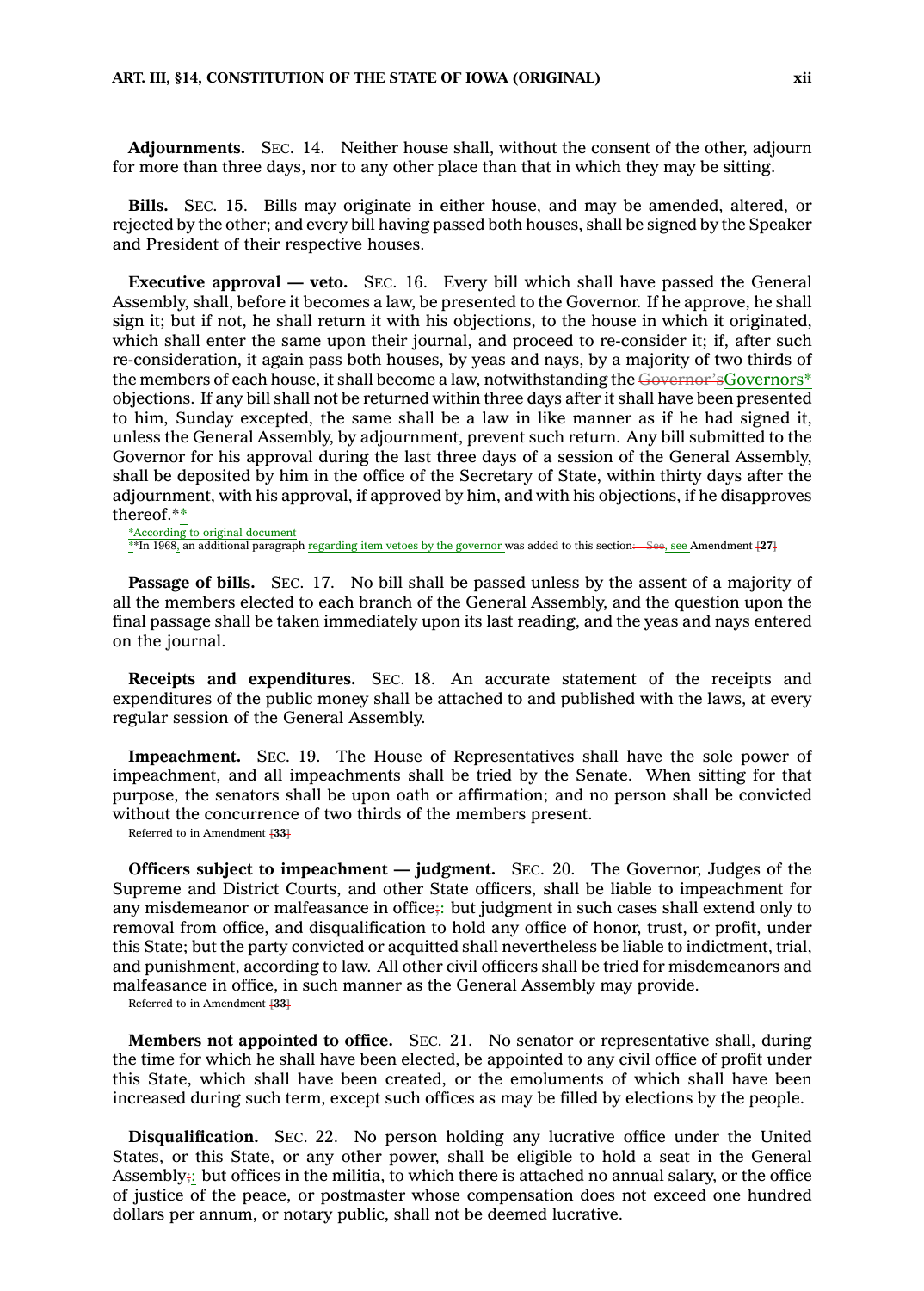**Failure to account.** SEC. 23. No person who may hereafter be <sup>a</sup> collector or holder of public monies, shall have <sup>a</sup> seat in either House of the General Assembly, or be eligible to hold any office of trust or profit in this State, until he shall have accounted for and paid into the treasury all sums for which he may be liable.

**Appropriations.** SEC. 24. No money shall be drawn from the treasury but in consequence of appropriations made by law.

**Compensation of members.** SEC. 25. [Each member of the first General Assembly under this Constitution, shall receive three dollars per diem while in session; and the further sum of three dollars for every twenty miles traveled, in going to and returning from the place where such session is held, by the nearest traveled route; after which they shall receive such compensation as shall be fixed by law; but no General Assembly shall have power to increase the compensation of its own members. And when convened in extra session they shall receive the same mileage and per diem compensation, as fixed by law for the regular session, and none other.]\*

\*In 1968, this section was repealed and <sup>a</sup> substitute adopted in lieu thereof: See, see Amendment **[28]**

**Time laws to take effect.** SEC. 26. No law of the General Assembly, passed at <sup>a</sup> regular session, of <sup>a</sup> public nature, shall take effect until the fourth\* day of July next after the passage thereof. Laws passed at <sup>a</sup> special session,\*\* shall take effect ninety days after the adjournment of the General Assembly by which they were passed. If the General Assembly shall deem any law of immediate importance, they may provide that the same shall take effect by publication in newspapers in the State.\*\*\*

\*For provision changing effective dateIn 1966, the effective date language was changed to "July first", see Amendment **[23]** \*\*The punctuation in the original document is not clear \*\*\*In 1986, this section was repealed and <sup>a</sup> substitute adopted in lieu thereof: See, see Amendment **[40]**

**Divorce.** SEC. 27. No divorce shall be granted by the General Assembly.

Lotteries. SEC. 28. [No lottery shall be authorized by this State; nor shall the sale of lottery tickets be allowed.]\*

\*ThisIn 1972, this section was repealed by, see Amendment **[34]**

**Acts — one subject — expressed in title.** SEC. 29. Every act shall embrace but one subject, and matters properly connected therewith; which subject shall be expressed in the title. But if any subject shall be embraced in an act which shall not be expressed in the title, such act shall be void only as to so much thereof as shall not be expressed in the title.

**Local or special laws — general and uniform — boundaries of counties.** SEC. 30. The General Assembly shall not pass local or special laws in the following cases:

For the assessment and collection of taxes for State, County, or road purposes;

For laying out, opening, and working roads or highways;

For changing the names of persons;

For the incorporation of cities and towns;

For vacating roads, town plats, streets, alleys, or public squares;

For locating or changing county seats.

In all the cases above enumerated, and in all other cases where <sup>a</sup> general law can be made applicable, all laws shall be general, and of uniform operation throughout the State; and no law changing the boundary lines of any county shall have effect until upon being submitted to the people of the counties affected by the change, at <sup>a</sup> general election, it shall be approved by <sup>a</sup> majority of the votes in each county, cast for and against it.

Laws uniform, see this original Constitution, Art. I, §6

**Extra compensation — payment of claims — appropriations for local or private purposes.** SEC. 31. No extra compensation shall be made to any officer, public agent, or contractor, after the service shall have been rendered, or the contract entered into; nor, shall any money be paid on any claim, the subject matter of which shall not have been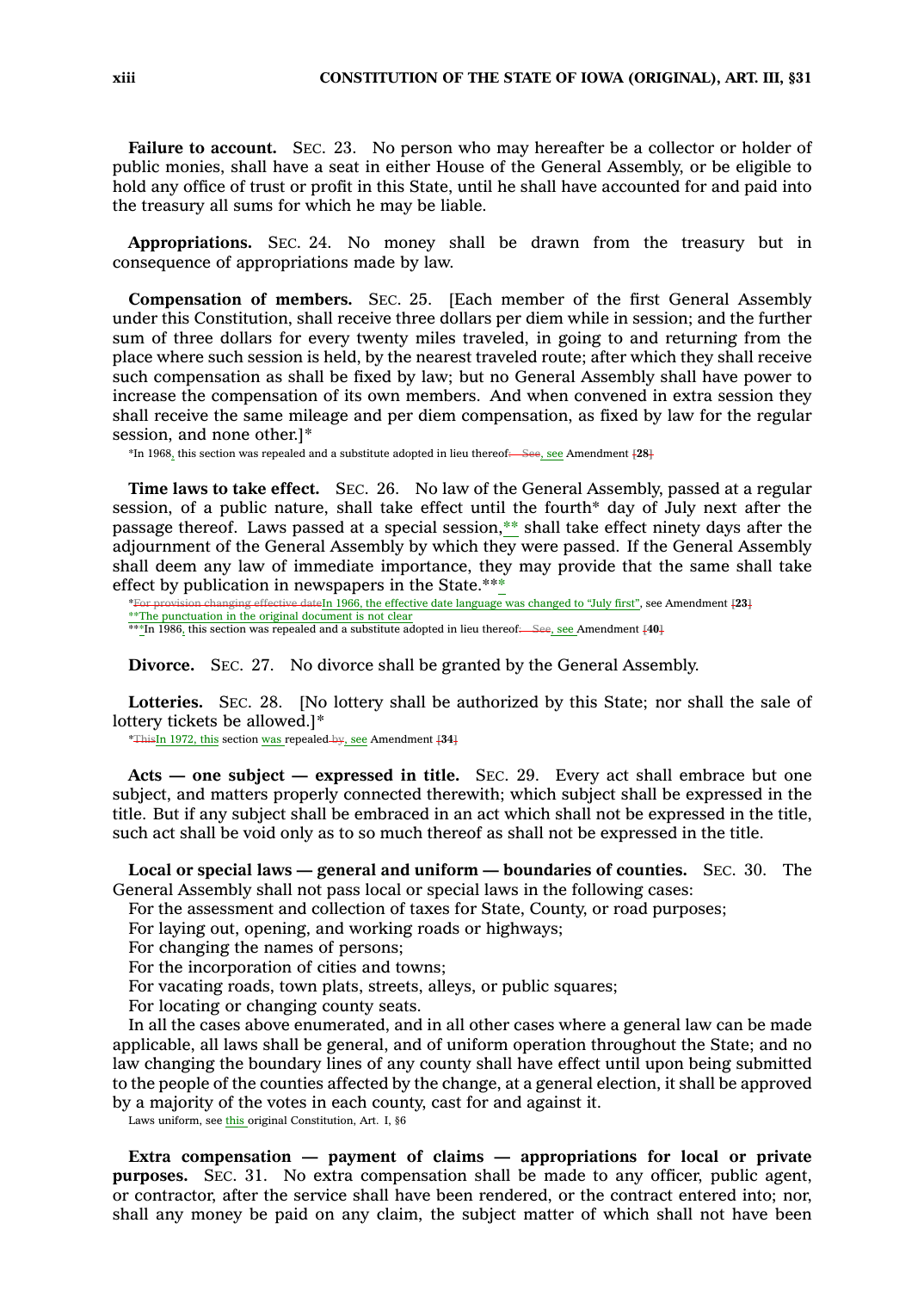provided for by pre-existing laws, and no public money or property shall be appropriated for local, or private purposes, unless such appropriation, compensation, or claim, be allowed by two-thirds of the members elected to each branch of the General Assembly.

**Oath of members.** SEC. 32. Members of the General Assembly shall, before they enter upon the duties of their respective offices, take and subscribe the following oath or affirmation: "I do solemnly swear, or affirm, (as the case may be,) that I will support the Constitution of the United States, and the Constitution of the State of Iowa, and that I will faithfully discharge the duties of Senator, (or Representative, as the case may be,) according to the best of my ability."". And members of the General Assembly are hereby empowered to administer to each other the said oath or affirmation.

**Census.** SEC. 33. [The General Assembly shall, in the years One thousand eight hundred and fifty nine, One thousand eight hundred and sixty three, One thousand eight hundred and sixty five, One thousand eight hundred and sixty seven, One thousand eight hundred and sixty nine, and One thousand eight hundred and seventy five, and every ten years thereafter,

cause an enumeration to be made of all the  $\text{+white-}\}^*$  inhabitants of the State.]\*\*<br>\*The aboveIn 1868, this section was amended in 1868 by striking the word "white" therefrom: See, see Amendment 42+ \*The aboveIn 1868, this section was amended in 1868 by striking the word "white" therefrom: See, see, see Amendment **[2]** \*\*ThisIn 1936, this section was repealed by, see Amendment **[17]**

**Senators — number — method of apportionment.** SEC. 34. [The number of senators shall, at the next session following each period of making such enumeration, and the next session following each United States census, be fixed by law, and apportioned among the several counties, according to the number of  ${+}$ white ${+}^*$  inhabitants in each.]\*\*

\*The above section has been amended three times: In 1868 it, this section was amended by striking the word "white" therefrom: see Amendment **[3]**

\*\*In 1904 and 1968, this section was repealed and <sup>a</sup> substitute adopted in lieu thereof. See, see Amendments **[12]**: Also **[16]**: See also endmentand  $[26]$ 

\*\*In 1928, the 1904 version of this section was amended to limit each county to no more than one senator, but this limitation was eliminated by the 1968 repeal and replacement of this section, see Amendments **16** and **26**

**Senators — representatives — number — apportionment — districts.** SEC. 35. [The Senate shall not consist of more than fifty members, nor the House of Representatives of more than one hundred; and they shall be apportioned among the several counties and representative districts of the State, according to the number of  $\text{Fwhite}^*$  inhabitants in each, upon ratios to be fixed by law; but no representative district shall contain more than four organized counties, and each district shall be entitled to at least one representative. Every county and district which shall have <sup>a</sup> number of inhabitants equal to one-half of the ratio fixed by law, shall be entitled to one representative; and any one county containing in addition to the ratio fixed by law, one half of that number, or more, shall be entitled to one additional representative. No floating district shall hereafter be formed.]\*\*

\*The above section has been amended twice. In 1868 it, this section was amended by striking the word "white" therefrom: See, see Amendment **[4]** \*\*In 1904 and 1968, this section was repealed and a substitute adopted in lieu thereof: See, see Amendments  $\text{+12}$ : See

 $\frac{1}{26}$  and  $\frac{1}{6}$ **Ratio** of representation. SEC. 36. [At its first session under this Constitution, and at

every subsequent regular session, the General Assembly shall fix the ratio of representation, and also form into representative districts those counties which will not be entitled singly to <sup>a</sup> representative.]\*

\*In 1904 and 1968, this section was repealed and a substitute adopted in lieu thereof: See, see Amendments **[12**]: See and **[26]**

**Districts.** SEC. 37. [When <sup>a</sup> congressional, senatorial, or representative district shall be composed of two or more counties, it shall not be entirely separated by  $by^*$  any county belonging to another district; and no county shall be divided in forming <sup>a</sup> congressional, senatorial, or representative district.]\*\*

See Amendment **[12]** \*According to original document

<sup>\*\*</sup>In 1968, this section was repealed and a substitute adopted in lieu thereof:<del> See, see</del> Amendment [26]<sup>\*\*\*</sup>In 1968, this section was repealed and a substitute adopted in lieu thereof: See, see Amendment [26]\*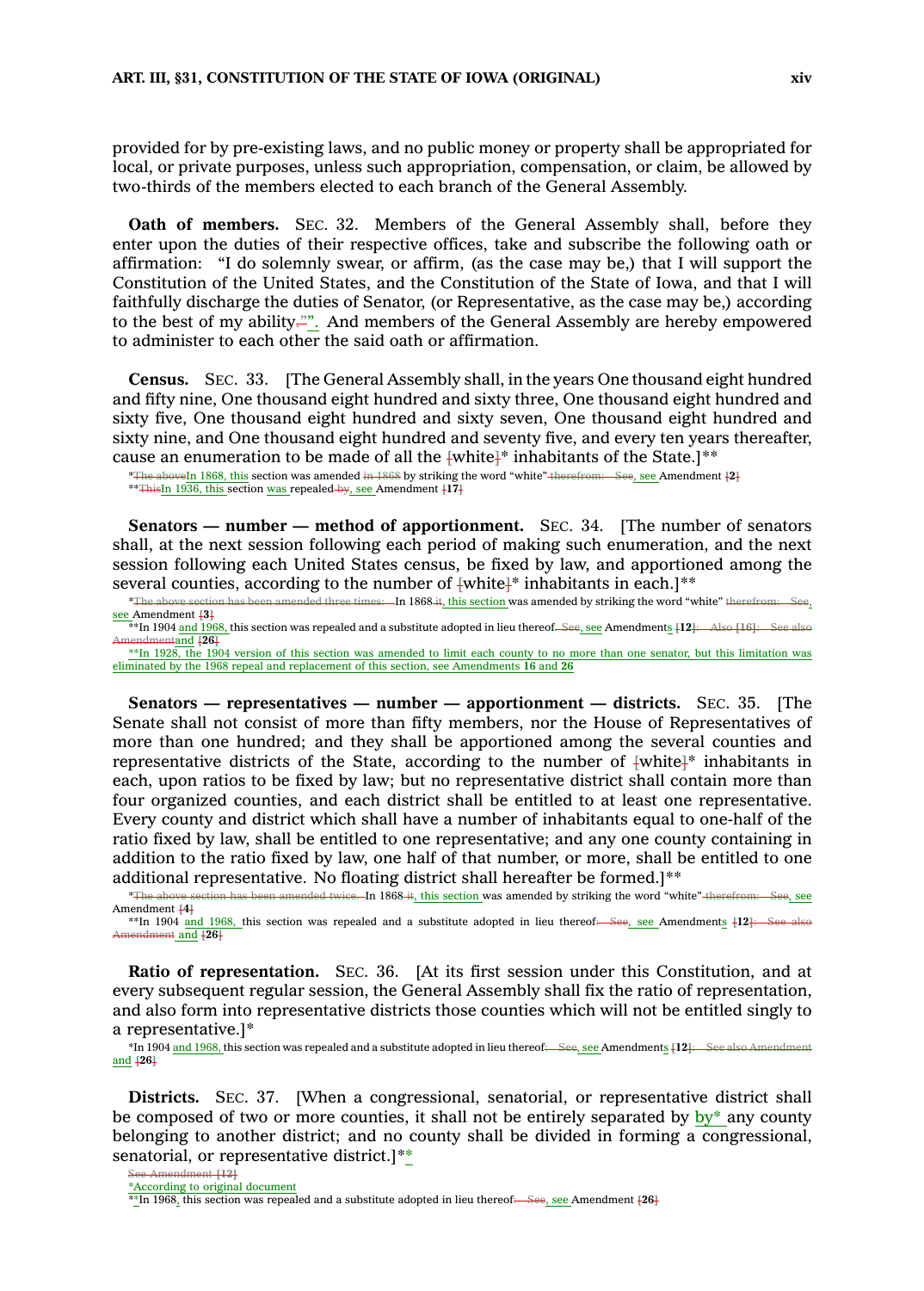**Elections by general assembly.** SEC. 38. In all elections by the General Assembly, the members thereof shall vote viva voce and the votes shall be entered on the journal.

Additional sections (SEC. 38A, SEC. 39, SEC. 39A, and SEC. 40) pertaining to municipal home rule, legislative districts, counties home rule<br>and nullification of administrative rules were added to this original Constitution respectively, see Amendments **25**, **29**, **37**, and **38**

Municipal home rule.38A Amendment **[25]**

Legislative districts.39 Amendment **[29]**

Counties home rule.39A Amendment **[37]**

Nullification of administrative rules.40 Amendment **[38]**

### ARTICLE IV.

EXECUTIVE DEPARTMENT.

**Governor.** SECTION 1. The Supreme Executive power of this State shall be vested in <sup>a</sup> Chief Magistrate, who shall be styled the Governor of the State of Iowa.

**Election and term.** SEC. 2. [The Governor shall be elected by the qualified electors at the time and place of voting for members of the General Assembly, and shall hold his office two years from the time of his installation, and until his successor is elected and qualified.]\* \*In 1972 and 1988, this section was repealed and <sup>a</sup> substitute adopted in lieu thereof: See, see Amendments **[32]**; also Amendment and **[41]**

**Lieutenant governor — returns of elections.** SEC. 3. [There shall be <sup>a</sup> Lieutenant Governor, who shall hold his office two years, and be elected at the same time as the Governor. In voting for Governor and Lieutenant Governor, the electors shall designate for whom they vote as Governor, and for whom as Lieutenant Governor. The returns of every election for Governor, and Lieutenant Governor, shall be sealed up and transmitted to the seat of government of the State, directed to the Speaker of the House of Representatives, who shall open and publish them in the presence of both Houses of the General Assembly.]\* \*In 1972 and 1988, this section was repealed and <sup>a</sup> substitute adopted in lieu thereof: See, see Amendments **[32]**; also Amendment and **[41]**

**Election by general assembly.** SEC. 4. [The persons respectively having the highest number of votes for Governor and Lieutenant Governor, shall be declared duly elected; but in case two or more persons shall have an equal and the highest number of votes for either office, the General Assembly shall, by joint vote, forthwith proceed to elect one of said persons Governor, or Lieutenant Governor, as the case may be.]\*

**Contested elections.** SEC. 5. [Contested elections for Governor, or Lieutenant Governor, shall be determined by the General Assembly in such manner as may be prescribed by law.]\* \*In 1988, this section was repealed and <sup>a</sup> substitute adopted in lieu thereof: See, see Amendment **[41]**

**Eligibility.** SEC. 6. No person shall be eligible to the office of Governor, or Lieutenant Governor, who shall not have been <sup>a</sup> citizen of the United States, and <sup>a</sup> resident of the State,

In 1952, this section was amended to add language regarding the death of <sup>a</sup> governor-elect or failure to qualify, see Amendment **19** \*In 1988, this section was repealed and <sup>a</sup> substitute adopted in lieu thereof: See, see Amendment **[41]** ent [19] relating to death or failure to q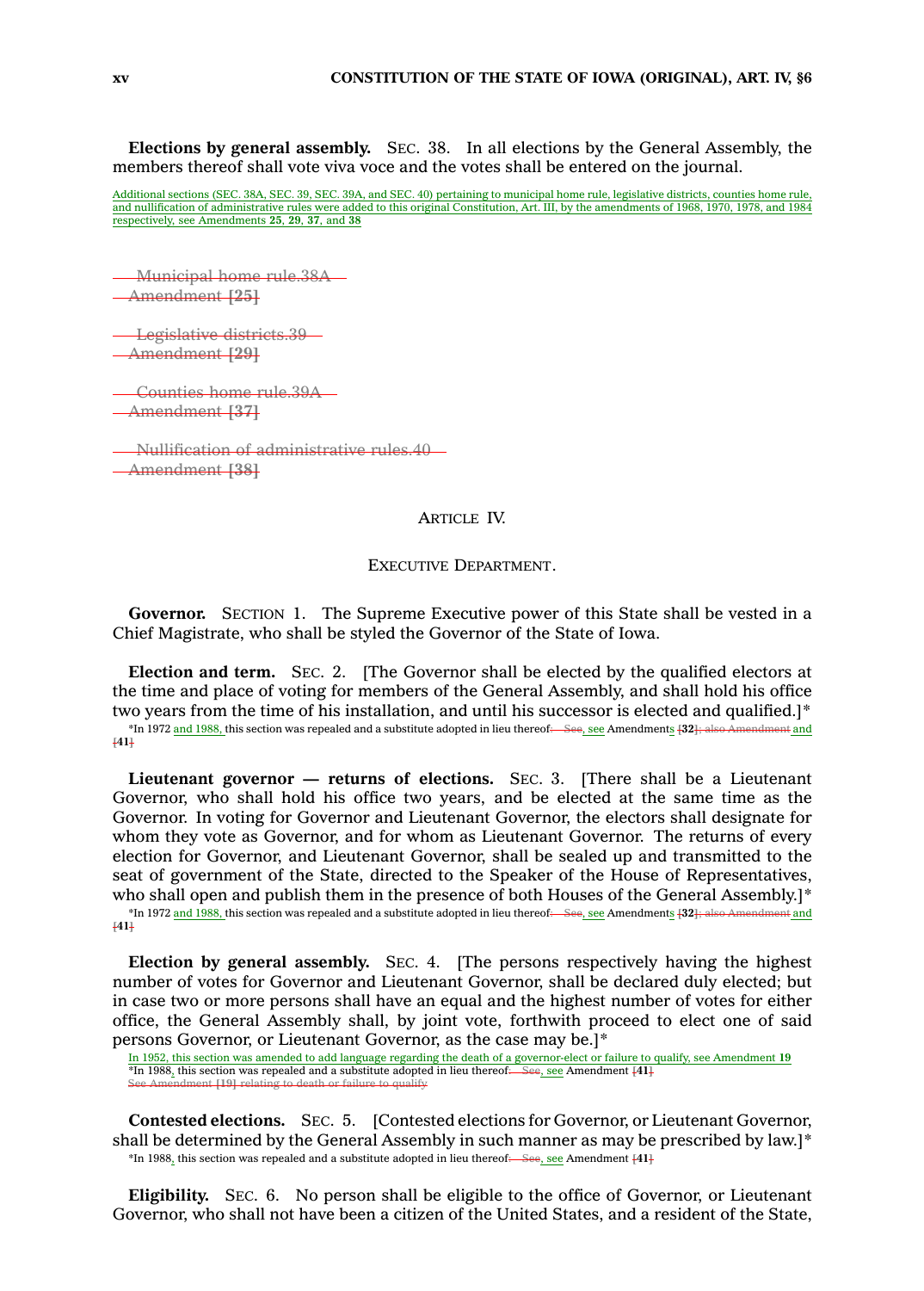two years next preceding the election, and attained the age of thirty years at the time of said election.

**Commander in chief.** SEC. 7. The Governor shall be commander in chief of the militia, the army, and navy of this State.

**Duties of governor.** SEC. 8. He shall transact all executive business with the officers of government, civil and military, and may require information in writing from the officers of the executive department upon any subject relating to the duties of their respective offices.

**Execution of laws.** SEC. 9. He shall take care that the laws are faithfully executed.

**Vacancies.** SEC. 10. When any office shall, from any cause, become vacant, and no mode is provided by the Constitution and laws for filling such vacancy, the Governor shall have power to fill such vacancy, by granting <sup>a</sup> commission, which shall expire at the end of the next session of the General Assembly, or at the next election by the people.

**Convening general assembly.** SEC. 11. He may, on extraordinary occasions, convene the General Assembly by proclamation, and shall state to both Houses, when assembled, the purpose for which they shall have been convened.

See Amendment of 1974 No. 2 **[36]**This section may have been modified by the 1968 and 1974 repeals and replacements of Art. III, §2, each of which provided for the convening of the general assembly in special session by proclamation of the governor, see Amendments **24** and **36**

**Message.** SEC. 12. He shall communicate, by message, to the General Assembly, at every regular session, the condition of the State, and recommend such matters as he shall deem expedient.

**Adjournment.** SEC. 13. In case of disagreement between the two Houses with respect to the time of adjournment, the Governor shall have power to adjourn the General Assembly to such time as he may think proper; but no such adjournment shall be beyond the time fixed for the regular meeting of the next General Assembly.

**Disqualification.** SEC. 14. No persons shall, while holding any office under the authority of the United States, or this State, execute the office of Governor, or Lieutenant Governor, except as hereinafter expressly provided.

**Terms — compensation of lieutenant governor.** SEC. 15. [The official term of the Governor, and Lieutenant Governor, shall commence on the second Monday of January next after their election, and continue for two years, and until their successors are elected and qualified. The Lieutenant Governor, while acting as Governor, shall receive the same pay as provided for Governor; and while presiding in the Senate, shall receive as compensation therefor, the same mileage and double the per diem pay provided for <sup>a</sup> Senator, and none other.]\*

\*In 1972 and 1988, this section was repealed and <sup>a</sup> substitute adopted in lieu thereof: See, see Amendments **[32]**; also Amendment and **[42]**

**Pardons — reprieves — commutations.** SEC. 16. The Governor shall have power to grant reprieves, commutations and pardons, after conviction, for all offences except treason and cases of impeachment, subject to such regulations as may be provided by law. Upon conviction for treason, he shall have power to suspend the execution of the sentence until the case shall be reported to the General Assembly at its next meeting, when the General Assembly shall either grant <sup>a</sup> pardon, commute the sentence, direct the execution of the sentence, or grant <sup>a</sup> further reprieve. He shall have power to remit fines and forfeitures, under such regulations as may be prescribed by law; and shall report to the General Assembly, at its next meeting, each case of reprieve, commutation, or pardon granted, and the reasons therefor; and also all persons in whose favor remission of fines and forfeitures shall have been made, and the several amounts remitted.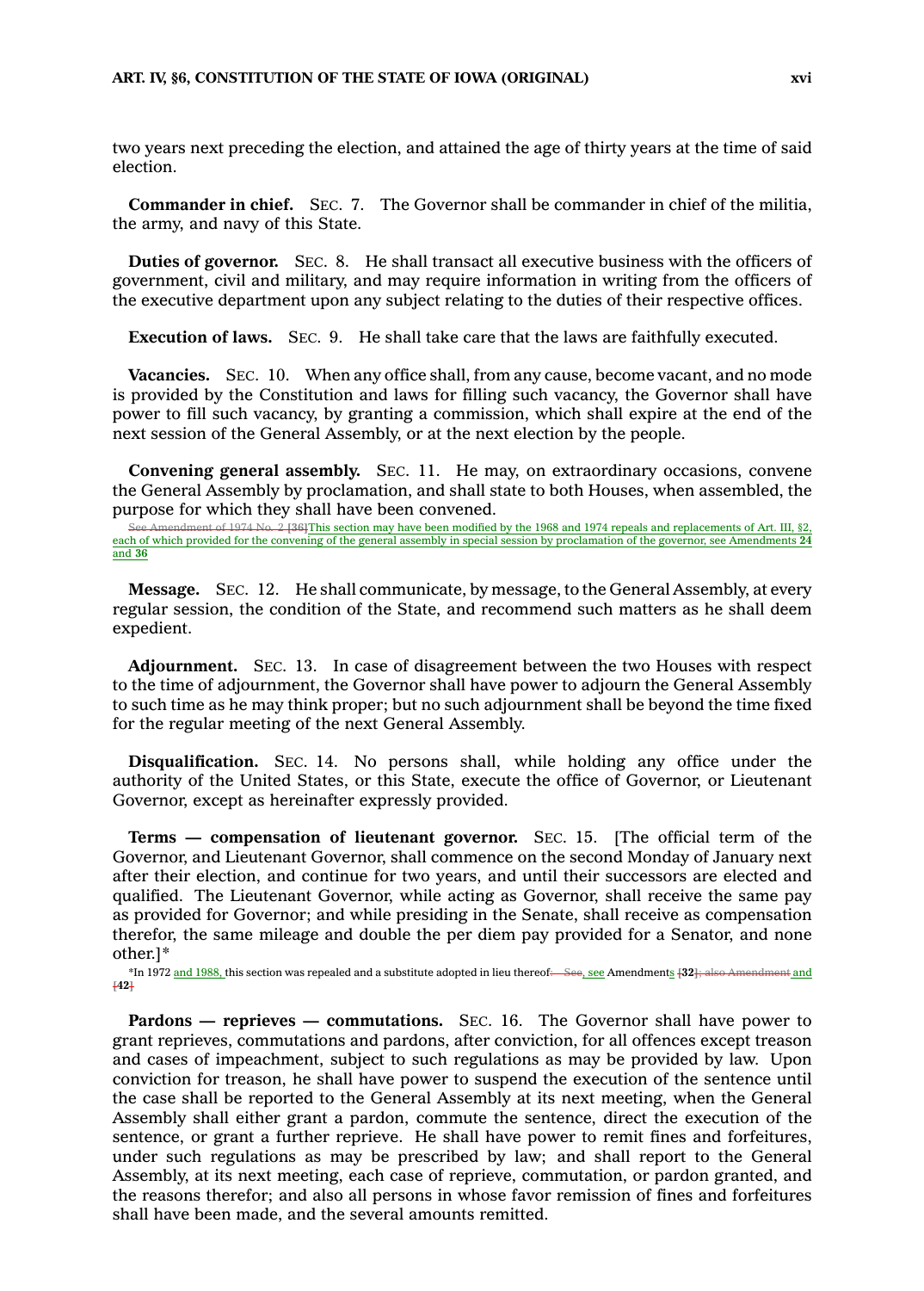**Lieutenant governor to act as governor.** SEC. 17. In case of the death, impeachment, resignation, removal from office, or other disability of the Governor, the powers and duties of the office for the residue of the term, or until he shall be acquitted, or the disability removed, shall devolve upon the Lieutenant Governor.

**President of senate.** SEC. 18. [The Lieutenant Governor shall be President of the Senate, but shall only vote when the Senate is equally divided;\* and in case of his absence, or impeachment, or when he shall exercise the office of Governor, the Senate shall choose <sup>a</sup> President pro temporeprotempore.]\*\*

\*Majority vote required on passage of a bill in <del>General Assemblygeneral assembl</del>y, see original Constitution, Art. III, §17<br>\*\*In 1988<u>,</u> this section was repealed and a substitute adopted in lieu thereof<del>.—See, see</del> Amend

**Vacancies.** SEC. 19. [If the Lieutenant Governor, while acting as Governor, shall be impeached, displaced, resign, or die, or otherwise become incapable of performing the duties of the office, the President pro tempore of the Senate shall act as Governor until the vacancy is filled, or the disability removed; and if the President of the Senate, for any of the above causes, shall be rendered incapable of performing the duties pertaining to the office of Governor, the same shall devolve upon the Speaker of the House of Representatives.]\*

\*In 1952 and 1988, this section was repealed and <sup>a</sup> substitute adopted in lieu thereof: See, see Amendments **[20];** also Amendment and **[42]**

**Seal of state.** SEC. 20. There shall be <sup>a</sup> seal of this State, which shall be kept by the Governor, and used by him officially, and shall be called the Great Seal of the State of Iowa.

**Grants and commissions.** SEC. 21. All grants and commissions shall be in the name and by the authority of the people of the State of Iowa, sealed with the Great Seal of the State, signed by the Governor, and countersigned by the Secretary of State.

**Secretary — auditor — treasurer.** SEC. 22. [A Secretary of State, Auditor of State and Treasurer of State, shall be elected by the qualified electors, who shall continue in office two years, and until their successors are elected and qualified; and perform such duties as may be required by law.]\*

\*In 1972, this section was repealed and <sup>a</sup> substitute adopted in lieu thereof: See, see Amendment **[32]**

### ARTICLE V.

#### JUDICIAL DEPARTMENT.

**Courts.** SECTION 1. The Judicial power shall be vested in <sup>a</sup> Supreme Court, District Courts, and such other Courts, inferior to the Supreme Court, as the General Assembly may, from time to time, establish.

**Supreme court.** SEC. 2. The Supreme Court shall consist of three Judges, two of whom shall constitute <sup>a</sup> quorum to hold Court. But see this original Constitution, this Art., Art. V, §10

**Election of judges — term.** SEC. 3. [The Judges of the Supreme Court shall be elected by the qualified electors of the State, and shall hold their Court at such time and place as the General Assembly may prescribe. The Judges of the Supreme Court so elected, shall be classified so that one Judge shall go out of office every two years; and the Judge holding the shortest term of office under such classification, shall be Chief Justice of the Court, during his term, and so on in rotation. After the expiration of their terms of office, under such classification, the term of each Judge of the Supreme Court shall be six years, and until his successor shall have been elected and qualified. The Judges of the Supreme Court shall be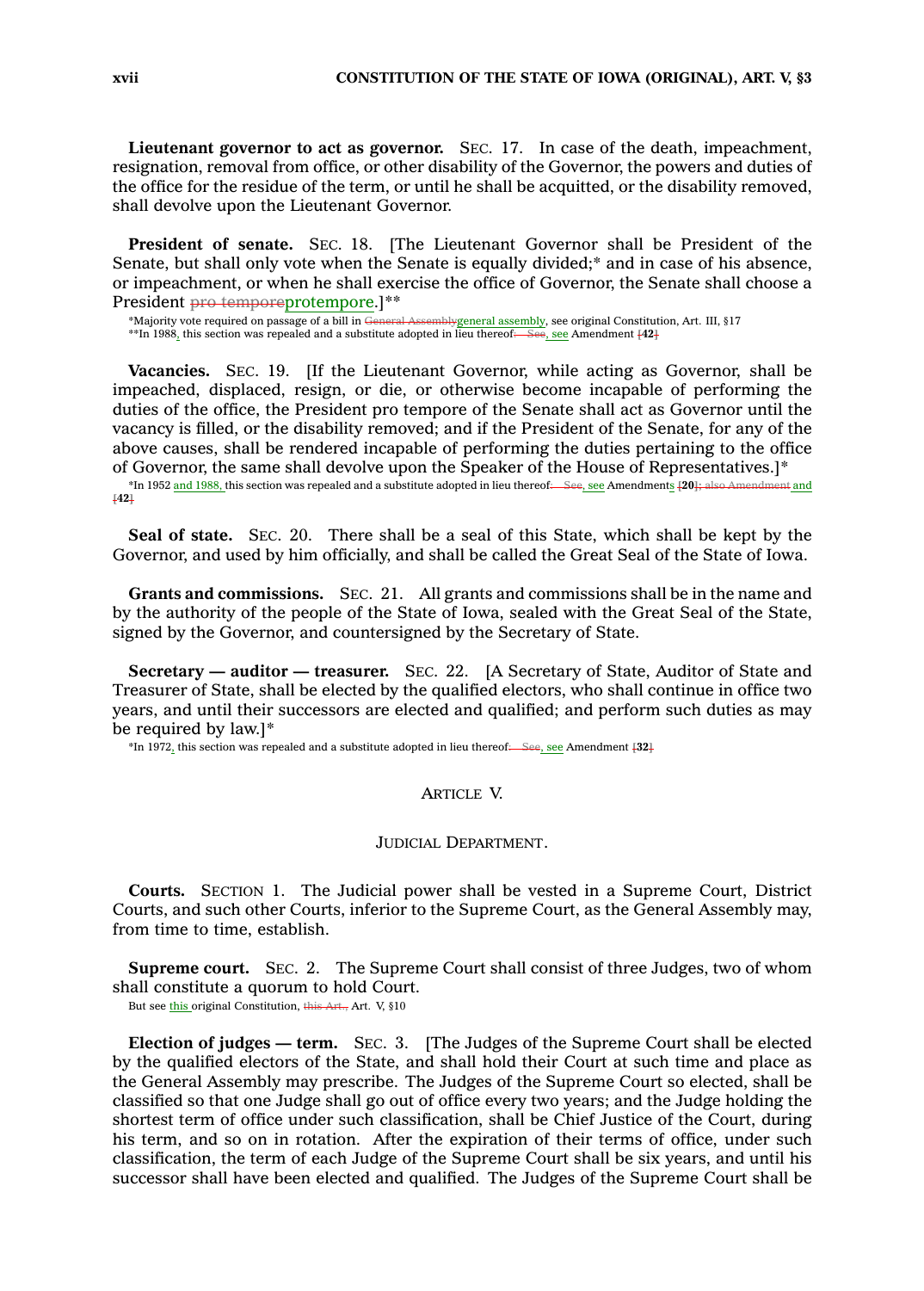ineligible to any other office in the State, during the term for which they shall have been elected.]\*

\*In 1962, this section was repealed: See, see Amendment **[21]**

**Jurisdiction of supreme court.** SEC. 4. The Supreme Court shall have appellate jurisdiction only in cases in chancery, and shall constitute <sup>a</sup> Court for the correction of errors at law, under such restrictions as the General Assembly may, by law, prescribe; and shall have power to issue all writs and process necessary to secure justice to parties, and exercise a supervisory\* control over all inferior Judicial tribunals throughout the State.\*

\*ThisIn 1962, this section was amended in 1962: Seeto require administrative, in addition to supervisory, control by the supreme court over inferior courts, see Amendment **[21]**

**District court and judge.** SEC. 5. [The District Court shall consist of <sup>a</sup> single Judge, who shall be elected by the qualified electors of the District in which he resides. The Judge of the District Court shall hold his office for the term of four years, and until his successor shall have been elected and qualified; and shall be ineligible to any other office, except that of Judge of the Supreme Court, during the term for which he was elected.]\*

\*In 1962, this section was repealed: See, see Amendment **[21(2)]**

**Jurisdiction of district court.** SEC. 6. The District Court shall be <sup>a</sup> court of law and equity, which shall be distinct and separate jurisdictions, and have jurisdiction in civil and criminal matters arising in their respective districts, in such manner as shall be prescribed by law.

**Conservators of the peace.** SEC. 7. The Judges of the Supreme and District Courts shall be conservators of the peace throughout the State.

**Style of process.** SEC. 8. The style of all process shall be, "The State of Iowa", and all prosecutions shall be conducted in the name and by the authority of the same.

**Salaries.** SEC. 9. [The salary of each Judge of the Supreme Court shall be two thousand dollars per annum; and that of each District Judge, one thousand six hundred dollars per annum, until thethey\* year Eighteen hundred and Sixty; after which time, they shall severally receive such compensation as the General Assembly may, by law, prescribe; which compensation shall not be increased or diminished during the term for which they shall have been elected.]\*\*

\*According to original document \*\*In 1962, this section was repealed: See, see Amendment **[21]**

**Judicial districts — supreme court.** SEC. 10. The stateState shall be divided into eleven judicial districtsJudicial Districts; and after the year eighteenEighteen hundred and sixty, the general assemblyGeneral Assembly may re-organize the judicial districtsJudicial Districts and increase or diminish the number of districtsDistricts, or the number of judgesJudges of the said courtCourt, and may increase the number of judgesJudges of the supreme courtSupreme Court; but such increase or diminution shall not be more than one districtDistrict, or one judgeJudge of either courtCourt, at any one session; and no re-organization of the districts, or diminution of the number of judgesJudges, shall have the effect of removing <sup>a</sup> judgeJudge from office. Such re-organization of the districts, or any change in the boundaries thereof, or increase or diminution of the number of  $\frac{1}{100}$ udges, shall take place every four years thereafter, if necessary, and at no other time.\*

\*Much of In 1884, language was added that permitted new judicial district divisions and numbers of judges, appearing to supersede many of the requirements in this section apparently superseded by, see Amendment **[8]**

**Judges — when chosen.** SEC. 11. [The Judges of the Supreme and District Courts shall be chosen at the general election; and the term of office of each Judge shall commence on the first day of January next, after his election.]\*

\*In 1962, this section was repealed: See, see Amendment **[21]**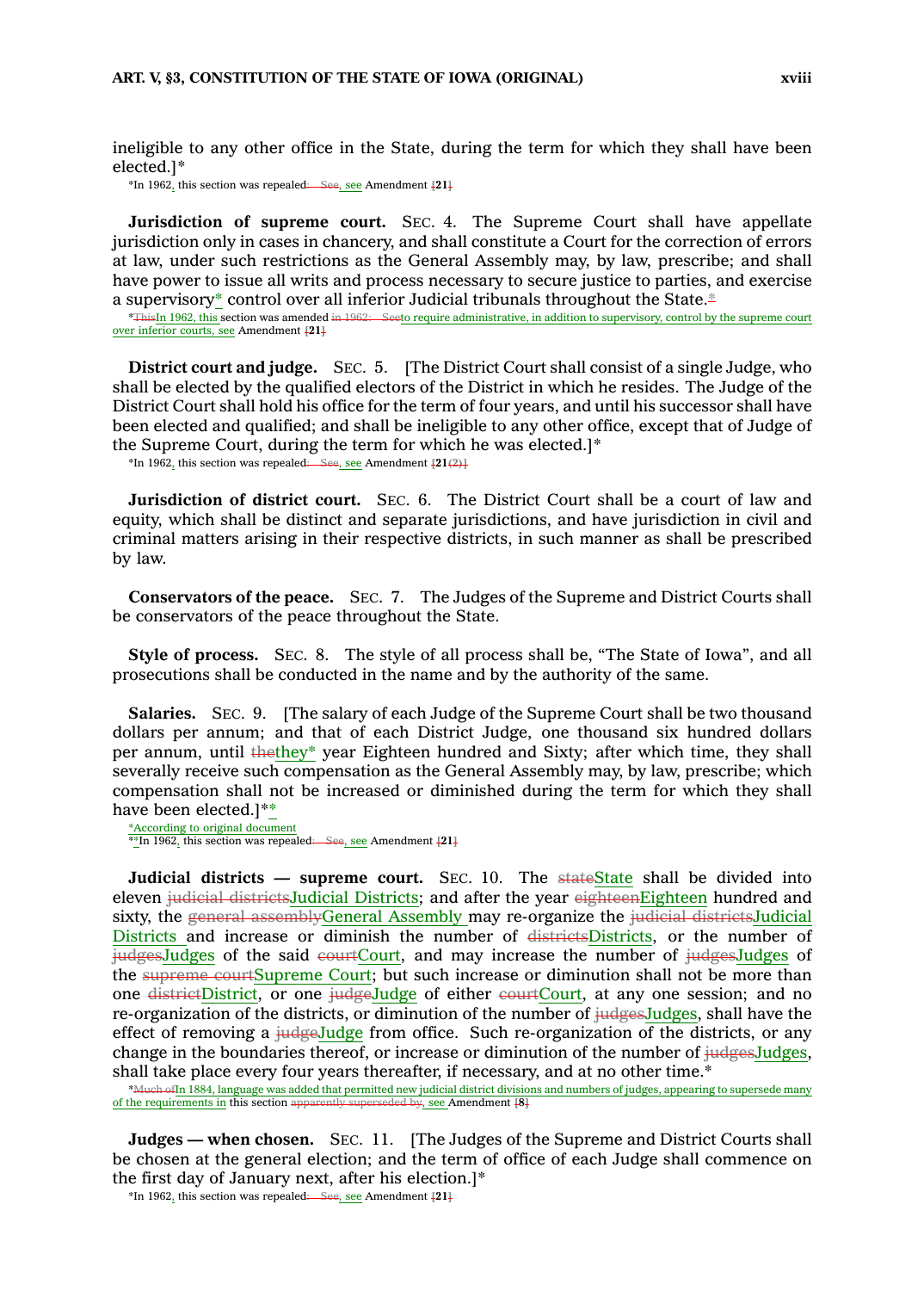**Attorney general.** SEC. 12. [The General Assembly shall provide, by law, for the election of an Attorney General by the people, whose term of office shall be two years, and until his successor shall have been elected and qualified.]\*

\*In 1972, this section was repealed and <sup>a</sup> substitute adopted in lieu thereof: See, see Amendment **[32]**

**District attorney.** SEC. 13. [The qualified electors of each judicial district shall, at the time of the election of District Judge, elect <sup>a</sup> District Attorney, who shall be <sup>a</sup> resident of the district for which he is elected, and who shall hold his office for the term of four years, and until his successor shall have been elected and qualified.]\*

\*In 1884, this section was repealed and <sup>a</sup> substitute adopted in lieu thereof: See, see Amendment **[10]**.

\*In 1970, this substitute was repealed: See, see Amendment **[31]**

**System of court practice.** SEC. 14. It shall be the duty of the General Assembly to provide for the carrying into effect of this article, and to provide for <sup>a</sup> general system of practice in all the Courts of this State.

For provisions relative to the grand jury, see Amendment **[9]**

Additional sections (SEC. 15, SEC. 16, SEC. 17, SEC. 18, and SEC. 19) pertaining to vacancies in courts; state and district nominating commissions; terms and judicial elections; salaries, qualifications, and retirements; and retirement and discipline of judges were added to this original Constitution, Art. V, by the amendments of 1962 and 1972 respectively, see Amendments **21** and **33**

Vacancies in courts.15 Amendment **[21]**

State and district nominating commissions.16 Amendment **[21]**

Terms — judicial elections.17 Amendment **[21]**

Salaries — qualifications — retirements.18 Amendment **[21]**

Retirement and discipline of judges.19 Amendment **[33]**

# ARTICLE VI.

### MILITIA.

**Composition — training.** SECTION 1. The militia of this State shall be composed of all able-bodied [white]\* male citizens, between the ages of eighteen and forty five years, except such as are or may hereafter be exempt by the laws of the United States, or of this State, and shall be armed, equipped, and trained, as the General Assembly may provide by law. \*The aboveIn 1868, this section was amended in 1868 by striking the word "white" therefrom: See, see Amendment **[5]**

**Exemption.** SEC. 2. No person or persons conscientiously scrupulous of bearing arms shall be compelled to do military duty in time of peace: Provided, that such person or persons shall pay an equivalent for such exemption in the same manner as other citizens.

**Officers.** SEC. 3. All commissioned officers of the militia, (staff officers excepted,) shall be elected by the persons liable to perform military duty, and shall be commissioned by the Governor.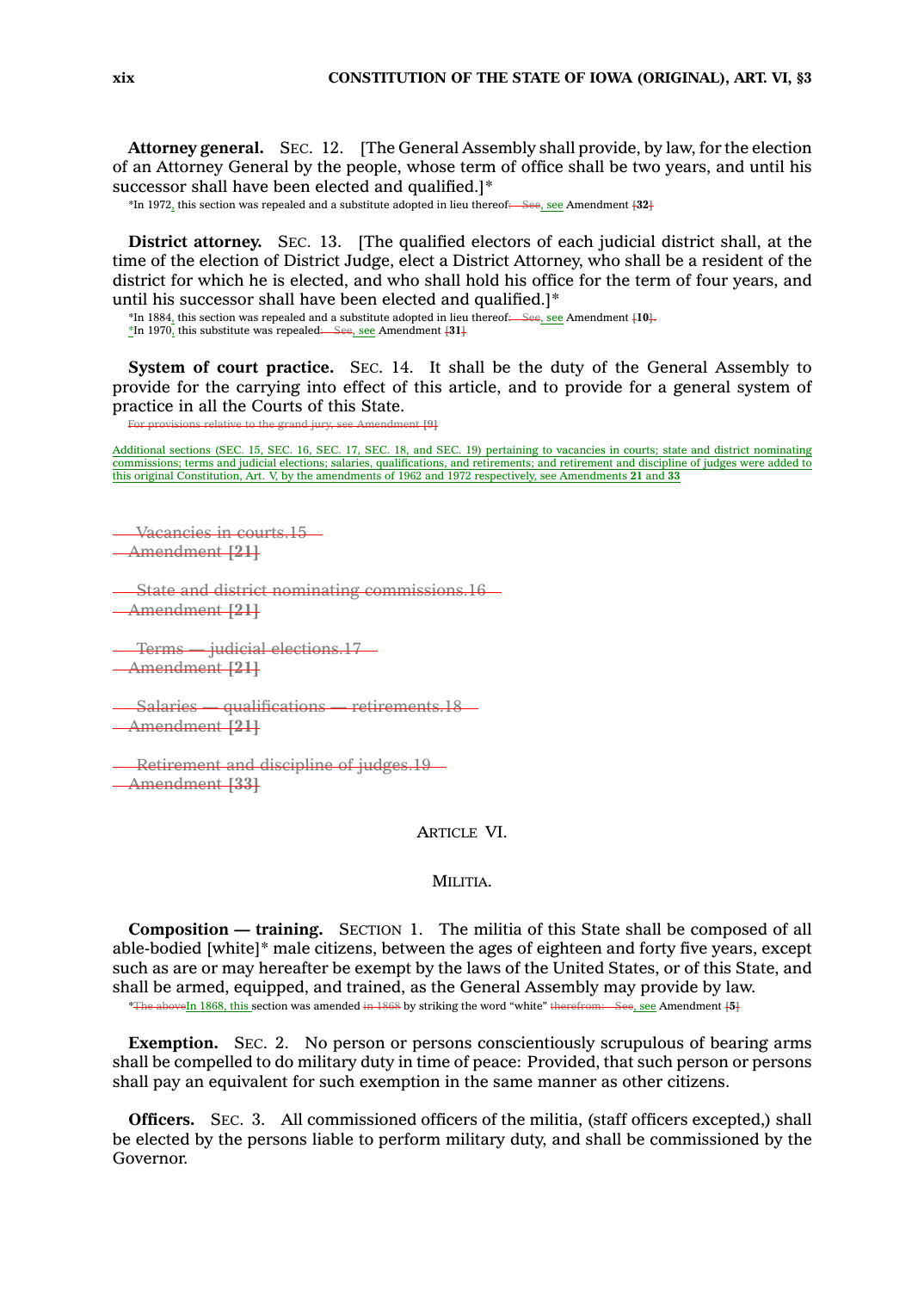### ARTICLE VII.

## **STATE DEBTS**

**Credit not to be loaned.** SECTION 1. The credit of the State shall not, in any manner, be given or loaned to, or in aid of, any individual, association, or corporation; and the State shall never assume, or become responsible for, the debts or liabilities of any individual, association, or corporation, unless incurred in time of war for the benefit of the State.

**Limitation.** SEC. 2. The State may contract debts to supply casual deficits or failures in revenues, or to meet expenses not otherwise provided for; but the aggregate amount of such debts, direct and contingent, whether contracted by virtue of one or more acts of the General Assembly, or at different periods of time, shall never exceed the sum of two hundred and fifty thousand dollars; and the money arising from the creation of such debts, shall be applied to the purpose for which it was obtained, or to repay the debts so contracted, and to no other purpose whatever.

**Losses to school funds.** SEC. 3. All losses to the permanent, School, or University fund of this State, which shall have been occasioned by the defalcation, mismanagement or fraud of the agents or officers controlling and managing the same, shall be audited by the proper authorities of the State. The amount so audited shall be <sup>a</sup> permanent funded debt against the State, in favor of the respective fund, sustaining the loss, upon which not less than six per cent. annual interest shall be paid. The amount of liability so created shall not be counted as <sup>a</sup> part of the indebtedness authorized by the second section of this article.

**War debts.** SEC. 4. In addition to the above limited power to contract debts, the State may contract debts to repel invasion, suppress insurrection, or defend the State in war; but the money arising from the debts so contracted shall be applied to the purpose for which it was raised, or to repay such debts, and to no other purpose whatever.

**Contracting debt — submission to the people.** SEC. 5. Except the debts herein before specified in this article, no debt shall be hereafter contracted by, or on behalf of this State, unless such debt shall be authorized by some law for some single work or object, to be distinctly specified therein; and such law shall impose and provide for the collection of <sup>a</sup> direct annual tax, sufficient to pay the interest on such debt, as it falls due, and also to pay and discharge the principal of such debt, within twenty years from the time of the contracting thereof; but no such law shall take effect until at <sup>a</sup> general election it shall have been submitted to the people, and have received <sup>a</sup> majority of all the votes cast for and against it at such election; and all money raised by authority of such law, shall be applied only to the specific object therein stated, or to the payment of the debt created thereby; and such law shall be published in at least one news paper in each County, if one is published therein, throughout the State, for three months preceding the election at which it is submitted to the people.

**Legislature may repeal.** SEC. 6. The Legislature may, at any time, after the approval of such law by the people, if no debt shall have been contracted in pursuance thereof, repeal the same; and may, at any time, forbid the contracting of any further debt, or liability, under such law; but the tax imposed by such law, in proportion to the debt or liability, which may have been contracted in pursuance thereof, shall remain in force and be irrepealable, and be annually collected, until the principal and interest are fully paid.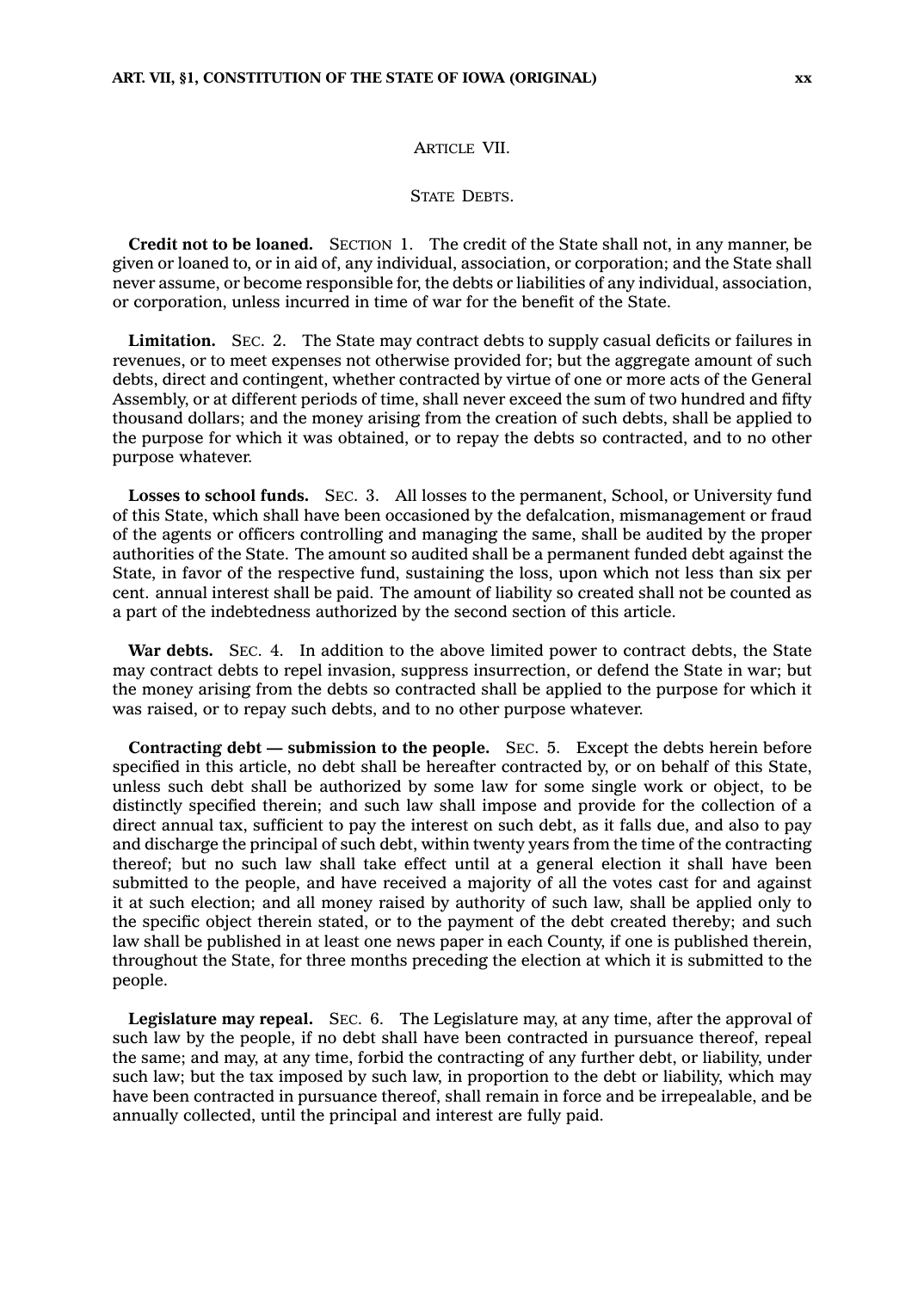**Tax imposed distinctly stated.** SEC. 7. Every law which imposes, continues, or revives <sup>a</sup> tax, shall distinctly state the tax, and the object to which it is to be applied; and it shall not be sufficient to refer to any other law to fix such tax or object.

Additional sections (SEC. 8, SEC. 9, and SEC. 10) pertaining to motor vehicle fees and fuel taxes, fish and wildlife protection funds, and natural resources were added to this original Constitution, Art. VII, by the amendments of 1942, 1996, and 2010 respectively, see Amendments **18**, **44**, and **48**

Motor vehicle fees and fuel taxes.8 Amendment **[18]**

Fish and wildlife protection funds.9 Amendment **[44]**

Natural resources.10 Amendment **[48]**

# ARTICLE VIII.

CORPORATIONS.

**How created.** SECTION 1. No corporation shall be created by special laws; but the General Assembly shall provide, by general laws, for the organization of all corporations hereafter to be created, except as hereinafter provided.

**Taxation of corporations.** SEC. 2. The property of all corporations for pecuniary profit, shall be subject to taxation, the same as that of individuals.

**State not to be <sup>a</sup> stockholder.** SEC. 3. The State shall not become <sup>a</sup> stockholder in any corporation, nor shall it assume or pay the debt or liability of any corporation, unless incurred in time of war for the benefit of the State.

**Municipal corporations.** SEC. 4. No political or municipal corporation shall become <sup>a</sup> stockholder in any banking corporation, directly or indirectly.

**Banking associations.** SEC. 5. No Actact of the General Assembly, authorizing or creating corporations or associations with banking powers, nor amendments thereto shall take effect, or in any manner be in force, until the same shall have been submitted, separately, to the people, at <sup>a</sup> general or special election, as provided by law, to be held not less than three months after the passage of the Actact, and shall have been approved by <sup>a</sup> majority of all the electors voting for and against it at such election.

**State bank.** SEC. 6. Subject to the provisions of the foregoing section, the General Assembly may also provide for the establishment of <sup>a</sup> State Bank with branches.\* \*Original Constitution, Art. VIII, §6 – 11 apply to banks of issue only. See, see 63 Iowa 11; also, 220 Iowa 794, and 221 Iowa 102

**Specie basis.** SEC. 7. If <sup>a</sup> State Bank be established, it shall be founded on an actual specie basis, and the branches shall be mutually responsible for each others liabilities upon all notes, bills, and other issues intended for circulation as money.\*

\*Original Constitution, ART.Art. VIII, §6 – 11 apply to banks of issue only. See, see 63 Iowa 11; also, 220 Iowa 794, and 221 Iowa 102

**General banking law.** SEC. 8. If <sup>a</sup> general Banking law shall be enacted, it shall provide for the registry and countersigning, by an officer of State, of all bills, or paper credit designed to circulate as money, and require security to the full amount thereof, to be deposited with the State Treasurer, in United States stocks, or in interest paying stocks of States in good credit and standing, to be rated at ten per cent. below their average value in the City of New York,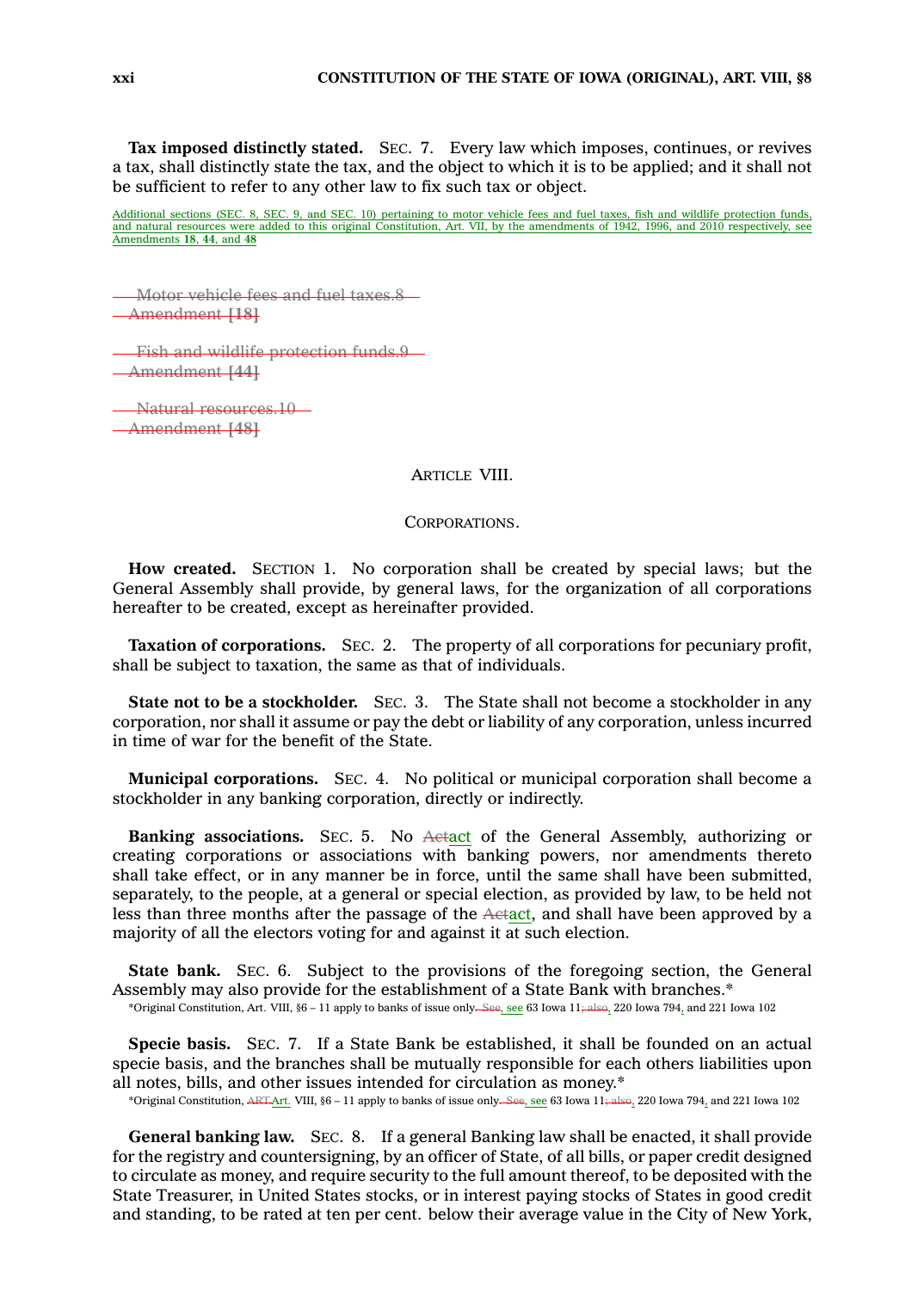for the thirty days next preceding their deposit; and in case of <sup>a</sup> depreciation of any portion of said stocks, to the amount of ten per cent. on the dollar, the bank or banks owning such stock shall be required to make up said deficiency by depositing additional stocks: and said law shall also provide for the recording of the names of all stockholders in such corporations, the amount of stock held by each, the time of any transfer, and to whom.\*

\*Original Constitution, Art. VIII, §6 – 11 apply to banks of issue only. See, see 63 Iowa 11; also, 220 Iowa 794, and 221 Iowa 102

**Stockholders' responsibility.** SEC. 9. Every stockholder in <sup>a</sup> banking corporation or institution shall be individually responsible and liable to its creditors, over and above the amount of stock by him or her held, to an amount equal to his or her respective shares so held for all of its liabilities, accruing while he or she remains such stockholder.\*

\*Original Constitution, Art. VIII, §6 – 11 apply to banks of issue only. See, see 63 Iowa 11; also, 220 Iowa 794, and 221 Iowa 102

**Bill-holders preferred.** SEC. 10. In case of the insolvency of any banking institution, the bill-holders shall have a preference over its other creditors.\*

\*Original Constitution, Art. VIII, §6 – 11 apply to banks of issue only. See, see 63 Iowa 11; also, 220 Iowa 794, and 221 Iowa 102

**Specie payments — suspension.** SEC. 11. The suspension of specie payments by banking institutions shall never be permitted or sanctioned.\*

\*Original Constitution, Art. VIII, §6 – 11 apply to banks of issue only. See, see 63 Iowa 11; also, 220 Iowa 794, and 221 Iowa 102

**Amendment or repeal of laws — exclusive privileges.** SEC. 12. Subject to the provisions of this article, the General Assembly shall have power to amend or repeal all laws for the organization or creation of corporations, or granting of special or exclusive privileges or immunities, by <sup>a</sup> vote of two thirds of each branch of the General Assembly; and no exclusive privileges, except as in this article provided, shall ever be granted.

ARTICLE IX.

EDUCATION AND SCHOOL LANDS.

1ST. EDUCATION.\*

\*TheSee this original Constitution, Art. IX, 1st Education, §15; the board of education was abolished in 1864 by 1864 Acts, ch 52, §1.

**Board of education.** SECTION 1. The educational interest of the State, including Common Schools and other educational institutions, shall be under the management of <sup>a</sup> Board of Education, which shall consist of the Lieutenant Governor, who shall be the presiding officer of the Board, and have the casting vote in case of <sup>a</sup> tie, and one member to be elected from each judicial district in the State.\*

\*See this original Constitution, Art. IX, 1st Education, §15; the board of education was abolished in 1864 by 1864 Acts, ch 52, §1

**Eligibility.** SEC. 2. No person shall be eligible as <sup>a</sup> member of said Board who shall not have attained the age of twenty five years, and shall have been one year a citizen of the State.\* \*See this original Constitution, Art. IX, 1st Education, §15; the board of education was abolished in 1864 by 1864 Acts, ch 52, §1

**Election of members.** SEC. 3. One member of said Board shall be chosen by the qualified electors of each district, and shall hold the office for the term of four years, and until his successor is elected and qualified. After the first election under this Constitution, the Board shall be divided, as nearly as practicable, into two equal classes, and the seats of the first class shall be vacated after the expiration of two years; and one half of the Board shall be chosen every two years thereafter.\*

\*See this original Constitution, Art. IX, 1st Education, §15; the board of education was abolished in 1864 by 1864 Acts, ch 52, §1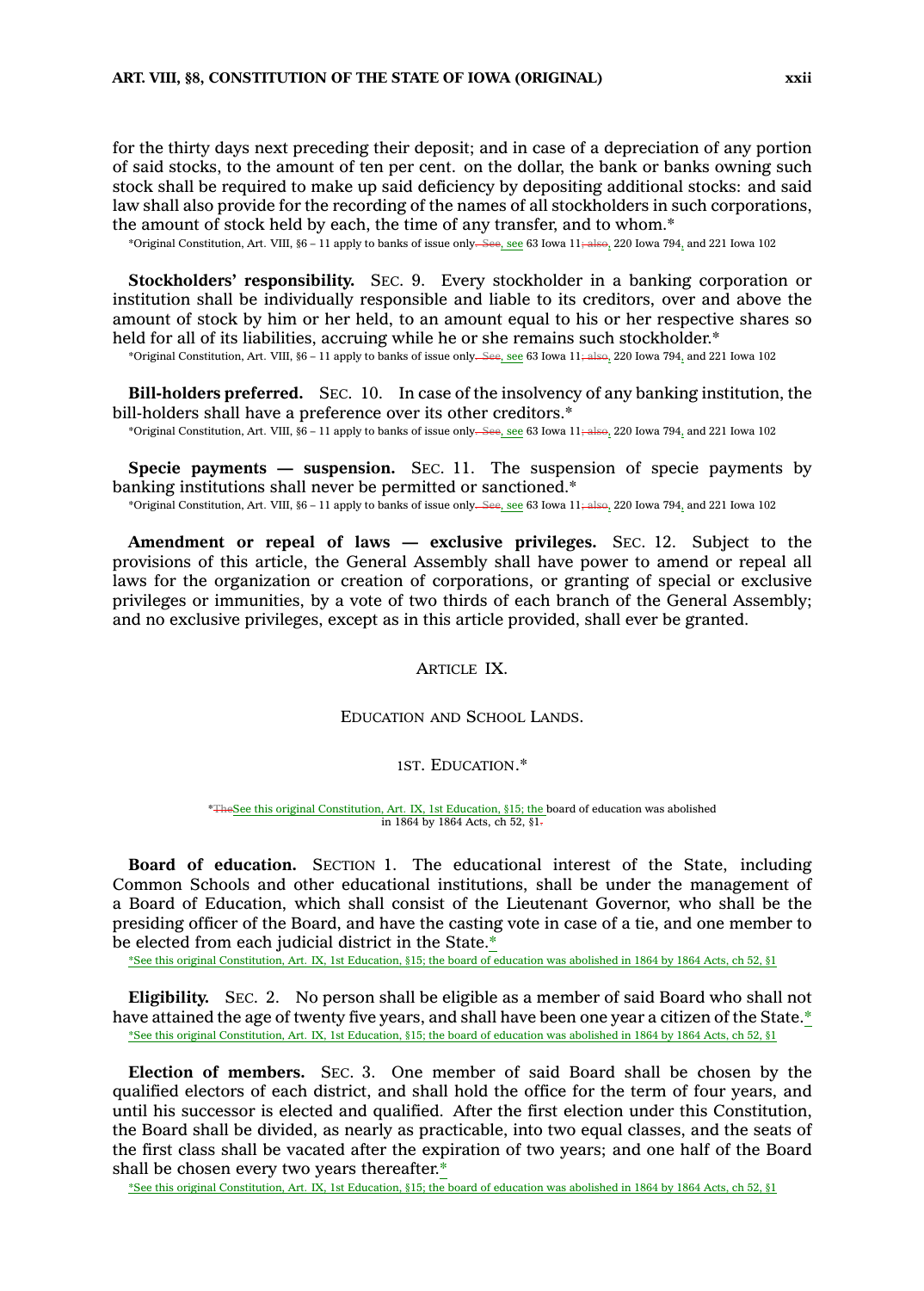**First session.** SEC. 4. The first session of the Board of Education shall be held at the Seat of Government, on the first Monday of December, after their election; after which the General Assembly may fix the time and place of meeting.\*

\*See this original Constitution, Art. IX, 1st Education, §15; the board of education was abolished in 1864 by 1864 Acts, ch 52, §1

**Limitation of sessions.** SEC. 5. The session of the Board shall be limited to twenty days, and but one session shall be held in any one year, except upon extraordinary occasions, when, upon the recommendation of two thirds of the Board, the Governor may order <sup>a</sup> special session.\*

\*See this original Constitution, Art. IX, 1st Education, §15; the board of education was abolished in 1864 by 1864 Acts, ch 52, §1

**Secretary.** SEC. 6. The Board of Education shall appoint <sup>a</sup> Secretary, who shall be the executive officer of the Board, and perform such duties as may be imposed upon him by the Board, and the laws of the State. They shall keep <sup>a</sup> journal of their proceedings, which shall be published and distributed in the same manner as the journals of the General Assembly.\* \*See this original Constitution, Art. IX, 1st Education, §15; the board of education was abolished in 1864 by 1864 Acts, ch 52, §1

**Rules and regulations.** SEC. 7. All rules and regulations made by the Board shall be published and distributed to the several Counties, Townships, and School Districts, as may be provided for by the Board, and when so made, published and distributed, they shall have the force and effect of law.\*

\*See this original Constitution, Art. IX, 1st Education, §15; the board of education was abolished in 1864 by 1864 Acts, ch 52, §1

**Power to legislate.** SEC. 8. The Board of Education shall have full power and authority to legislate and make all needful rules and regulations in relation to Common Schools, and other educational institutions, that are instituted, to receive aid from the School or University fund of this State; but all acts, rules, and regulations of said Board may be altered, amended or repealed by the General Assembly; and when so altered, amended, or repealed they shall not be re-enacted by the Board of Education.\*

\*See this original Constitution, Art. IX, 1st Education, §15; the board of education was abolished in 1864 by 1864 Acts, ch 52, §1

**Governor ex officio <sup>a</sup> member.** SEC. 9. The Governor of the State shall be, ex officio, <sup>a</sup> member of said Board.\*

\*Original document does not include <sup>a</sup> period \*See this original Constitution, Art. IX, 1st Education, §15; the board of education was abolished in 1864 by 1864 Acts, ch 52, §1

Expenses. SEC. 10. The boardBoard shall have no power to levy taxes, or make appropriations of money. Their contingent expenses shall be provided for by the General Assembly.\*

\*See this original Constitution, Art. IX, 1st Education, §15; the board of education was abolished in 1864 by 1864 Acts, ch 52, §1

**State university.** SEC. 11. The State University shall be established at one place without branches at any other place, and the University fund shall be applied to that Institution and no other.\*

See Laws of the Board of Education, Act 10, December 25, 1858, which provides for the management of the state University by <sup>a</sup> Board

**Common schools.** SEC. 12. The Board of Education shall provide for the education of all the youths of the State, through <sup>a</sup> system of Common Schools and such school shall be organized and kept in each school district at least three months in each year. Any district failing, for two consecutive years, to organize and keep up <sup>a</sup> school as aforesaid may be deprived of their portion of the school fund.\*

\*See this original Constitution, Art. IX, 1st Education, §15; the board of education was abolished in 1864 by 1864 Acts, ch 52, §1

of Trustees appointed by the Board of Education. See also original Constitution, Art. IX, 2nd. division, \$2.<br>See this original Constitution, Art. IX, 1st Education, \$15, Art. IX, 2nd School Funds and School Lands, \$2, and education was abolished in 1864 by 1864 Acts, ch 52, §1; the governance of the state university remained under <sup>a</sup> board of trustees appointed at the last session of the board of education pursuant to the terms of 1864 Acts, ch 59, until it was transferred, together with management of the university fund, in 1870, to <sup>a</sup> board of regents by 1870 Acts, ch 87

See also Code of 1897 [enacted], §2640, that did not include language previously contained in the Code of 1873 [enacted], §1585, referring to the establishment of the state university at Iowa City by the Constitution; see also, Code 2019, §263.1, that does not include language establishing the state university of Iowa at Iowa City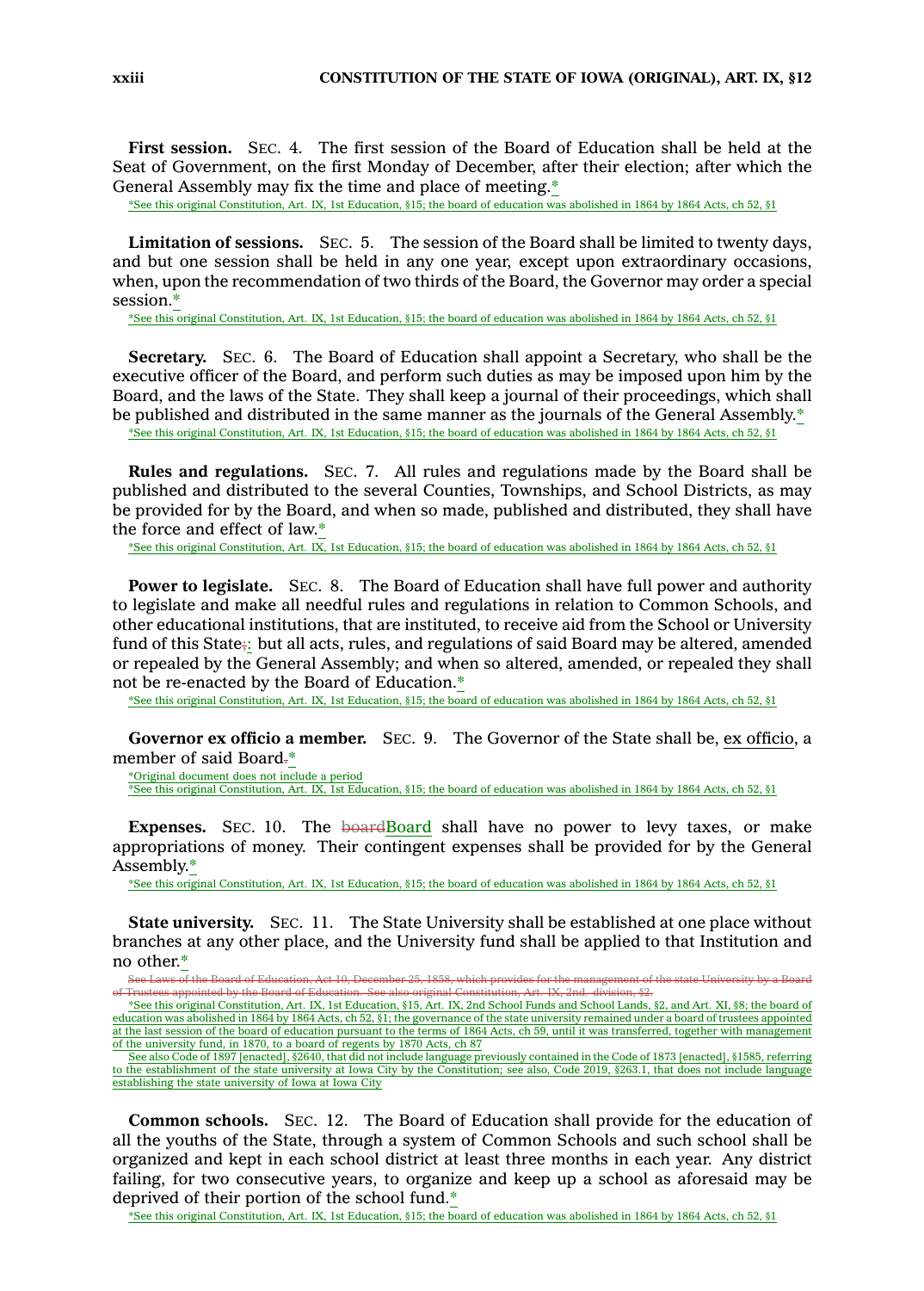**Compensation.** SEC. 13. The members of the Board of Education shall each receive the same per diem during the time of their session, and mileage going to and returning therefrom, as members of the General Assembly.\*

\*See this original Constitution, Art. IX, 1st Education, §15; the board of education was abolished in 1864 by 1864 Acts, ch 52, §1

**Quorum — style of acts.** SEC. 14. A majority of the Board shall constitute <sup>a</sup> quorum for the transaction of business; but no rule, regulation, or law, for the government of Common Schools or other educational institutions, shall pass without the concurrence of <sup>a</sup> majority of all the members of the Board, which shall be expressed by the yeas and nays on the final passage. The style of all acts of the Board shall be, "Be it enacted by the Board of Education of the State of Iowa."".\*

\*See this original Constitution, Art. IX, 1st Education, §15; the board of education was abolished in 1864 by 1864 Acts, ch 52, §1

**Board may be abolished.\*** SEC. 15. At any time after the year One thousand eight hundred and sixty three, the General Assembly shall have power to abolish or re-organize said Board of Education, and provide for the educational interest of the State in any other manner that to them shall seem best and proper.\*

\*The board of education was abolished in 1864 by 1864 Acts, ch 52,  $\S$ 1.

2ND. SCHOOL FUNDFUNDS AND SCHOOL LANDS.

**Control —management.** SECTION 1. The educational and school funds and lands, shall be under the control and management of the General Assembly of this State.

**Permanent fund.** SEC. 2. The University lands, and the proceeds thereof, and all monies belonging to said fund shall be <sup>a</sup> permanent fund for the sole use of the State University. The interest arising from the same shall be annually appropriated for the support and benefit of said University.

**Perpetual support fund.** SEC. 3. The General Assembly shall encourage, by all suitable means, the promotion of intellectual, scientific, moral, and agricultural improvement. The proceeds of all lands that have been, or hereafter may be, granted by the United States to this State, for the support of schools, which may have been, or shall hereafter be sold, or disposed of, and the five hundred thousand acres of land granted to the new States, under an act of Congress, distributing the proceeds of the public lands among the several States of the Union, approved in the year of our Lord one thousand eight hundred and forty-oneforty one, and all estates of deceased persons who may have died without leaving <sup>a</sup> will or heir, and also such percentper cent. as has been or may hereafter be granted by Congress, on the sale of lands in this State, shall be, and remain <sup>a</sup> perpetual fund, the interest of which, together with all rents of the unsold lands, and such other means as the General Assembly may provide, shall be inviolably appropriated to the support of Common schools throughout the State.

**Fines — how appropriated.** SEC. 4. [The money which may have been or shall be paid by persons as an equivalent for exemption from military duty, and the clear proceeds of all fines collected in the several Counties for any breach of the penal laws, shall be exclusively applied, in the several Counties in which such money is paid, or fine collected, among the several school districts of said Counties, in proportion to the number of youths subject to enumeration in such districts, to the support of Common Schools, or the establishment of libraries, as the Board of Education shall, from time to time provide.]\*

\*ThisIn 1974, this section was repealed by, see Amendment **[35]**

**Proceeds of lands.** SEC. 5. The General Assembly shall take measures for the protection, improvement, or other disposition of such lands as have been, or may hereafter be reserved, or granted by the United States, or any person or persons, to this State, for the use of the University, and the funds accruing from the rents or sale of such lands, or from any other source for the purpose aforesaid, shall be, and remain, <sup>a</sup> permanent fund,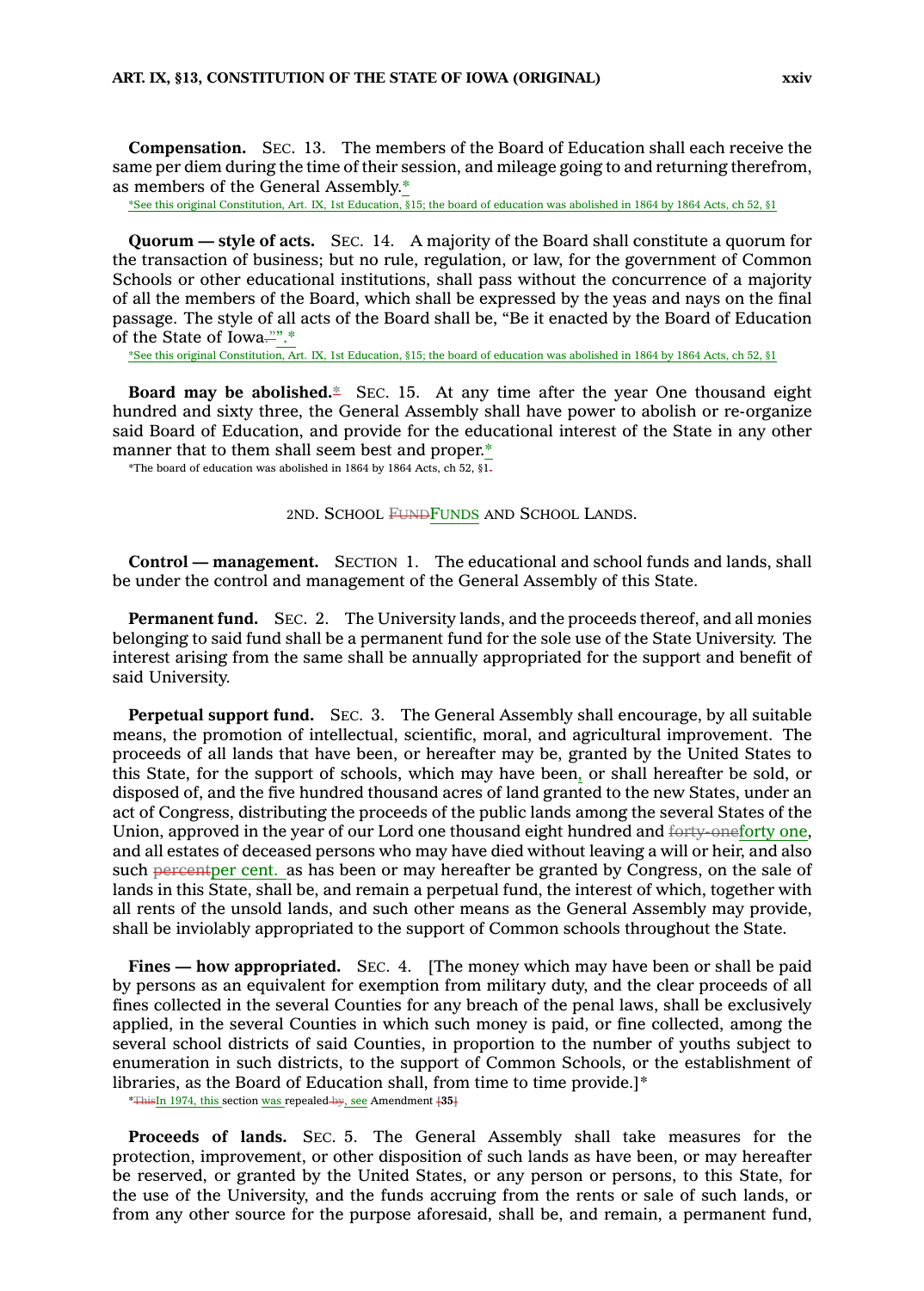the interest of which shall be applied to the support of said University, for the promotion of literature, the arts and sciences, as may be authorized by the terms of such grant. And it shall be the duty of the General Assembly as soon as may be, to provide effectual means for the improvement and permanent security of the funds of said University.

**Agents of school funds.** SEC. 6. The financial agents of the school funds shall be the same, that by law, receive and control the State and county revenue for other civil purposes, under such regulations as may be provided by law.

**Distribution.** SEC. 7. [The money subject to the support and maintenance of common schools shall be distributed to the districts in proportion to the number of youths, between the ages of five and twenty-one years, in such manner as may be provided by the General Assembly.]\*

\*In 1984, this section was repealed: See, see Amendment **[39]**

## **ARTICLE X.**

### AMENDMENTS TO THE CONSTITUTION.

**How proposed — submission.** SECTION 1. Any amendment or amendments to this Constitution may be proposed in either House of the General Assembly; and if the same shall be agreed to by <sup>a</sup> majority of the members elected to each of the two Houses, such proposed amendment shall be entered on their journals, with the yeas and nays taken thereon, and referred to the Legislature to be chosen at the next general election, and shall be published, as provided by law, for three months previous to the time of making such choice; and if, in the General Assembly so next chosen as aforesaid, such proposed amendment or amendments shall be agreed to, by <sup>a</sup> majority of all the members elected to each House, then it shall be the duty of the General Assembly to submit such proposed amendment or amendments to the people, in such manner, and at such time as the General Assembly shall provide; and if the people shall approve and ratify such amendment or amendments, by <sup>a</sup> majority of the electors qualified to vote for members of the General Assembly, voting thereon, such amendment or amendments shall become <sup>a</sup> part of the Constitution of this State.

**More than one amendment.** SEC. 2. If two or more amendments shall be submitted at the same time, they shall be submitted in such manner that the electors shall vote for or against each of such amendments separately.

**Convention.** SEC. 3. [At the general election to be held in the year one thousand eight hundred and seventy, and in each tenth year thereafter, and also at such times as the General Assembly may, by law, provide, the question, "Shall there be <sup>a</sup> Convention to revise the Constitution, and amend the same?" shall be decided by the electors qualified to vote for members of the General Assembly; and in case <sup>a</sup> majority of the electors so qualified, voting at such election, for and against such proposition, shall decide in favor of <sup>a</sup> Convention for such purpose, the General Assembly, at its next session, shall provide by law for the election of delegates to such Convention.]\*

\*In 1964, this section was repealed and <sup>a</sup> substitute adopted in lieu thereof: See, see Amendment **[22]**

### **ARTICLE XI.**

### MISCELLANEOUS.

**Justice of peace — jurisdiction.** SECTION 1. The jurisdiction of Justices of the Peace shall extend to all civil cases, (except cases in chancery, and cases where the question of title to real estate may arise,) where the amount in controversy does not exceed one hundred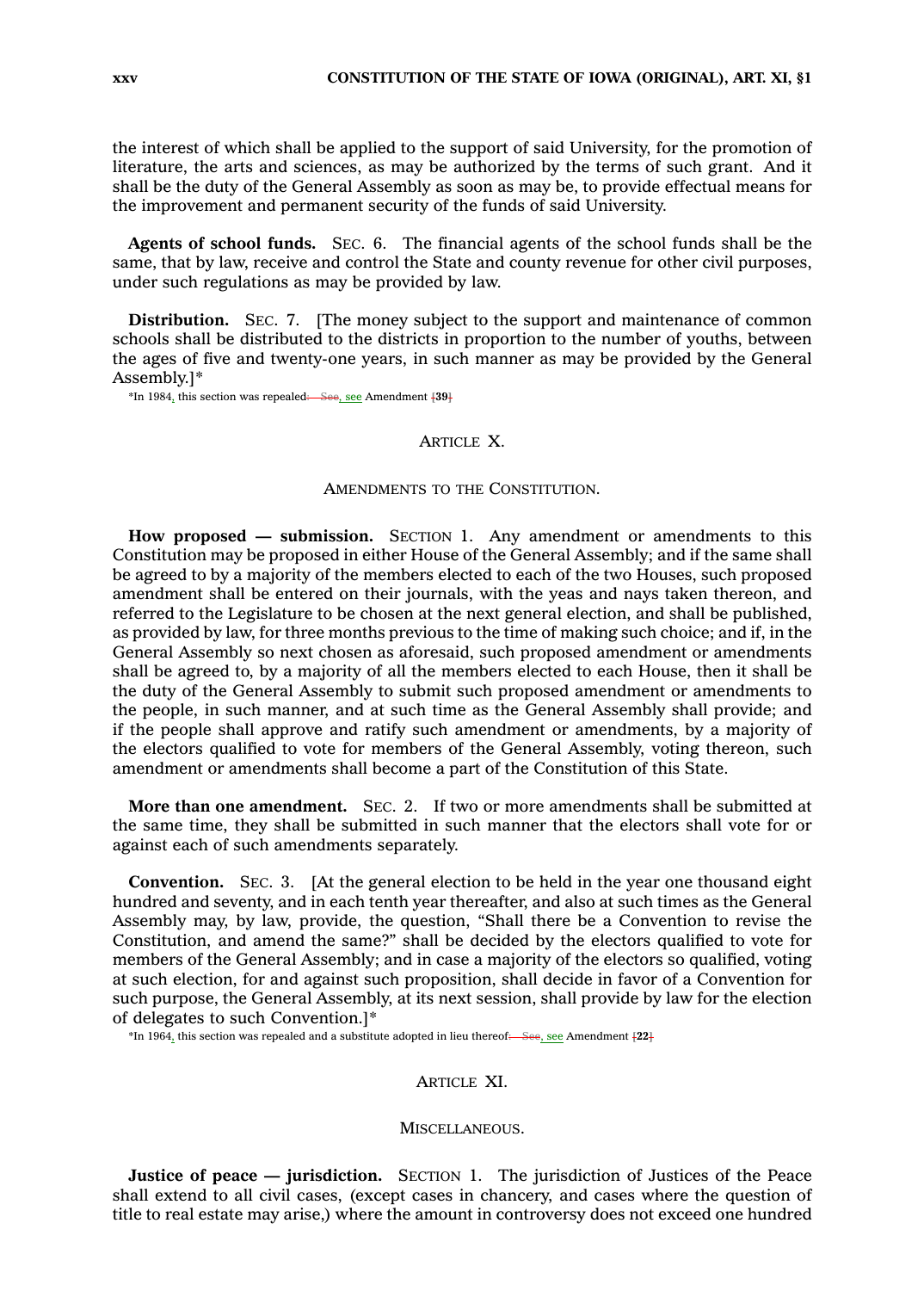dollars, and by the consent of parties may be extended to any amount not exceeding three hundred dollars.

Nonindictable misdemeanors, jurisdiction, see this original Constitution, ART.Art. I, §11<br>The office of Justice of Peace has beenjustice of peace was abolished by 1972 Acts. ch 1  $\frac{1}{\pi}$  enjustice of peace was abolished by 1972 Acts, ch 1124.]

**Counties.** SEC. 2. No new County shall be hereafter created containing less than four hundred and thirty two square miles; nor shall the territory of any organized county be reduced below that area; except the County of Worth, and the counties west of it, along the Northern boundary of this State, may be organized without additional territory.

**Indebtedness of political or municipal corporations.** SEC. 3. No county, or other political or municipal corporation shall be allowed to become indebted in any manner, or for any purpose, to an amount, in the aggregate, exceeding five percentumper centum on the value of the taxable property within such county or corporation — to be ascertained by the last State and county tax lists, previous to the incurring of such indebtedness. See 1972 Acts, ch 1088

**Boundaries of state.** SEC. 4. The boundaries of the State may be enlarged, with the consent of Congress and the General Assembly. t the end of Volume VI of the Code

**Oath of office.** SEC. 5. Every person elected or appointed to any office, shall, before entering upon the duties thereof, take an oath or affirmation to support the Constitution of the United States, and of this State, and also an oath of office.

**How vacancies filled.** SEC. 6. In all cases of elections to fill vacancies in office occurring before the expiration of <sup>a</sup> full term, the person so elected shall hold for the residue of the unexpired term; and all persons appointed to fill vacancies in office, shall hold until the next general election, and until their successors are elected and qualified.

**Land grants located.** SEC. 7. The General Assembly shall not locate any of the public lands, which have been, or may be granted by Congress to this State, and the location of which may be given to the General Assembly, upon lands actually settled, without the consent of the occupant. The extent of the claim of such occupant, so exempted, shall not exceed three hundred and twenty acres.

**Seat of government established — state university.** SEC. 8. The seat of Government is hereby permanently established, as now fixed by law, at the City of Des Moines, in the County of Polk; and the State University, at Iowa City, in the County of Johnson.

SeeIn January of 1855, the fifth general assembly established <sup>a</sup> commission to relocate the seat of government to within two miles of the junction of the Des Moines and Raccoon rivers in Polk county, see 1855 Acts, ch 72

# ARTICLE XII.

#### SCHEDULE.

**Supreme law — constitutionality of acts.** SECTION 1. This Constitution shall be the supreme law of the State, and any law inconsistent therewith, shall be void. The General Assembly shall pass all laws necessary to carry this Constitution into effect.

**Laws in force.** SEC. 2. All laws now in force and not inconsistent with this Constitution, shall remain in force until they shall expire or be repealed.

**Proceedings not affected.** SEC. 3. All indictments, prosecutions, suits, pleas, plaints, process, and other proceedings pending in any of the courts, shall be prosecuted to final judgmentjudgement\* and execution; and all appeals, writs of error, certiorari, and injunctions, shall be carried on in the several courts, in the same manner as now provided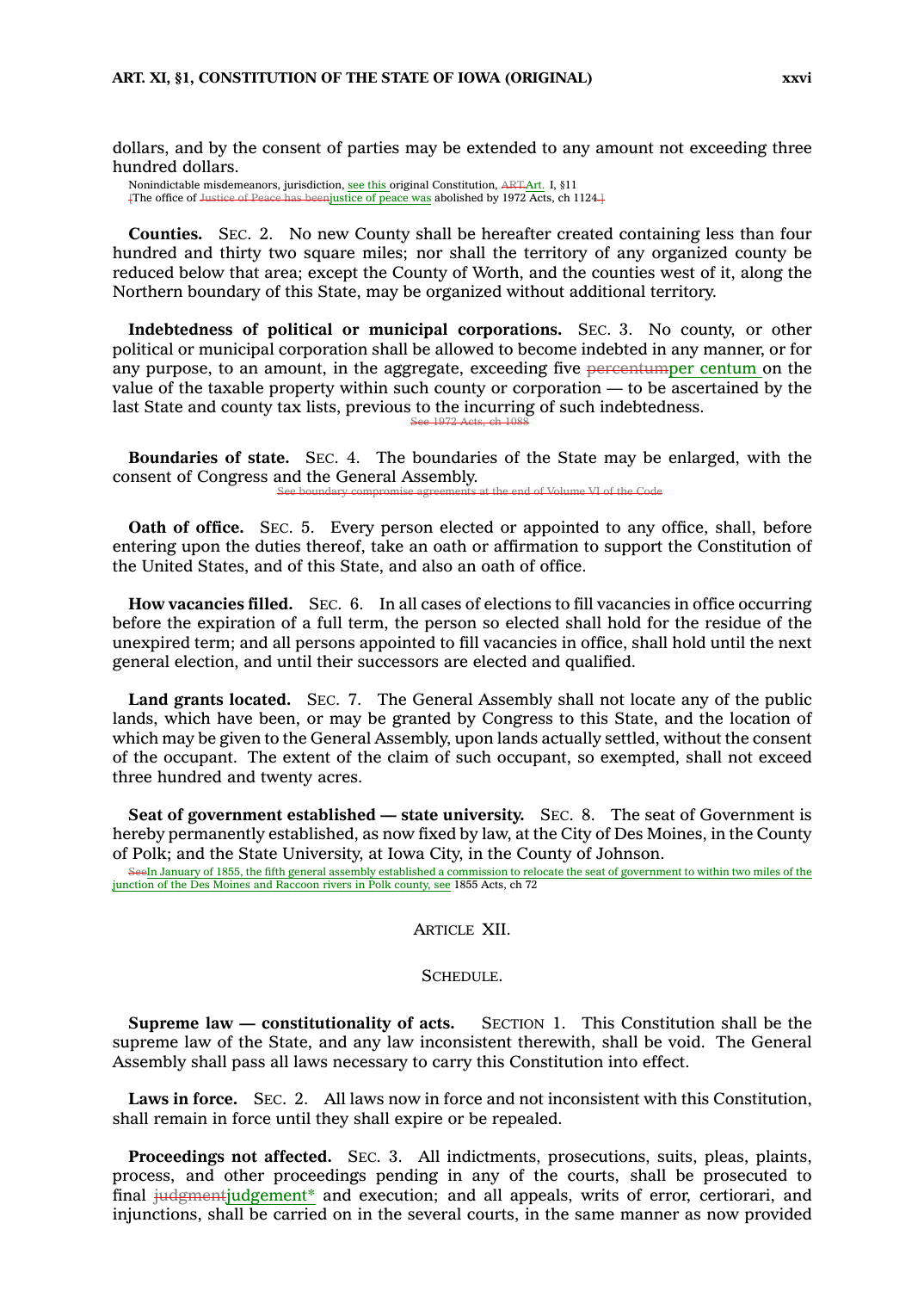by law; and all offences, misdemeanors, and crimes that may have been committed before the taking effect of this Constitution, shall be subject to indictment, trial and punishment, in the same manner as they would have been, had not this Constitution been made.

\*According to original document

**Fines inure to the state.** SEC. 4. [All fines, penalties, or forfeitures due, or to become due, or accruing accrueing<sup>\*</sup> to the State, or to any County therein, or to the school fund, shall inure to the State, county, or school fund, in the manner prescribed by law.]\*\*

\*According to original document \*\*ThisIn 1974, this section was repealed by, see Amendment **[35]**

**Bonds in force.** SEC. 5. All bonds executed to the State, or to any officer in his official capacity, shall remain in force and inure to the use of those concerned.

**First election for governor and lieutenant governor.** SEC. 6. The first election under this Constitution shall be held on the second Tuesday in October, in the year one thousand eight hundred and fifty seven, at which time the electors of the State shall elect the Governor and Lieutenant Governor. There shall also be elected at such election, the successors of such State Senators as were elected at the August election, in the year one thousand eight hundred and fifty-four, and members of the House of Representatives, who shall be elected in accordance with the act of apportionment, enacted at the session of the General Assembly which commenced on the first Monday of December One thousand eight hundred and fifty six.

**First election of officers.** SEC. 7. The first election for Secretary, Auditor, and Treasurer of State, Attorney General, District Judges, Members of the Board of Education, District Attorneys, members of Congress and such State officers as shall be elected at the April election, in the year One thousand eight hundred and fifty seven, (except the Superintendent of Public Instruction,) and such county officers as were elected at the August election, in the year One thousand eight hundred and fifty-sixfifty six, except Prosecuting Attorneys, shall be held on the second Tuesday of October, one thousand eight hundred and fifty-eight: Provided, That the time for which any District Judge or other State or County officer elected at the April election in the year One thousand eight hundred and fifty eight, shall not extend beyond the time fixed for filling like offices at the October election in the year one thousand eight hundred and fifty eight.

**For judges of supreme court.** SEC. 8. The first election for Judges of the Supreme Court, and such County officers as shall be elected at the August election, in the year one thousand eight hundred and fifty-seven, shall be held on the second Tuesday of October, in the year One thousand eight hundred and fifty-ninefifty nine.

**General assembly — first session.** SEC. 9. The first regular session of the General Assembly shall be held in the year One thousand eight hundred and fifty-eight, commencing on the second Monday of January of said year.

**Senators.** SEC. 10. Senators elected at the August election, in the year one thousand eight hundred and fifty-six, shall continue in office until the second Tuesday of October, in the year one thousand eight hundred and fifty nine, at which time their successors shall be elected as may be prescribed by law.

**Offices not vacated.** SEC. 11. Every person elected by popular vote, by vote of the General Assembly, or who may hold office by executive appointment, which office is continued by this Constitution, and every person who shall be so elected or appointed, to any such office, before the taking effect of this constitution, (except as in this Constitution otherwise provided,) shall continue in office until the term for which such person has been or may be elected or appointed shall expire: but no such person shall continue in office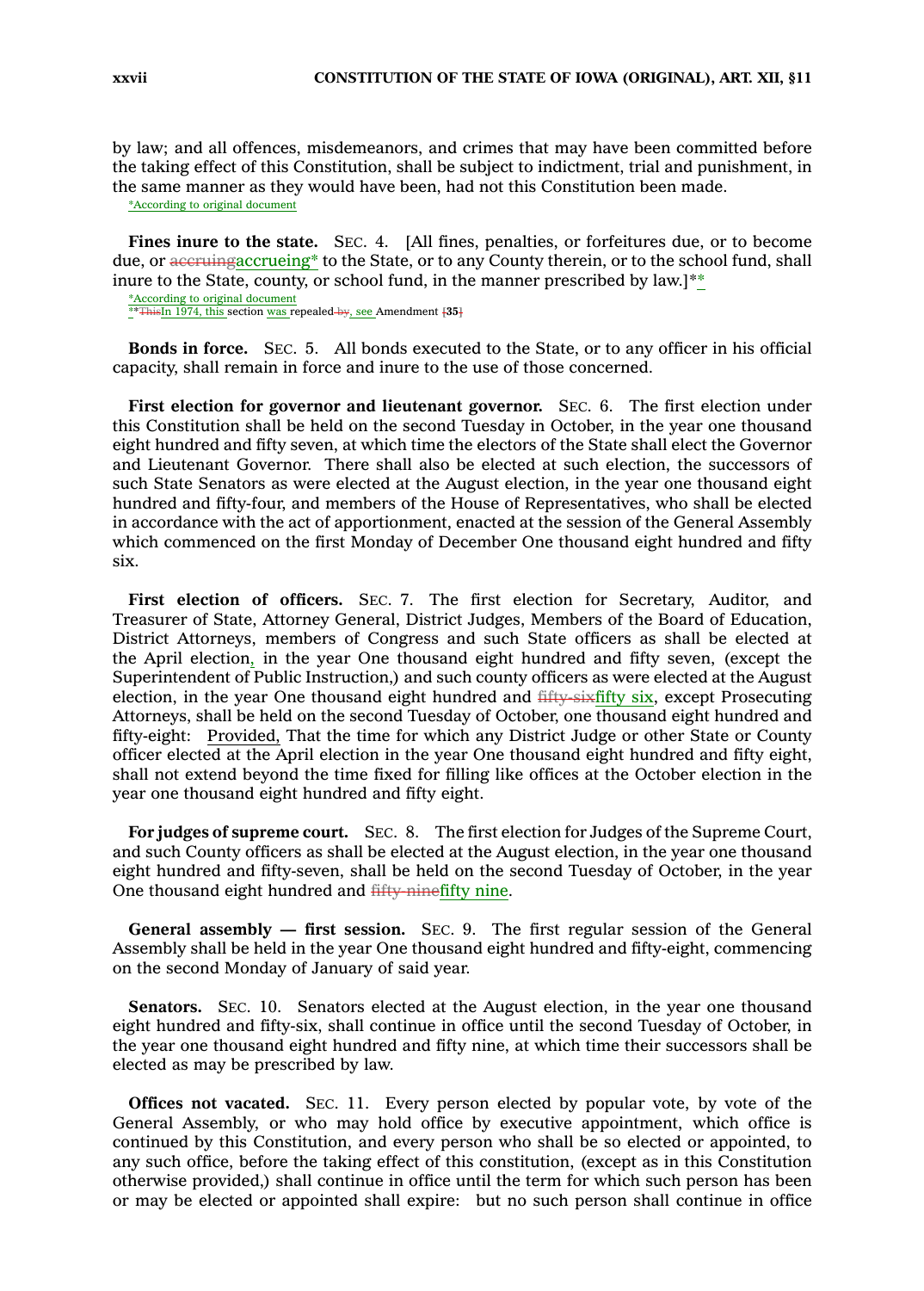after the taking effect of this Constitution, for <sup>a</sup> longer period than the term of such office, in this Constitution prescribed.

**Judicial districts.** SEC. 12. The General Assembly, at the first session under this Constitution, shall district the State into eleven Judicial Districts, for District Court purposes; and shall also provide for the apportionment of the members of the General Assembly, in accordance with the provisions of this Constitution.

**Submission of constitution.** SEC. 13. This Constitution shall be submitted to the electors of the State at the August election, in the year one thousand eight hundred and fifty-seven, in the several election districts in this State. The ballots at such election shall be written or printed as follows: Those in favor of the Constitution, "New Constitution — Yes." Those against the Constitution, "New Constitution — No." The election shall be conducted in the same manner as the general elections of the State, and the poll-books shall be returned and canvassed as provided in the twenty-fifth chapter of the code, and abstracts shall be forwarded to the Secretary of State, which abstracts shall be canvassed in the manner provided for the canvass of State officers. And if it shall appear that <sup>a</sup> majority of all the votes cast at such election for and against this Constitution are in favor of the same, the Governor shall immediately issue his proclamation stating that fact, and such Constitution shall be the Constitution of the State of Iowa, and shall take effect from and after the publication of said proclamation.

**Proposition to strike out the word "white".** SEC. 14. At the same election that this Constitution is submitted to the people for its adoption or rejection, <sup>a</sup> proposition to amend the same by striking out the word "White" from the article on the Right of Suffrage, shall be separately submitted to the electors of this State for adoption or rejection in manner following — Namely:

A separate ballot may be given by every person having <sup>a</sup> right to vote at said election, to be deposited in <sup>a</sup> separate box; and those given for the adoption of such proposition shall have the words, "Shall the word 'White' be stricken out of the Article on the Right of Suffrage? Yes." And those given against the proposition shall have the words, "Shall the word 'White' be stricken out of the Article on the Right of Suffrage? No." And if at said election the number of ballots cast in favor of said proposition shall be equal to <sup>a</sup> majority of those cast for and against this Constitution, then said word "White" shall be stricken from said Article and be no part thereof.

This proposition failed to be adopted but see Amendment **[1]**

**Mills county.** SEC. 15. Until otherwise directed by law, the County of Mills shall be in and <sup>a</sup> part of the sixth Judicial District of this State.

ative toIn 1904, an additional section (SEC. 16) providing for biennial election, seeelections was added to this original Constitution, Art. XII, but appears to have been superseded, see Amendments **[11]**: See also Amendment and **[14]**

Done in Convention at Iowa City, this fifth day of March in the year of our Lord One thousand eight hundred and fifty seven, and of the Independence of the United States of America, the eighty first.

In testimony whereof we have hereunto subscribed our names.

| <b>TIMOTHY DAY</b>  | A. H. MARVIN           | <b>S-AYERS</b>                |
|---------------------|------------------------|-------------------------------|
| S. G. WINCHESTER    | J. H. EMERSON          | <b>HARVEY J. SKIFF</b>        |
| <b>DAVID BUNKER</b> | R. L. B. CLARKE        | J. A. PARVIN                  |
| D. P. PALMER        | <b>JAMES A-YOUNG</b>   | W. PENN. CLARKE               |
| GEO. W. ELLS        | D. H. SOLOMON          | <b>JEREMIAH HOLLINGSWORTH</b> |
| J. C. HALL          | M. W. ROBINSON         | WM. PATTERSON                 |
| JOHN. H. PETERS     | <b>LEWIS TODHUNTER</b> | D. W. PRICE.                  |
| WM. A. WARREN       | <b>JOHN EDWARDS</b>    | <b>ALPHIEUSALPHEUS SCOTT</b>  |
|                     |                        |                               |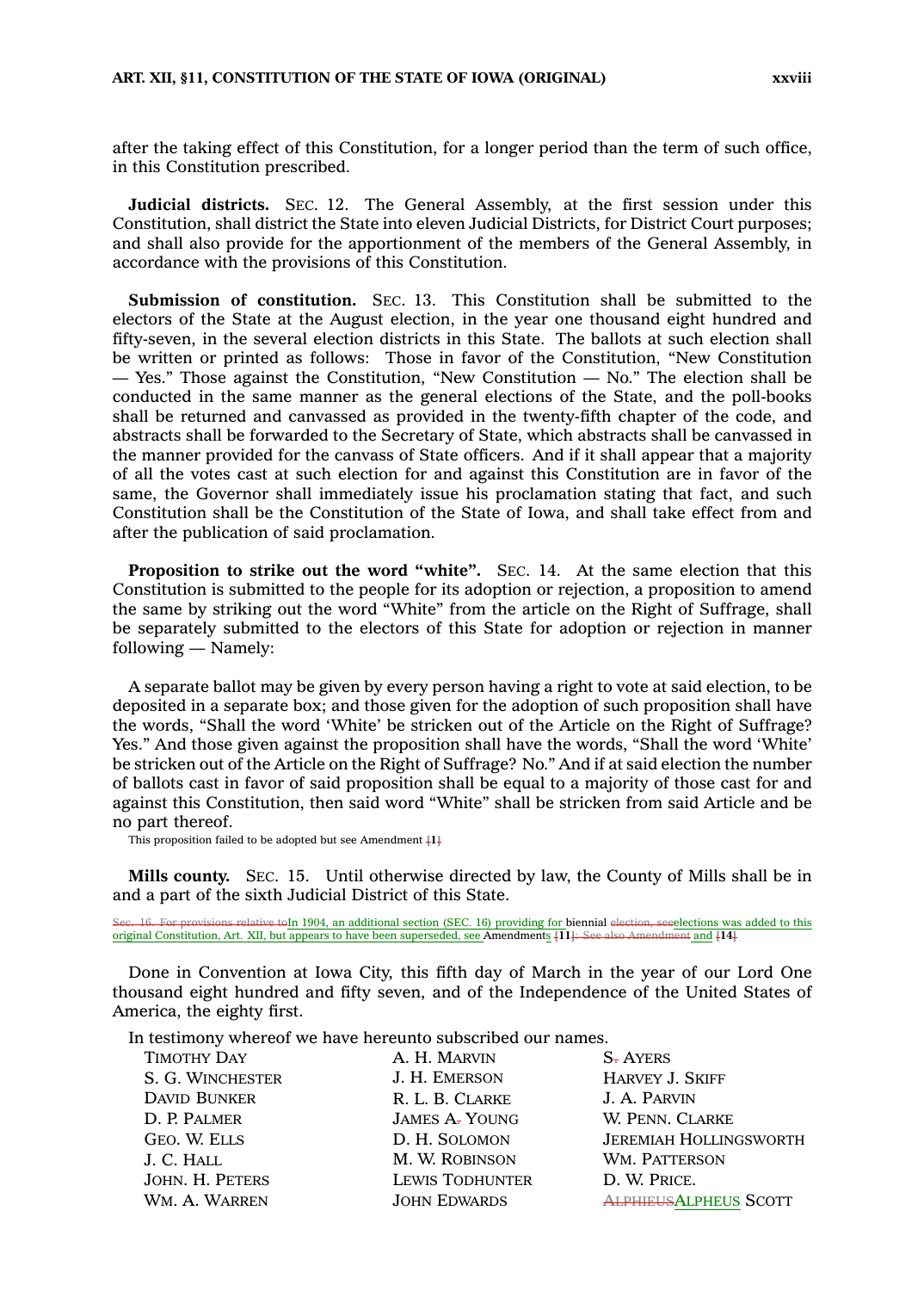THOMAS SEELY JNO T. CLARK

H. W. GRAY J. C. TRAER GEORGE GILLASPY ROBT. GOWER **JAMES F. WILSON** EDWARD JOHNSTONE H<sub>r</sub> D. GIBSON **AMOS HARRIS** AYLETT R COTTON<sub>1</sub>,

Attest:; FRANCIS SPRINGER *President.*

TH: J. SAUNDERS, *Secretary*. E. N. BATES *Asst. Secretary*.

PROCLAMATION.

Whereas an instrument known as the "New Constitution of the State of Iowa" adopted by the constitutional conventionConvention of said State on the fifth day of March  $A<sub>r</sub>D<sub>r</sub>$  1857 was submitted to the qualified electors of said State at the annual election held on Monday the third day of August 1857 for their approval or rejection.

And whereas an official canvass of the votes cast at said election shows that there were Forty thousand three hundred and eleven votes cast for the adoption of said Constitution and Thirty eight thousand six hundred and eighty- one votes were cast against its adoption, leaving <sup>a</sup> majority of sixteen hundred and thirty votes in favor of its adoption.

Now. therefore I, JAMES W. GRIMES, James W. Grimes Governor of said State, by virtue of the authority conferred upon me, hereby declare the said New Constitution to be adopted, and declare it to be the supreme law of the State of Iowa.

In testimony whereof I have hereunto set my hand and affixed the Great Seal of the State of Iowa-

L.S. Done at Iowa City this Third day of September A.D. 1857 of the Independence of the United States the eightyEighty second and of the State of Iowa the eleventhEleventh.

JAMES W. GRIMES By the Governor. **IDENTIFY STATES By the Governor.** James W. Grimes

ELIJAH SELLSElijah Sells, Secretary of State.

### AMENDMENTS TO THE CONSTITUTION

### AMENDMENTS OF 1868

**[1]** 1st. Strike the word "white," from Sectionsection 1 of Article IIarticle two [II] thereof; [Electors]

**[2]** 2d. Strike the word "white," from Sectionsection 33 of Article IIIarticle three [III] thereof; [Census]

**[3]** 3d. Strike the word "white," from Sectionsection 34 of Article IIIarticle three [III] thereof; [Senators]

**[4]** 4th. Strike the word "white," from Sectionsection 35 of Article IIIarticle three [III] thereof; [Apportionment]

**[5]** 5th. Strike the word "white," from Sectionsection 1 of Article VIarticle six [VI] thereof; [Militia]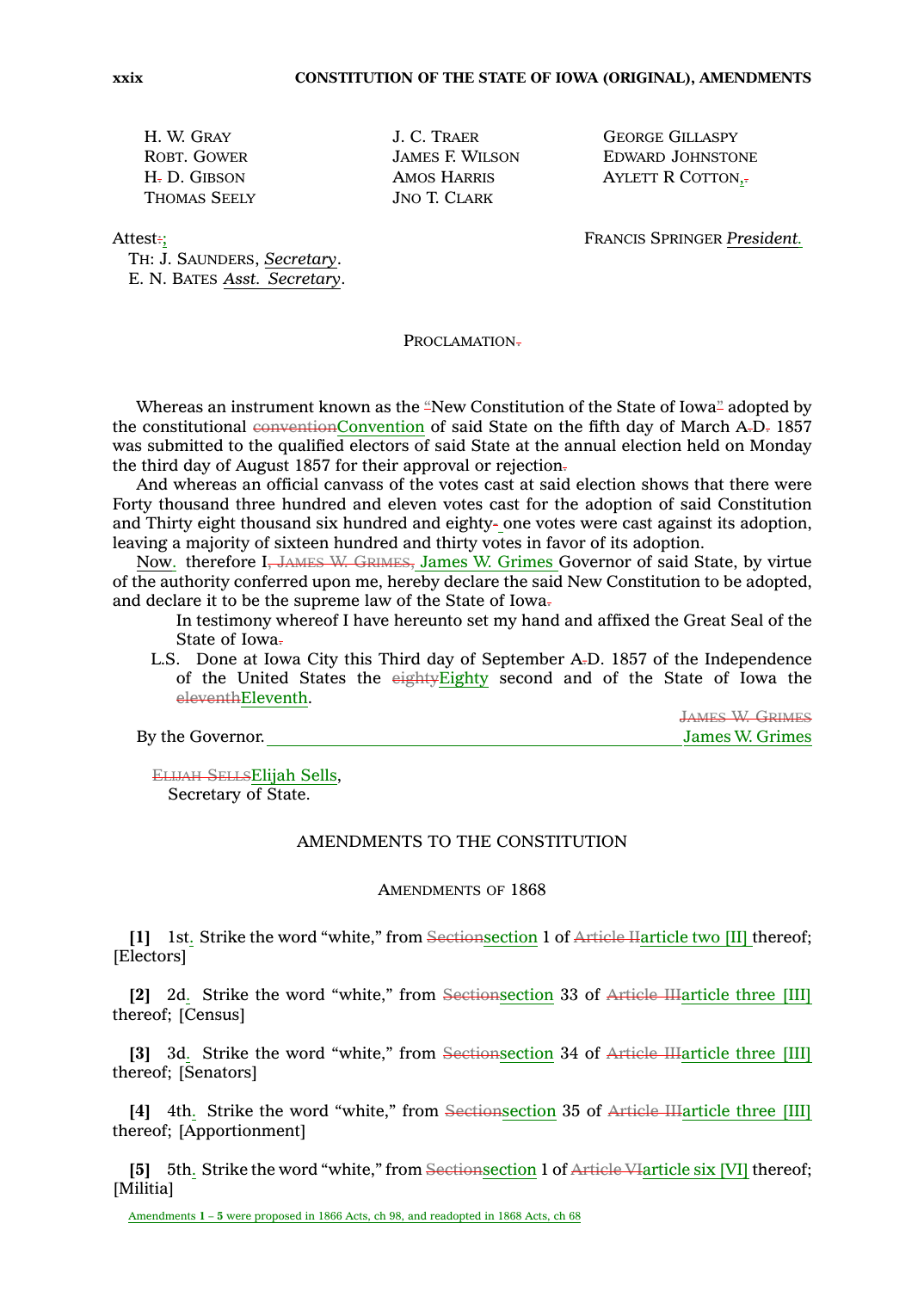The first of these amendments was submitted to the electorate with the Constitution in 1857 but was defeated-, see Art. XII, §14

#### AMENDMENT OF 1880

**[6]** Strike out the words "free white" from the third line of Sectionsection four (4) of Articlearticle three (III3) [III] of said Constitutionconstitution, relating to the legislative department.

Amendment **6** was proposed in 1878 Acts, JR 5, and readopted in 1880 Acts, JR 6

### AMENDMENTS OF 1884

**[7] General election.** [AmendmentAMENDMENT 1. The general election for State, District Countystate, district county and Townshiptownship officers shall be held on the Tuesday next after the first Monday in November.]\*

Amendment **7** was proposed in 1882 Acts, JR 12, and readopted in 1884 Acts, JR 13  $x \in$ This amendment, published as section 7 of original Constitution, Art. II was repealed by Amendment  $\{14\}$ 

**[8] Judicial districts.** AmendmentAMENDMENT 2. At any regular session of the General Assemblygeneral assembly, the Statestate may be divided into the necessary Judicial Districtsjudicial districts for District Courtdistrict court purposes, or the said Districtsdistricts may be reorganized and the number of the Districtsdistricts and the Judgesjudges of said Courtscourts increased or diminished; but no re-organization of the Districtsdistricts or diminution of the Judgesjudges shall have the effect of removing <sup>a</sup> Judgejudge from office.

Amendment **8** was proposed in 1882 Acts, JR 12, and readopted in 1884 Acts, JR 13 See section 10 of original Constitution, Art. V, §10

**[9] Grand jury.** AmendmentAMENDMENT 3. The Grand Jurygrand jury may consist of any number of members not less than five, nor more than fifteen, as the General Assemblygeneral assembly may by law provide, or the General Assemblygeneral assembly may provide for holding persons to answer for any criminal offense without the intervention of <sup>a</sup> Grand Jurygrand jury.

Amendment **9** was proposed in 1882 Acts, JR 12, and readopted in 1884 Acts, JR 13 See section 11 of original Constitution, Art. I, §11

**[10]** AmendmentAMENDMENT 4. That Sectionsection 13 of Article Varticle 5 [V] of the Constitutionconstitution be stricken therefrom, and the following adopted as such Sectionsection.

**County attorney.** SEC. 13. [The qualified electors of each county shall, at the general election in the year 1886, and every two years thereafter elect <sup>a</sup> County Attorneycounty attorney, who shall be <sup>a</sup> resident of the county for which he is elected, and shall hold his office for two years, and until his successor shall have been elected and qualified.]\*

Amendment **10** was proposed in 1882 Acts, JR 12, and readopted in 1884 Acts, JR 13 \*In 1970, this section was repealed: See, see Amendment **[31]**

# AMENDMENTS OF 1904

#### **[11]**

#### AMENDMENT NO. 1

**[11]** Add as Sectionsection 16, to Article XIIarticle 12 [XII] of the Constitutionconstitution, the following:

**General election.** SEC. 16. [The first general election after the adoption of this amendment shall be held on the Tuesday next after the first Monday in November in the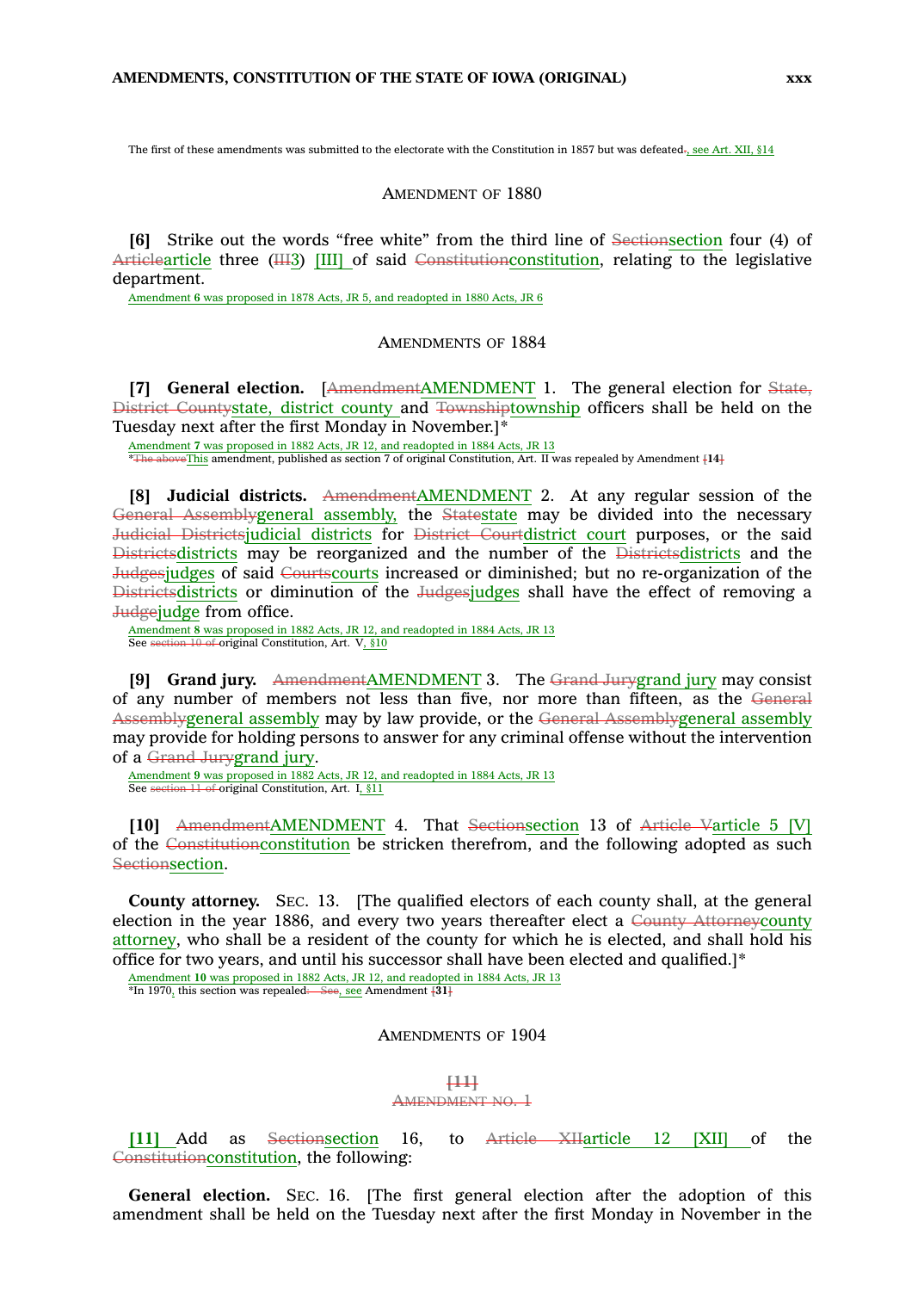year one thousand nine hundred and six, and general elections shall be held biennially thereafter. In the year one thousand nine hundred and six there shall be elected <sup>a</sup> governor, lieutenant-governor, secretary of state, auditor of state, treasurer of state, attorney general, two judges of the supreme court, the successors of the judges of the district court whose terms of office expire on December 31st, one thousand nine hundred and six, state senators who would otherwise be chosen in the year one thousand nine hundred and five, and members of the house of representatives. The terms of office of the judges of the supreme court which would otherwise expire on December 31st, in odd numbered years, and all other elective state, county and township officers whose terms of office would otherwise expire in January in the year one thousand nine hundred and six, and members of the general assembly whose successors would otherwise be chosen at the general election in the year one thousand nine hundred and five, are hereby extended one year and until their successors are elected and qualified. The terms of offices of senators whose successors would otherwise be chosen in the year one thousand nine hundred and seven are hereby extended one year and until their successors are elected and qualified. The general assembly shall make such changes in the law governing the time of election and term of office of all other elective officers as shall be necessary to make the time of their election and terms of office conform to this amendment, and shall provide which of the judges of the supreme court shall serve as chief justice. The general assembly shall meet in regular session on the second Monday in January, in the year one thousand nine hundred and six, and also on the second Monday in January in the year one thousand nine hundred and seven, and biennially thereafter.]\*

<u>Amendment 11 was proposed in 1902 Acts, JR 5, and readopted in 1904 Acts, JR 1<br>Practically the same amendment as the above was proposed in 1898 Acts, JR 1, readopted in 1900 Acts, JR 1, and ratified in 1900, but</u> the supreme court, in the case of *State ex rel. Bailey v. Brookhart*, 113 Iowa 250, held that said amendment was not proposed and adopted as required by the constitution, and did not become <sup>a</sup> part thereof

\*The aboveThis amendment offrom 1904 has apparentlyappears to have been superseded by Amendment **[14]**

### **[12]** AMENDMENT NO. 2\*

**[12]** That Sectionssections thirty-four (34) thirty-five (35) and thirty-six (36) of Articlearticle three (III3) of the Constitutionconstitution of the Statestate of Iowa, be repealed and the following be adopted in lieu thereof.:

**Senators — number — method of apportionmentNumber of senators.** SEC.SECTION 34. [The Senatesenate shall be composed of fifty members to be elected from the several senatorial districts, established by law and at the next session of the general assembly held following the taking of the state and national census, they shall be apportioned among the several counties or districts of the state, according to population as shown by the last preceding census.]\*\*\*

\*In 1968 this section was repealed and a substitute adopted in lieu thereof:—See Amendment [26]<br>\*\*See Amendment {1**6**} <u>which limited representation to one senator per county in 1928; also original Constitution, Art. III, </u>

**Representatives — number — apportionmentNumber of representatives districts.** SEC. 35. [The Househouse of Representativesrepresentatives shall consist of not more than one hundred and eight members. The Ratioratio of representation shall be determined by dividing the whole number of the population of the state as shown by the last preceding state or national census, by the whole number of counties then existing or organized, but each county shall constitute one representative district and be entitled to one representative, but each county having <sup>a</sup> population in excess of the ratio number, as herein provided of three fifths or more of such ratio number shall be entitled to one additional representative, but said addition shall extend only to the nine counties having the greatest population.]\*

\*In 1968 this section was repealed and <sup>a</sup> substitute adopted in lieu thereof: See Amendment **[26]**

**Ratio of representationand apportionment.** SEC. 36. [The General Assemblygeneral assembly shall, at the first regular session held following the adoption of this amendment, and at each succeeding regular session held next after the taking of such census, fix the ratio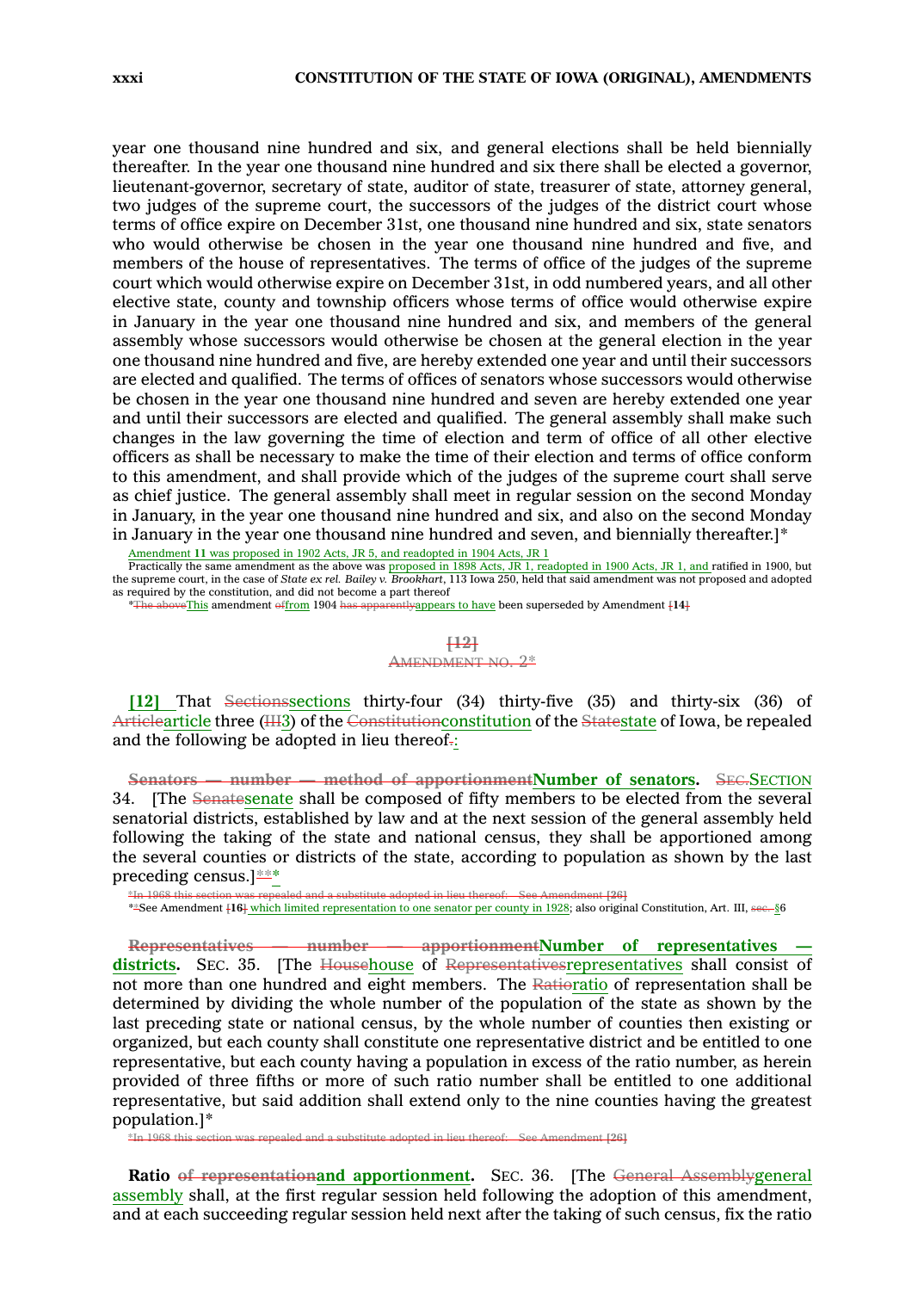of representation, and apportion the additional representatives, as herein beforehereinbefore required.]\*

Amendment 12 was proposed in 1902 Acts, JR 2, and readopted in 1904 Acts, JR 2<br>\*In 1968 this section was, sections 34, 35, and 36 of Art. III were repealed and a substitutes ubstitutes adopted in lieu thereof: See, see  $\frac{1}{18}$ , sections 34, 35, and 36 of Art. III were repealed and  $\frac{1}{18}$ Amendment **[26]**

#### **[13]** AMENDMENT OF 1908

**[13]** That there be added to Sectionsection eighteen (18) of Articlearticle one (I1) of the Constitutionconstitution of the Statestate of Iowa, the following:

**Drainage ditches and levees.** The general assembly, however, may pass laws permitting the owners of lands to construct drains, ditches, and levees for agricultural, sanitary or mining purposes across the lands of others, and provide for the organization of drainage districts, vest the proper authorities with power to construct and maintain levees, drains and ditches and to keep in repair all drains, ditches, and levees heretofore constructed under the laws of the state, by special assessments upon the property benefited thereby. The General Assembly may provide by law for the condemnation of such real estate as shall be necessary for the construction and maintenance of such drains, ditches and levees, and prescribe the method of making such condemnation.

Amendment **13** was proposed in 1904 Acts, JR 6, and readopted in 1906 Acts, JR 1, and in 1907 Acts, HJR 2

#### **[14]** AMENDMENT OF 1916

**[14]** To repeal Sectionsection seven (7) of Articlearticle two (II2) of the Constitutionconstitution of Iowa and to adopt in lieu thereof the following, to-witto wit:

**General election.** [SEC. 7.] The general election for state, district, county and township officers in the year 1916 shall be held in the same month and on the same day as that fixed by the laws of the United States for the election of presidential electors, or of president and vice-president of the United States; and thereafter such election shall be held at such time as the general assembly may by law provide.

Amendment **14** was proposed in 1913 Acts, HJR 3, and readopted in 1915 Acts, ch 210

The aboveThis amendment repealed Amendment **[7]**, which was published as section 7 of Article II: See; see also Amendment **[11]** In 1916 a $\triangle$  proposed amendment to extend the election franchise to women was proposed in 1913 Acts, HJR 6 and SJR 10, readopted in 1915 Acts, ch 18, but defeated by the people in <sup>a</sup> special election held on June 5, 1916; for information regarding votes cast on the amendment, see 1917-1918 Iowa Official Register, pp. 462-481

In 1917 a<sub>2</sub> second proposed prohibition amendment was proposed in 1915 Acts, ch 19, readopted in 1917 Acts, ch 321, but defeated by the people in <sup>a</sup> special election held on October 15, 1917; for information regarding votes cast on the second proposed prohibition amendment, see 1925-1926 Iowa Official Register, p. 39; the first proposed prohibition amendment was proposed in 1880 Acts, JR 8, readopted in 1882 Acts, JR 8, submitted to the electorate at <sup>a</sup> special election held on June 27, 1882, and ratified, but was held by the supreme court in *Koehler* and *Lang v. Hill*, 60 Iowa 543, not to have been legally submitted to the electors and, as <sup>a</sup> consequence, did not become part of the constitution

In 1919, <sup>a</sup> second proposed amendment to enfranchise women was proposed in 1917 Acts, ch 153, readopted in 1919 Acts, ch 110, but was nullified by a procedural defect incaused by failure to publish the 1917 resolution

### **[15]** AMENDMENT OF 1926

**[15]** Strike out the word "male" from Sectionsection four (4) of Articlearticle three (III3) of said constitution, relating to the legislative department. Amendment **15** was proposed in 1923 Acts, ch 387, and readopted in 1925 Acts, ch 282

#### **[16]** AMENDMENT OF 1928\*

**[16]** [That the period (.) at the end of said section thirty-four (34) of Articlearticle three (III3) of the Constitutionconstitution of the state of Iowa be stricken and the following inserted: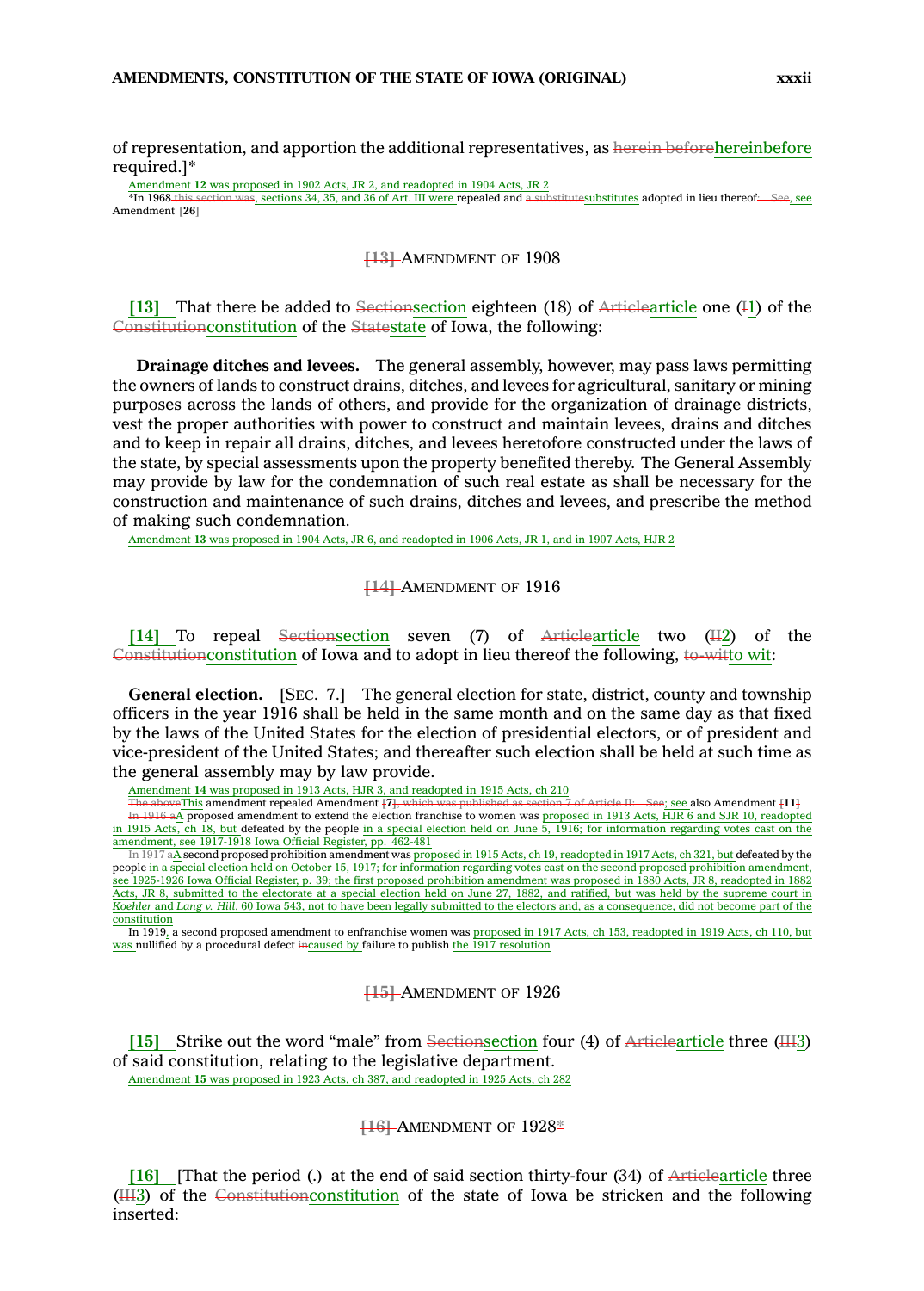", but no county shall be entitled to more than one (1) senator."

See original Constitution, Art. III, §6 Amendment **16** was proposed in 1925 Acts, ch 279, and readopted in 1927 Acts, ch 353 This amendment applies to Amendment **12** \*The aboveThis amendment was repealed by Amendment **[26]** \*\*Applicable to Amendment **[12]** See also original Constitution, Art. III, §6

### **[17]** AMENDMENT OF 1936

**[17]** Amend Articlearticle three (III) by repealing Sectionsection thirty-three (33) relating to the state census.

Amendment **17** was proposed in 1933 Acts, ch 268, and readopted in 1935 Acts, ch 223

### **[18]** AMENDMENT OF 1942

**[18]** That Article Seven (VII) of the Constitution of the State of Iowa be amended by adding thereto, as Section eight (8) thereof, the following:

**Motor vehicle fees and fuel taxes.** [SEC. 8.] All motor vehicle registration fees and all licenses and excise taxes on motor vehicle fuel, except cost of administration, shall be used exclusively for the construction, maintenance and supervision of the public highways exclusively within the state or for the payment of bonds issued or to be issued for the construction of such public highways and the payment of interest on such bonds.

Amendment **18** was proposed in 1939 Acts, ch 307, and readopted in 1941 Acts, ch 342

### AMENDMENTS OF 1952

**[19]** Amendment 1. Section four (4) of Article IV of the Constitution of Iowa is amended by adding thereto the following:

**Death of governor-elect or failure to qualify.** [If, upon the completion of the canvass of votes for Governor and Lieutenant Governor by the General Assembly, it shall appear that the person who received the highest number of votes for Governor has since died, resigned, is unable to qualify, fails to qualify, or for any other reason is unable to assume the duties of the office of Governor for the ensuing term, the powers and duties of the office shall devolve upon the person who received the highest number of votes for Lieutenant Governor until the disability is removed and, upon inauguration, he shall assume the powers and duties of Governor.]\*

Amendment **19** was proposed in 1949 Acts, ch 309, and readopted in 1951 Acts, ch 268 \*In 1988 the above, this amendment was repealed by Amendment **[41]**

**[20]** Amendment 2. Section nineteen (19) of Article IV of the Constitution of the State of Iowa is repealed and the following adopted in lieu thereof:

**Gubernatorial succession.** SECSEC. 19. [If there be a vacancy in the office of Governor and the Lieutenant Governor shall by reason of death, impeachment, resignation, removal from office, or other disability become incapable of performing the duties pertaining to the office of Governor, the President pro tempore of the Senate shall act as Governor until the vacancy is filled or the disability removed; and if the President pro tempore of the Senate, for any of the above causes, shall be incapable of performing the duties pertaining to the office of Governor the same shall devolve upon the Speaker of the House of Representatives; and if the Speaker of the House of Representatives, for any of the above causes, shall be incapable of performing the duties of the office of Governor, the Justices of the Supreme Court shall convene the General Assembly by proclamation and the General Assembly shall organize by the election of <sup>a</sup> President pro tempore by the Senate and <sup>a</sup> Speaker by the House of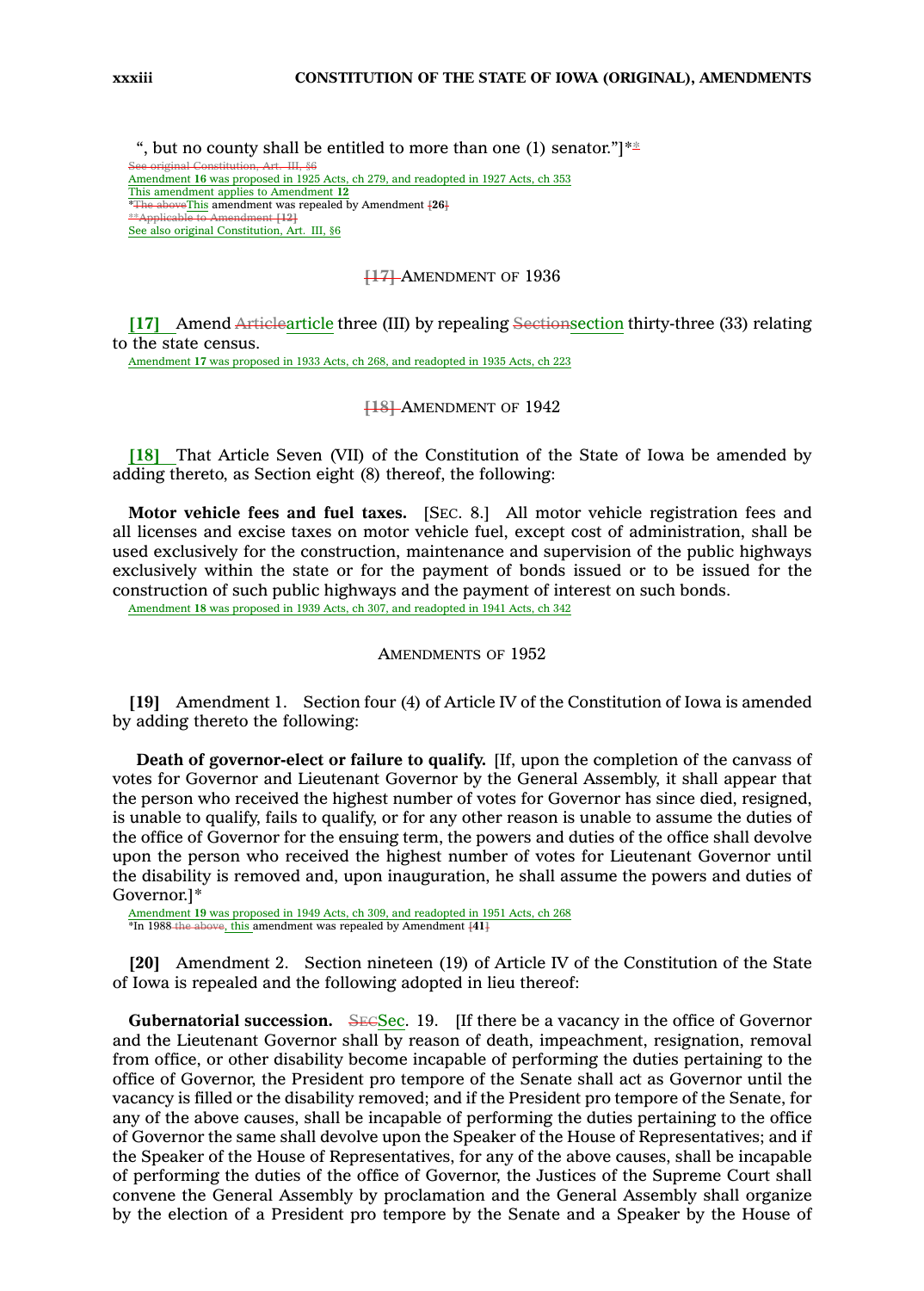Representatives. The General Assembly shall thereupon immediately proceed to the election of <sup>a</sup> Governor and Lieutenant Governor in joint convention.]\*

Amendment **20** was proposed in 1949 Acts, ch 309, and readopted in 1951 Acts, ch 268

election

Practically the same amendments were proposed in 1947 but nullified by <sup>a</sup> procedural defect in 1949 by failure to publish before the

\*In 1988, this section was repealed and <sup>a</sup> substitute was adopted in lieu thereof: See, see Amendment **[42]**

### AMENDMENT OF 1962

**[21]** Article Five (V) is amended in the following manner:

1. Section four (4) is amended by striking from lines eight (8) and nine (9) of such section the words, "exercise <sup>a</sup> supervisory" and inserting in lieu thereof the words, "shall exercise <sup>a</sup> supervisory and administrative".

- 2. Sections three (3), five (5), nine (9) and eleven (11) are repealed.
- 3. The following sections are added thereto:

**Vacancies in courts.** SEC.SECTION 15. Vacancies in the Supreme Court and District Court shall be filled by appointment by the Governor from lists of nominees submitted by the appropriate judicial nominating commission. Three nominees shall be submitted for each Supreme Court vacancy, and two nominees shall be submitted for each District Court vacancy. If the Governor fails for thirty days to make the appointment, it shall be made from such nominees by the Chief Justice of the Supreme Court.

**State and district nominating commissions.** SEC.SECTION 16. There shall be <sup>a</sup> State Judicial Nominating Commission. Such commission shall make nominations to fill vacancies in the Supreme Court. Until July 4, 1973, and thereafter unless otherwise provided by law, the State Judicial Nominating Commission shall be composed and selected as follows: There shall be not less than three nor more than eight appointive members, as provided by law, and an equal number of elective members on such Commission, all of whom shall be electors of the state. The appointive members shall be appointed by the Governor subject to confirmation by the Senate. The elective members shall be elected by the resident members of the bar of the state. The judge of the Supreme Court who is senior in length of service on said Court, other than the Chief Justice, shall also be <sup>a</sup> member of such Commission and shall be its chairman.

There shall be <sup>a</sup> District Judicial Nominating Commission in each judicial district of the state. Such commissions shall make nominations to fill vacancies in the District Court within their respective districts. Until July 4, 1973, and thereafter unless otherwise provided by law, District Judicial Nominating Commissions shall be composed and selected as follows: There shall be not less than three nor more than six appointive members, as provided by law, and an equal number of elective members on each such commission, all of whom shall be electors of the district. The appointive members shall be appointed by the Governor. The elective members shall be elected by the resident members of the bar of the district. The district judge of such district who is senior in length of service shall also be <sup>a</sup> member of such commission and shall be its chairman.

Due consideration shall be given to area representation in the appointment and election of Judicial Nominating Commission members. Appointive and elective members of Judicial Nominating Commissions shall serve for six year terms, shall be ineligible for <sup>a</sup> second six year term on the same commission, shall hold no office of profit of the United States or of the state during their terms, shall be chosen without reference to political affiliation, and shall have such other qualifications as may be prescribed by law. As near as may be, the terms of one-third of such members shall expire every two years.

**Terms** — **judicial elections.** SEC.SECTION 17. Members of all courts shall have such tenure in office as may be fixed by law, but terms of Supreme Court Judges shall be not less than eight years and terms of District Court Judges shall be not less than six years. Judges shall serve for one year after appointment and until the first day of January following the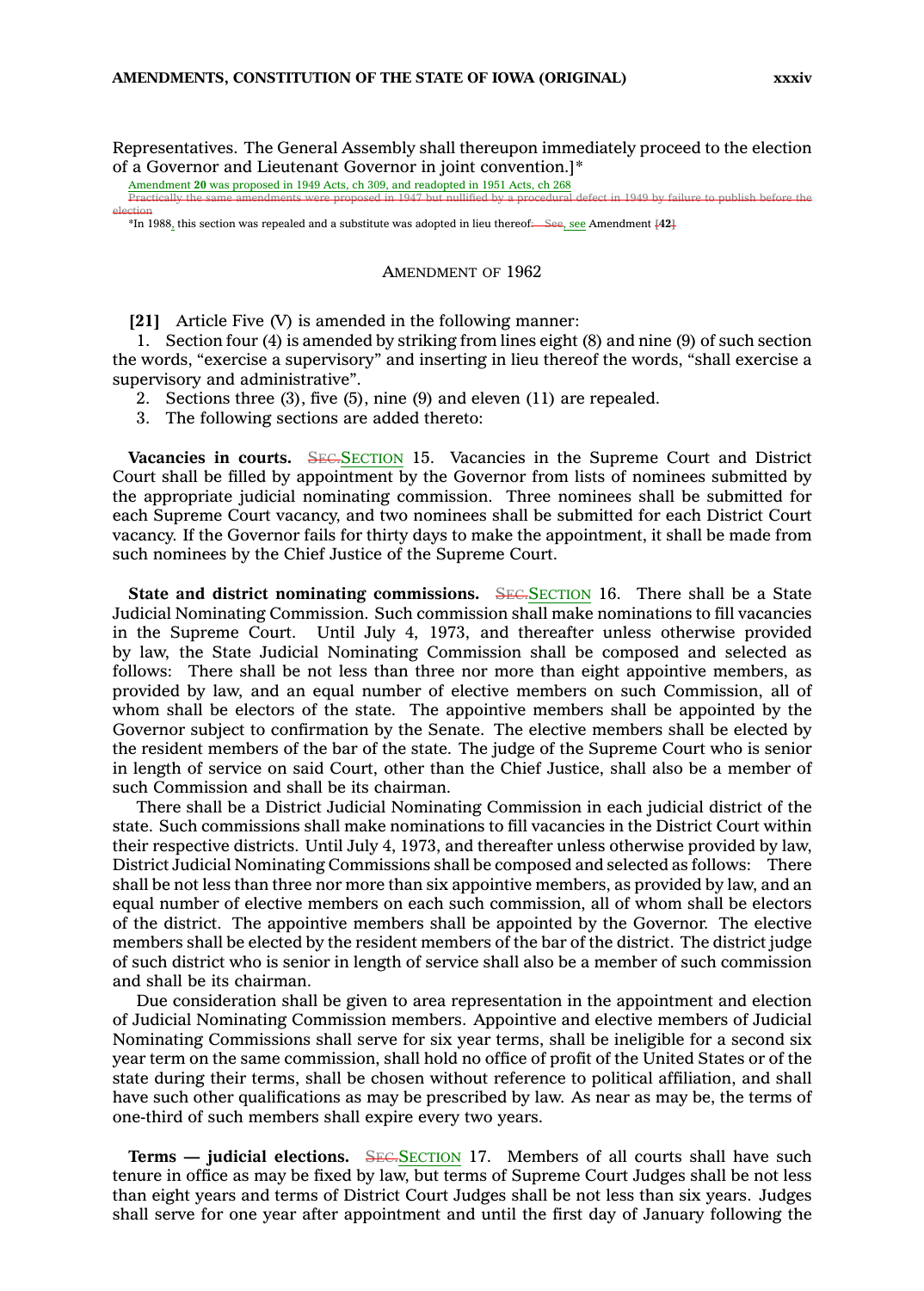next judicial election after the expiration of such year. They shall at such judicial election stand for retention in office on <sup>a</sup> separate ballot which shall submit the question of whether such judge shall be retained in office for the tenure prescribed for such office and when such tenure is <sup>a</sup> term of years, on their request, they shall, at the judicial election next before the end of each term, stand again for retention on such ballot. Present Supreme Court and District Court Judges, at the expiration of their respective terms, may be retained in office in like manner for the tenure prescribed for such office. The General Assembly shall prescribe the time for holding judicial elections.

**Salaries — qualifications — retirement.** SEC.SECTION 18. Judges of the Supreme Court and District Court shall receive salaries from the state, shall be members of the bar of the state and shall have such other qualifications as may be prescribed by law. Judges of the Supreme Court and District Court shall be ineligible to any other office of the state while serving on said court and for two years thereafter, except that District Judges shall be eligible to the office of Supreme Court Judge. Other judicial officers shall be selected in such manner and shall have such tenure, compensation and other qualification as may be fixed by law. The General Assembly shall prescribe mandatory retirement for Judges of the Supreme Court and District Court at <sup>a</sup> specified age and shall provide for adequate retirement compensation. Retired judges may be subject to special assignment to temporary judicial duties by the Supreme Court, as provided by law.

Amendment **21** was proposed in 1959 Acts, ch 420, and readopted in 1961 Acts, ch 343

### AMENDMENT OF 1964

**[22]** Section three (3) of Article ten (X) of the Constitution of the State of Iowa is repealed and the following adopted in lieu thereof:

**Constitutional convention.** SEC. Section 3. At the general election to be held in the year one thousand nine hundred and seventy, and in each tenth year thereafter, and also at such times as the General Assembly may, by law, provide, the question, "Shall there be <sup>a</sup> Convention to revise the Constitution, and propose amendment or amendments to same?" shall be decided by the electors qualified to vote for members of the General Assembly; and in case <sup>a</sup> majority of the electors so qualified, voting at such election, for and against such proposition, shall decide in favor of <sup>a</sup> Convention for such purpose, the General Assembly, at its next session, shall provide by law for the election of delegates to such Convention, and for submitting the results of said Convention to the people, in such manner and at such time as the General Assembly shall provide; and if the people shall approve and ratify such amendment or amendments, by <sup>a</sup> majority of the electors qualified to vote for members of the General Assembly, voting thereon, such amendment or amendments shall become <sup>a</sup> part of the constitution of this state. If two or more amendments shall be submitted at the same time, they shall be submitted in such <sup>a</sup> manner that electors may vote for or against each such amendment separately.

Amendment **22** was proposed in 1961 Acts, ch 345, and readopted in 1963 Acts, ch 372

### AMENDMENT OF 1966

**[23]** Section twenty-six (26) of Article III is amended by striking from line four (4) the word "fourth" and inserting in lieu thereof the word "first". Amendment **23** was proposed in 1963 Acts, ch 373, and readopted in 1965 Acts, ch 480

# AMENDMENTS OF 1968

**[24]** Amendment 1. Section two (2) of Article three (III) of the Constitution of the State of Iowa is hereby repealed and the following adopted in lieu thereof: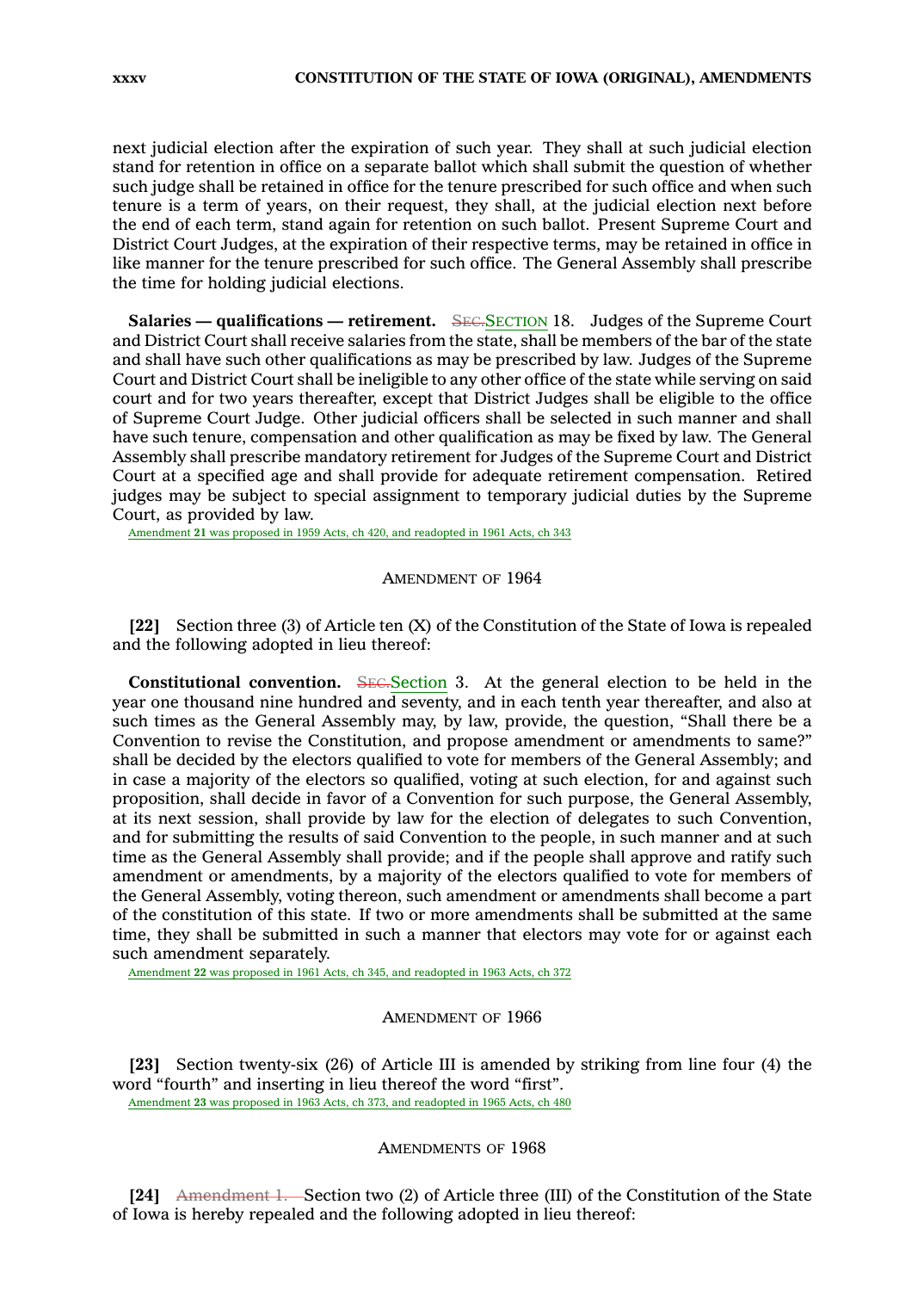**Annual sessions of General Assembly.** SEC.Section 2. [The General Assembly shall meet in session on the second Monday of January of each year. The Governor of the stateState may convene the General Assembly by proclamation in the interim.]\*

**[25]** Amendment 2. Article three (III), legislative department, Constitution of the State of Iowa is hereby amended by adding the following new section:

**Municipal home rule.** [SEC. 38A.] Municipal corporations are granted home rule power and authority, not inconsistent with the laws of the General Assemblygeneral assembly, to determine their local affairs and government, except that they shall not have power to levy any tax unless expressly authorized by the General Assemblygeneral assembly.

The rule or proposition of law that <sup>a</sup> municipal corporation possesses and can exercise only those powers granted in express words is not <sup>a</sup> part of the law of this state.

Amendment **25** was proposed in 1965 Acts, ch 477, and readopted in 1967 Acts, ch 462

**[26]** Amendment 3. Section six (6) of Article three (III) section thirty-four (34) of Article three (III) and the 1904 and 1928 amendments thereto, sections thirty-five (35) and thirty-six (36) of Article three (III) and the 1904 amendment to each such section, and section thirty-seven (37) of Article three (III) are hereby repealed and the following adopted in lieu thereof:

**Senators** — **number** and **classification.** SEC. Section 6. The number of senators shall total not more than one-half  $(1/2)$  the membership of the house of representatives. Senators shall be classified so that as nearly as possible one-half  $(1/2)$  of the members of the senate shall be elected every two (2) years.

**Senate and House of Representatives — limitation.** SEC.Section 34. The senate shall be composed of not more than fifty  $(50)$  and the house of representatives of not more than one hundred (100) members. Senators and representatives shall be elected from districts established by law. Each district so established shall be of compact and contiguous territory. The state shall be apportioned into senatorial and representative districts on the basis of population. The General Assemblygeneral assembly may provide by law for factors in addition to population, not in conflict with the Constitutionconstitution of the United States, which may be considered in the apportioning of senatorial districts. No law so adopted shall permit the establishment of senatorial districts whereby <sup>a</sup> majority of the members of the senate shall represent less than forty (40) percent of the population of the state as shown by the most recent United States decennial census.

**Senators** and **representatives** — **number** and districts. SEC.Section 35. The General Assemblygeneral assembly shall in 1971 and in each year immediately following the United States decennial census determine the number of senators and representatives to be elected to the General Assemblygeneral assembly and establish senatorial and representative districts. The General Assemblygeneral assembly shall complete the apportionment prior to September 1 of the year so required. If the apportionment fails to become law prior to September 15 of such year, the Supreme Courtsupreme court shall cause the state to be apportioned into senatorial and representative districts to comply with the requirements of the Constitutionconstitution prior to December 31 of such year. The reapportioning authority shall, where necessary in establishing senatorial districts, shorten the term of any senator prior to completion of the term. Any senator whose term is so terminated shall not be compensated for the uncompleted part of the term.

**Review by Supreme Court.** SEC.Section 36. Upon verified application by any qualified elector, the Supreme Courtsupreme court shall review an apportionment plan adopted by the General Assemblygeneral assembly which has been enacted into law. Should the Supreme Courtsupreme court determine such plan does not comply with the requirements

Amendment **24** was proposed in 1965 Acts, ch 472, and readopted in 1967 Acts, ch 461 \*In 1974, this section was repealed and <sup>a</sup> substitute adopted: See, see Amendment **[36]**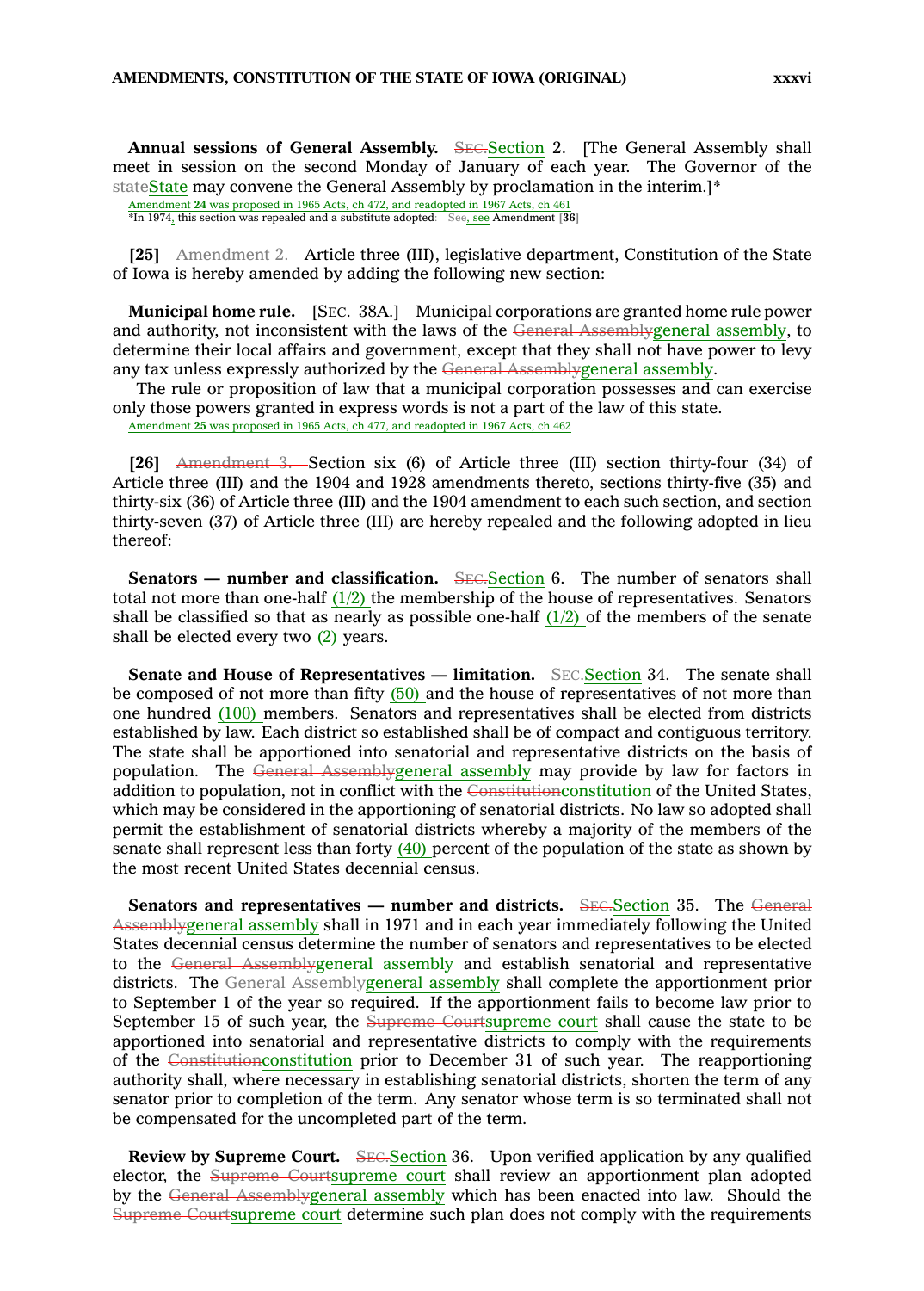of the Constitutionconstitution, the court shall within ninety  $(90)$  days adopt or cause to be adopted an apportionment plan which shall so comply. The Supreme Courtsupreme court shall have original jurisdiction of all litigation questioning the apportionment of the General Assemblygeneral assembly or any apportionment plan adopted by the General Assemblygeneral assembly.

**Congressional districts.** SEC. Section 37. When a congressional district is composed of two (2) or more counties it shall not be entirely separated by <sup>a</sup> county belonging to another district and no county shall be divided in forming <sup>a</sup> congressional district. Amendment **26** was proposed in 1965 Acts, ch 473, and readopted in 1967 Acts, ch 463

**[27]** Amendment 4. Section sixteen (16) of article three (III) of the Constitution of the State of Iowa is hereby amended by adding the following new paragraph at the end thereof:

**Item veto by Governor.** The Governorgovernor may approve appropriation bills in whole or in part, and may disapprove any item of an appropriation bill; and the part approved shall become <sup>a</sup> law. Any item of an appropriation bill disapproved by the Governorgovernor shall be returned, with his objections, to the house in which it originated, or shall be deposited by him in the office of the Secretarysecretary of Statestate in the case of an appropriation bill submitted to the Governorgovernor for his approval during the last three days of a session of the General Assembly, and the procedure in each case shall be the same as provided for other bills. Any such item of an appropriation bill may be enacted into law notwithstanding the Governor'sgovernor's objections, in the same manner as provided for other bills. Amendment **27** was proposed in 1965 Acts, ch 474, and readopted in 1967 Acts, ch 464

**[28]** Amendment 5. Section twenty-five (25) of Article three (III) of the Constitution of the State of Iowa is hereby repealed and the following adopted in lieu thereof:

**Compensation and expenses of General Assembly.** SEC.Section 25. Each member of the General Assembly shall receive such compensation and allowances for expenses as shall be fixed by law but no General Assembly shall have the power to increase compensation and allowances effective prior to the convening of the next General Assembly following the session in which any increase is adopted.

Amendment **28** was proposed in 1965 Acts, ch 475, and readopted in 1967 Acts, ch 466

### AMENDMENTS OF 1970

**[29]** Amendment 1. Article three (III) of the Constitution of the State of Iowa is hereby amended by adding thereto the following new section:

Legislative districts. SEC.Section 39. In establishing senatorial and representative districts, the state shall be divided into as many senatorial districts as there are members of the senate and into as many representative districts as there are members of the house of representatives. One  $(1)$  senator shall be elected from each senatorial district and one  $(1)$ representative shall be elected from each representative district.

Amendment **29** was proposed in 1967 Acts, ch 467, and readopted in 1969 Acts, ch 325

**[30]** Amendment 2. Section one (1) of Article two (II) of the Constitution, as amended in eighteen hundred sixty-eight (1868), is hereby repealed and the following is hereby adopted in lieu thereof:

**Electors.** SEC. Section 1. Every citizen of the United States of the age of twenty-one (21) years, who shall have been <sup>a</sup> resident of this stateState for such period of time as shall be provided by law and of the county in which he claims his vote for such period of time as shall be provided by law, shall be entitled to vote at all elections which are now or hereafter may be authorized by law. The General Assembly may provide by law for different periods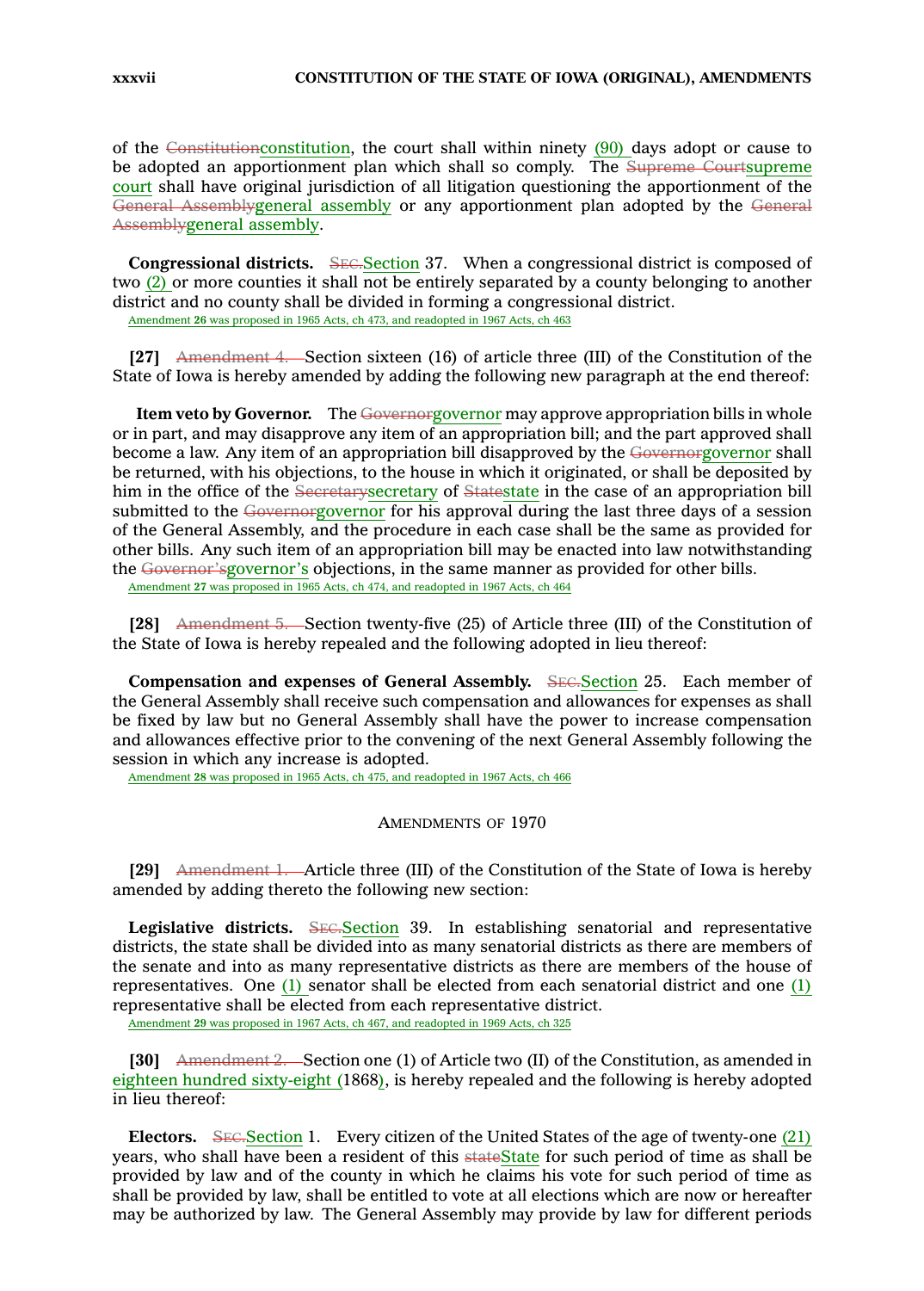of residence in order to vote for various officers or in order to vote in various elections. The required periods of residence shall not exceed six  $(6)$  months in this stateState and sixty  $(60)$ days in the county.

Amendment **30** was proposed in 1967 Acts, ch 465, and readopted in 1969 Acts, ch 326 See United States Constitution, Amendments 19 and 26 See United States Constitution, Amendments 19 and 26

**[31]** Amendment 3. Section thirteen (13) of Article five (V) of the Constitution of the State of Iowa as amended by Amendment four (4) of the Amendments of eighteen hundred eighty-four (1884) is hereby repealed. [County Attorney] Amendment **31** was proposed in 1967 Acts, ch 468, and readopted in 1969 Acts, ch 327

AMENDMENTS OF 1972

**[32]** Amendment 1. Section two (2) of Article four (IV) of the Constitution of the State of Iowa is repealed and the following adopted in lieu thereof:

**Election** and **term** [governor]. SECSEC. 2. [The Governor shall be elected by the qualified electors at the time and place of voting for members of the General Assembly, and shall hold his office for four years from the time of his installation, and until his successor is elected and qualifies.]\*

ee Amendment [41]

Section three (3) of Article four (IV) of the Constitution of the State of Iowa is hereby repealed and the following adopted in lieu thereof:

**Lieutenant governor — returns of elections.** SEC.Sec. 3. [There shall be <sup>a</sup> Lieutenant Governor who shall hold his office for the same term, and be elected at the same time as the Governor. In voting for Governor and Lieutenant Governor, the electors shall designate for whom they vote as Governor, and for whom as Lieutenant Governor. The returns of every election for Governor, and Lieutenant Governor, shall be sealed up and transmitted to the seat of government of the State, directed to the Speaker of the House of Representatives, who shall open and publish them in the presence of both Houses of the General Assembly.]\* ee Amendment [41]

Section fifteen (15) of Article four (IV) of the Constitution of the State of Iowa is hereby repealed and the following adopted in lieu thereof:

**Terms** — **compensation** of **lieutenant governor.** SEC.Sec. -15. [The official term of the Governor, and Lieutenant Governor, shall commence on the second Monday of January next after their election, and continue until their successors are elected and qualify. The Lieutenant Governor, while acting as Governor, shall receive the same compensation as provided for Governor; and while presiding in the Senate, and between sessions such compensation and expenses as provided by law.]\*

\*In 1988 this section was repealed and <sup>a</sup> substitute adopted in lieu thereof: See Amendment **[42]**

Section twenty-two (22) of Article four (IV) of the Constitution of the State of Iowa is repealed and the following adopted in lieu thereof:

**Secretary — auditor — treasurer.** SEC.Sec. 22. A Secretary of State, an Auditor of State and <sup>a</sup> Treasurer of State shall be elected by the qualified electors at the same time that the governor is elected and for <sup>a</sup> four-year term commencing on the first day of January next after their election, and they shall perform such duties as may be provided by law.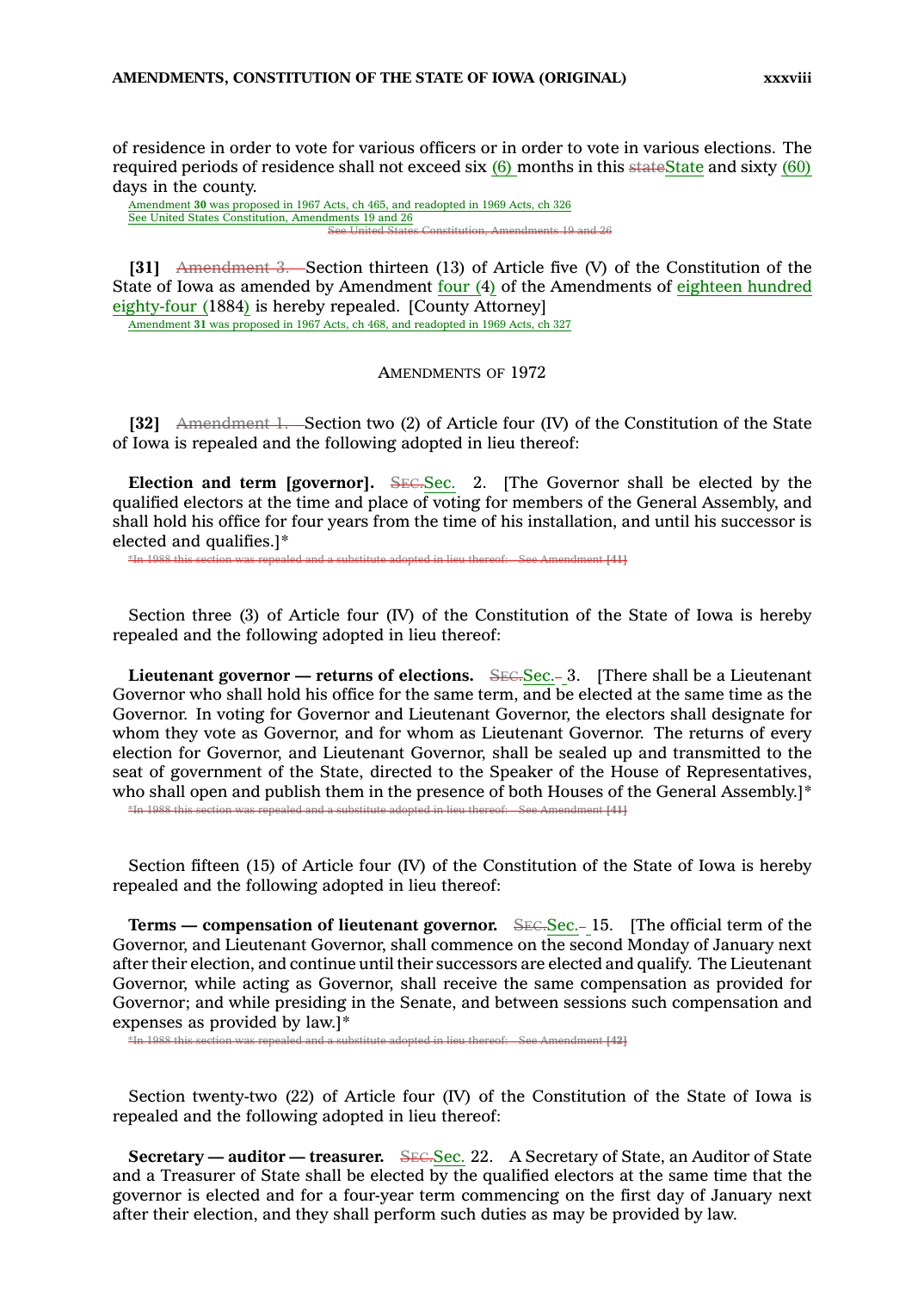Section twelve (12) of Article five (V) of the Constitution of the State of Iowa is repealed and the following adopted in lieu thereof:

**Attorney general.** SEC.Sec. 12. The General Assembly shall provide, by law, for the election of an Attorney General by the people, whose term of office shall be four years, and until his successor is elected and qualifies.

Amendment **32** was proposed in 1970 Acts, ch 1307, and readopted in 1971 Acts, ch 290 \*In 1988, sections 2, 3, and 15 of Art. IV were repealed and substitutes adopted in lieu thereof, see Amendment **42**

**[33]** Amendment 2. Article five (V), Constitution of the State of Iowa, is hereby amended by adding thereto the following new section:

**Retirement and discipline of judges.** [SEC. 19.] In addition to the legislative power of impeachment of judges as set forth in Article three (III), sections nineteen (19) and twenty (20) of the Constitution, the Supreme Court shall have power to retire judges for disability and to discipline or remove them for good cause, upon application by <sup>a</sup> commission on judicial qualifications. The General Assembly shall provide by law for the implementation of this section.

Amendment **33** was proposed in 1970 Acts, ch 1306, and readopted in 1971 Acts, ch 291

**[34]** Amendment 3. Section twenty-eight (28) of Article three (III) of the Constitution of the State of Iowa is hereby repealed. [Lottery prohibition]

Amendment **34** was proposed in 1970 Acts, ch 1308, and readopted in 1972 Acts, ch 1141

# AMENDMENTS OF 1974

**[35]** Amendment 1. **Apportionment of fines.**

1. Section four (4), subdivision two (2) entitled "School Funds and School Lands", of Article nine (IX) of the Constitution of the State of Iowa is hereby repealed.

2. Section four (4) of Article twelve (XII) of the Constitution of the State of Iowa is hereby repealed.

Amendment **35** was proposed in 1972 Acts, ch 1143, and readopted in 1974 Acts, ch 1282

**[36]** Amendment 2. Section two (2) of Article three (III) of the Constitution of the State of Iowa, as amended by amendment number one (1) of the Amendments of 1968 to the Constitution of the State of Iowa, is repealed and the following adopted in lieu thereof:

**Annual sessions of General Assembly — special sessions.** [SEC. 2] The General Assembly shall meet in session on the second Monday of January of each year. Upon written request to the presiding officer of each House of the General Assembly by two-thirds of the members of each House, the General Assembly shall convene in special session. The Governor of the state may convene the General Assembly by proclamation in the interim. Amendment **36** was proposed in 1972 Acts, ch 1142, and readopted in 1974 Acts, ch 1283

### AMENDMENT OF 1978

**[37]** Article three (III), legislative department, Constitution of the State of Iowa is hereby amended by adding the following new section:

**Counties home rule.** [SEC. 39A.] NEW SECTION. Counties or joint county-municipal corporation governments are granted home rule power and authority, not inconsistent with the laws of the general assembly, to determine their local affairs and government, except that they shall not have power to levy any tax unless expressly authorized by the general assembly. The general assembly may provide for the creation and dissolution of joint county-municipal corporation governments. The general assembly may provide for the establishment of charters in county or joint county-municipal corporation governments.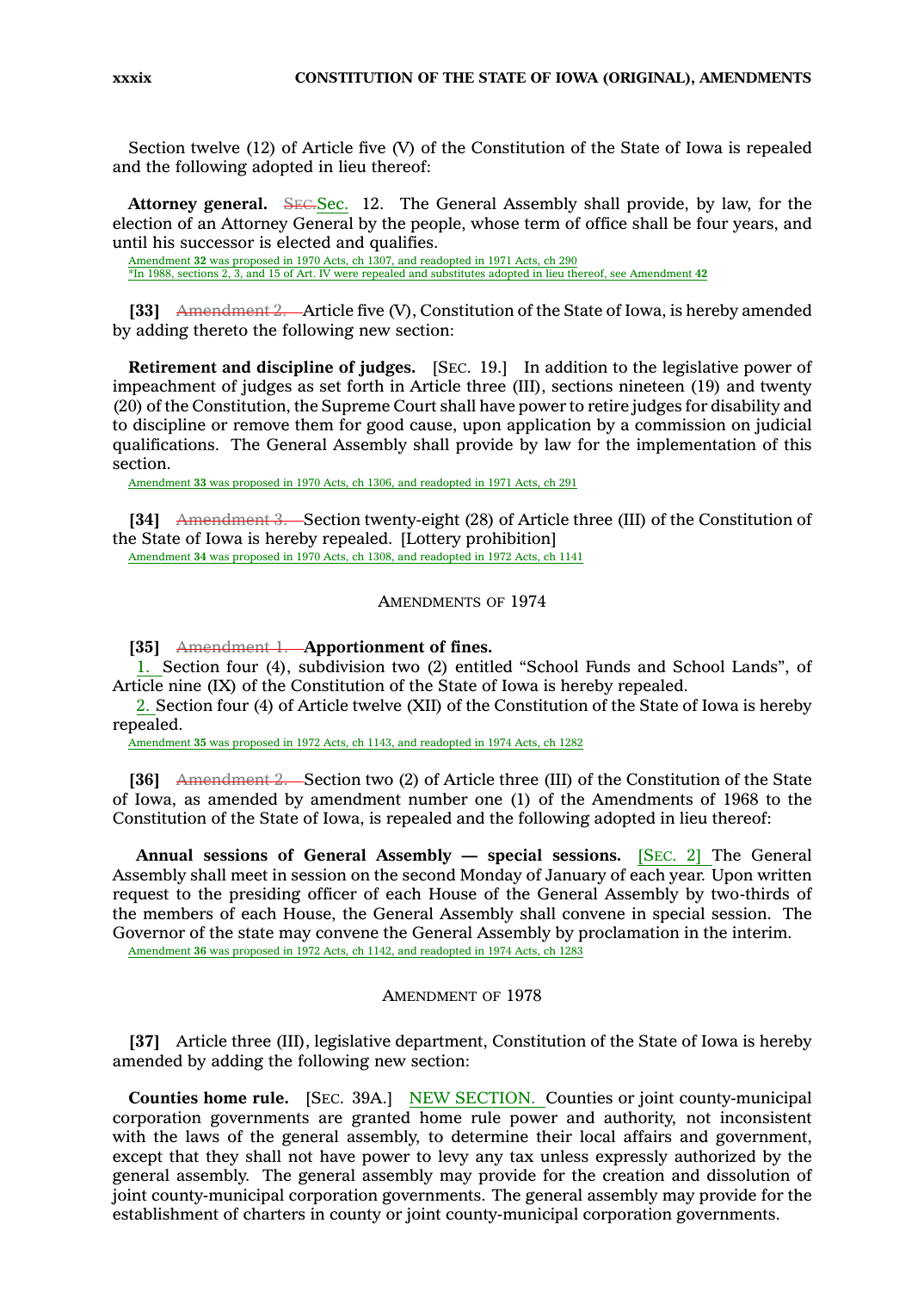If the power or authority of <sup>a</sup> county conflicts with the power and authority of <sup>a</sup> municipal corporation, the power and authority exercised by <sup>a</sup> municipal corporation shall prevail within its jurisdiction.

The proposition or rule of law that <sup>a</sup> county or joint county-municipal corporation government possesses and can exercise only those powers granted in express words is not <sup>a</sup> part of the law of this state.

Amendment 37 was proposed in 1976 Acts, ch 1263, and readopted in 1978 Acts, ch 1206<br>In 1980, a proposed amendment to Article I, section 1, Art. I, §1, proposed in 1978 Act

 $\frac{1}{100}$  and  $\frac{1}{100}$ ,  $\frac{1}{100}$ ,  $\frac{1}{100}$  and  $\frac{1}{100}$  and  $\frac{1}{100}$ , readopted in 1979 Acts, ch 170, and relating to equal rights of men and women was defeated by the people; for information regarding votes cast on the amendment, see 1981-1982 Iowa Official Register, pp. 161-262

### AMENDMENTS OF 1984

**[38]** Amendment 1. Article III, Legislative Department, Constitution of the State of Iowa, is amended by adding the following new section:

**Nullification of administrative rules.** [SEC. 40.] NEW SECTION. The general assembly may nullify an adopted administrative rule of <sup>a</sup> state agency by the passage of <sup>a</sup> resolution by <sup>a</sup> majority of all of the members of each house of the general assembly. Amendment **38** was proposed in 1982 Acts, ch 1266, and readopted in 1983 Acts, ch 209

**[39]** Amendment 2. **Distribution.** Section 7, subdivision 2 entitled "School Funds and School Lands", of Article IX of the Constitution of the State of Iowa is repealed. Amendment **39** was proposed in 1982 Acts, ch 1267, and readopted in 1983 Acts, ch 210

### AMENDMENT OF 1986

**[40]** Section 26 of Article III of the Constitution of the State of Iowa, as amended by the Amendment of 1966, is repealed and the following adopted in lieu thereof:

**Time laws to take effect.** [SEC. 26.] An act of the general assembly passed at <sup>a</sup> regular session of <sup>a</sup> general assembly shall take effect on July 1 following its passage unless <sup>a</sup> different effective date is stated in an act of the general assembly. An act passed at <sup>a</sup> special session of <sup>a</sup> general assembly shall take effect ninety days after adjournment of the special session unless <sup>a</sup> different effective date is stated in an act of the general assembly. The general assembly may establish by law <sup>a</sup> procedure for giving notice of the contents of acts of immediate importance which become law.

Amendment **40** was proposed in 1984 Acts, ch 1318, and readopted in 1985 Acts, ch 269

### AMENDMENTS OF 1988

[41] Amendment 1. 1. Section 2 of Article IV of the Constitution of the State of Iowa, as amended by amendment number 1 of the Amendments of 1972, is repealed beginning with the general election in the year 1990 and the following adopted in lieu thereof:

**Election and term.** SEC. 2. The governor and the lieutenant governor shall be elected by the qualified electors at the time and place of voting for members of the general assembly. Each of them shall hold office for four years from the time of installation in office and until <sup>a</sup> successor is elected and qualifies.

2. Section 3 of Article IV of the Constitution of the State of Iowa, as amended by amendment number 1 of the Amendments of 1972, is repealed beginning with the general election in the year 1990 and the following adopted in lieu thereof: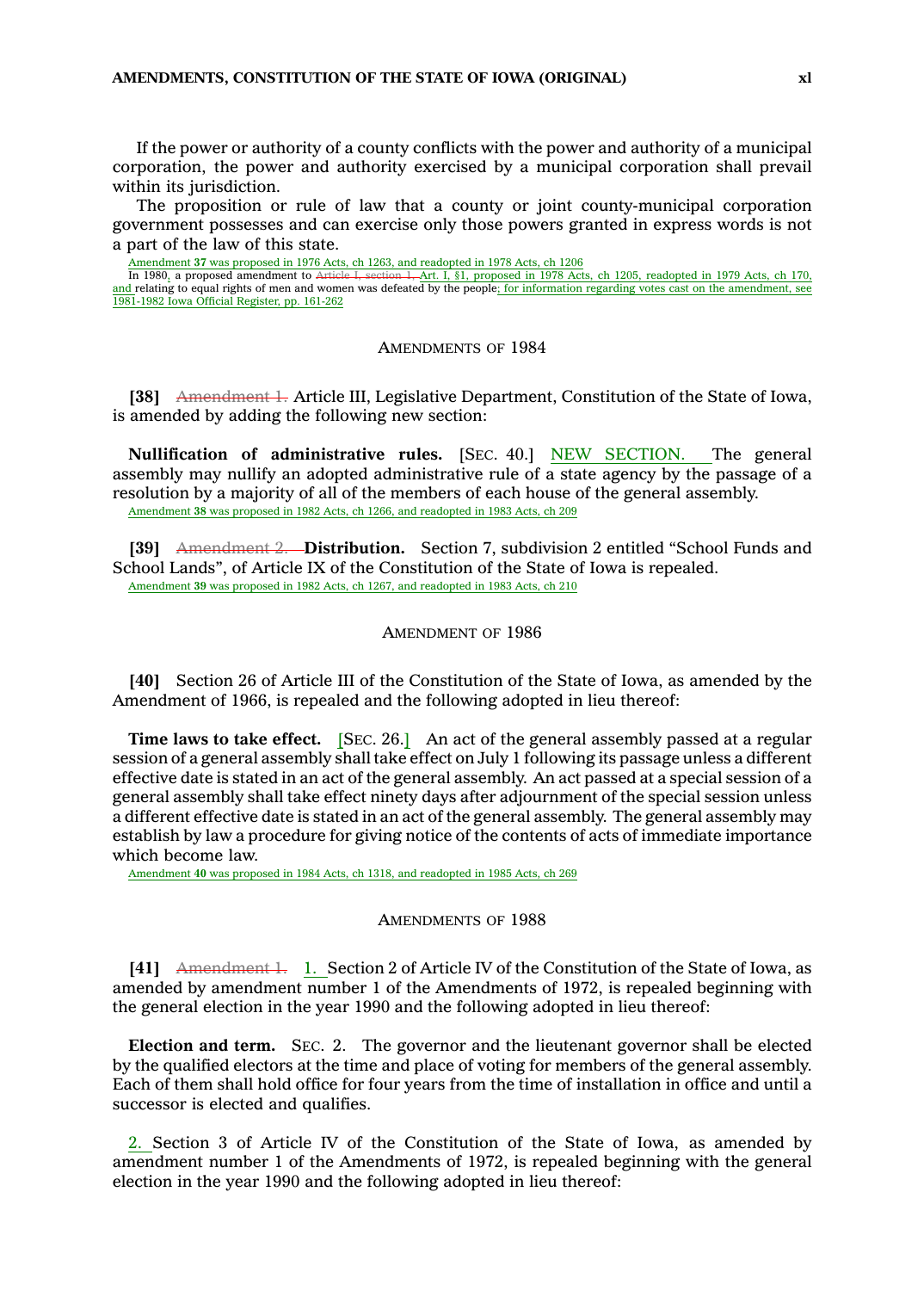**Governor and lieutenant governor elected jointly — returns of elections.** SEC. 3. The electors shall designate their selections for governor and lieutenant governor as if these two offices were one and the same. The names of nominees for the governor and the lieutenant governor shall be grouped together in <sup>a</sup> set on the ballot according to which nominee for governor is seeking office with which nominee for lieutenant governor, as prescribed by law. An elector shall cast only one vote for both <sup>a</sup> nominee for governor and <sup>a</sup> nominee for lieutenant governor. The returns of every election for governor and lieutenant governor shall be sealed and transmitted to the seat of government of the state, and directed to the speaker of the house of representatives who shall open and publish them in the presence of both houses of the general assembly.

3. Section 4 of Article IV of the Constitution of the State of Iowa, as amended by amendment number 1 of the Amendments of 1952, is repealed beginning with the general election in the year 1990 and the following adopted in lieu thereof:

**Election by general assembly in case of tie — succession by lieutenant governor.** SEC. 4. The nominees for governor and lieutenant governor jointly having the highest number of votes cast for them shall be declared duly elected. If two or more sets of nominees for governor and lieutenant governor have an equal and the highest number of votes for the offices jointly, the general assembly shall by joint vote proceed, as soon as is possible, to elect one set of nominees for governor and lieutenant governor. If, upon the completion by the general assembly of the canvass of votes for governor and lieutenant governor, it appears that the nominee for governor in the set of nominees for governor and lieutenant governor receiving the highest number of votes has since died or resigned, is unable to qualify, fails to qualify, or is for any other reason unable to assume the duties of the office of governor for the ensuing term, the powers and duties shall devolve to the nominee for lieutenant governor of the same set of nominees for governor and lieutenant governor, who shall assume the powers and duties of governor upon inauguration and until the disability is removed. If both nominees for governor and lieutenant governor are unable to assume the duties of the office of governor, the person next in succession shall act as governor.

4. Section 5 of Article IV of the Constitution of the State of Iowa is repealed beginning with the general election in the year 1990 and the following adopted in lieu thereof:

**Contested elections.** SEC. 5. Contested elections for the offices of governor and lieutenant governor shall be determined by the general assembly as prescribed by law. Amendment **41** was proposed in 1986 Acts, ch 1251, and readopted in 1988 Acts, ch 1285

**[42]** Amendment 2. 1. Section 15 of Article IV of the Constitution of the State of Iowa, as amended by amendment number 1 of the Amendments of 1972, is repealed beginning with the second Monday in January,  $1991$ , and the following adopted in lieu thereof:

**Terms — compensation.** SEC. 15. The official terms of the governor and lieutenant governor shall commence on the Tuesday after the second Monday of January next after their election and shall continue until their successors are elected and qualify. The governor and lieutenant governor shall be paid compensation and expenses as provided by law. The lieutenant governor, while acting as governor, shall be paid the compensation and expenses prescribed for the governor.

2. Section 18 of Article IV of the Constitution of the State of Iowa is repealed beginning with the second Monday in January,  $1991<sub>7</sub>$  and the following adopted in lieu thereof: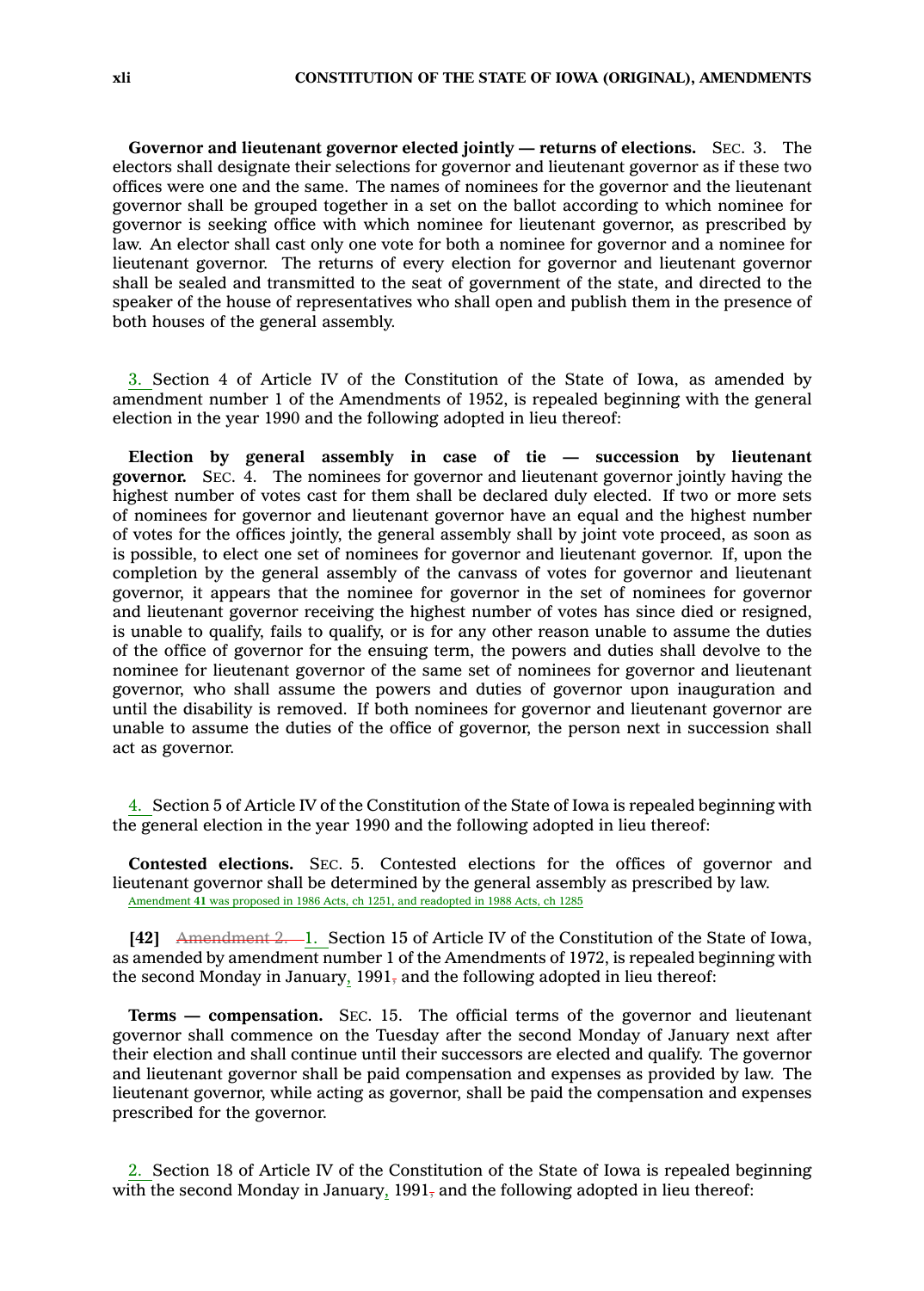**Duties of lieutenant governor.** SEC. 18. The lieutenant governor shall have the duties provided by law and those duties of the governor assigned to the lieutenant governor by the governor.

3. Section 19 of Article IV of the Constitution of the State of Iowa as amended by amendment number 2 of the Amendments of 1952 is repealed beginning with the second Monday in January,  $1991$ , and the following adopted in lieu thereof:

**Succession to office of governor and lieutenant governor.** SEC. 19. If there be <sup>a</sup> vacancy in the office of the governor and the lieutenant governor shall by reason of death, impeachment, resignation, removal from office, or other disability become incapable of performing the duties pertaining to the office of governor, the president of the senate shall act as governor until the vacancy is filled or the disability removed; and if the president of the senate, for any of the above causes, shall be incapable of performing the duties pertaining to the office of governor the same shall devolve upon the speaker of the house of representatives; and if the speaker of the house of representatives, for any of the above causes, shall be incapable of performing the duties of the office of governor, the justices of the supreme court shall convene the general assembly by proclamation and the general assembly shall organize by the election of <sup>a</sup> president by the senate and <sup>a</sup> speaker by the house of representatives. The general assembly shall thereupon immediately proceed to the election of <sup>a</sup> governor and lieutenant governor in joint convention.

Amendment **42** was proposed in 1986 Acts, ch 1251, and readopted in 1988 Acts, ch 1285

#### AMENDMENT OF 1992

**[43]** 1. Section 5 of Article I of the Constitution of the State of Iowa is repealed. [Dueling]

Amendment **43** was proposed in 1989 Acts, ch 325, and readopted in 1992 Acts, ch 1248

AIn 1992, <sup>a</sup> proposed amendment relating to the equality of rights of men and women under the law proposed in 1989 Acts, ch 327, and readopted in 1991 Acts, ch 272, was defeated by the electors at the 1992 general election; for information regarding votes cast on the amendment, see 1993-1994 Iowa Official Register, p. 449

#### AMENDMENT OF 1996

**[44]** Article VII of the Constitution of the State of Iowa is amended by adding the following new section:

**Fish and wildlife protection fundsFISH AND WILDLIFE PROTECTION** FUNDS. SEC.Sec. 9. All revenue derived from state license fees for hunting, fishing, and trapping, and all state funds appropriated for, and federal or private funds received by the state for, the regulation or advancement of hunting, fishing, or trapping, or the protection, propagation, restoration, management, or harvest of fish or wildlife, shall be used exclusively for the performance and administration of activities related to those purposes. Amendment **44** was proposed in 1993 Acts, ch 184, and readopted in 1995 Acts, ch 221

### AMENDMENTS OF 1998

**[45]** Amendment 1. Section 1 of Article I of the Constitution of the State of Iowa is amended to read as follows:

**Rights of personsRIGHTS OF PERSONS.** SECTIONSection 1. All men and women are, by nature, free and equal, and have certain inalienable rights — among which are those of